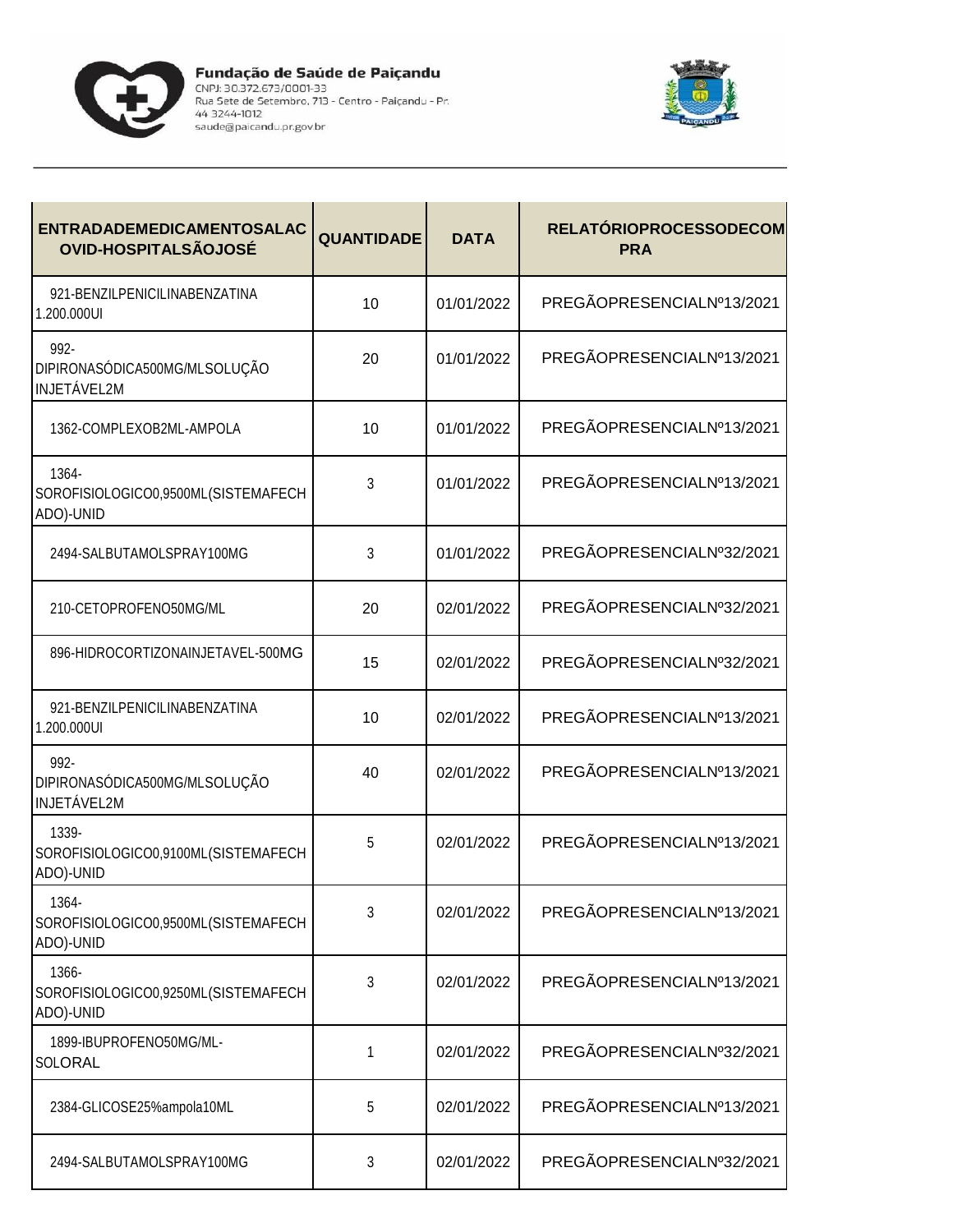| 2646-TENOXICAM20MGPO<br>02/01/2022<br>LIOFILIZADO2ML | PREGAOPRESENCIALNº64/2021 |
|------------------------------------------------------|---------------------------|
|------------------------------------------------------|---------------------------|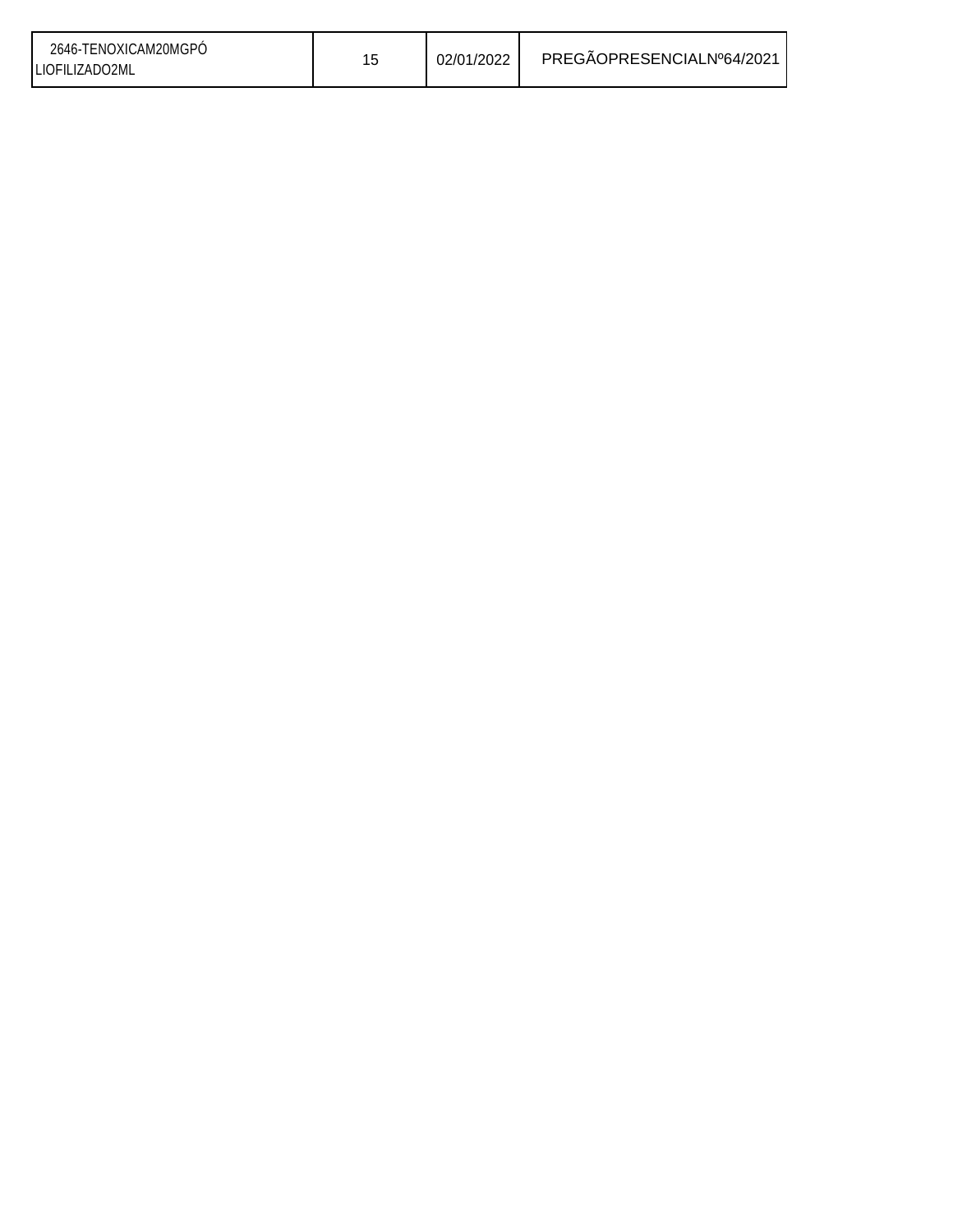| 2651-GLICOSE50%SOLUÇÃO<br>INJETÁVEL10ML                                             | 5              | 02/01/2022 | PREGÃOPRESENCIALNº13/2021 |
|-------------------------------------------------------------------------------------|----------------|------------|---------------------------|
| 2653-<br>PROMETAZINA, CLORIDRATO25MG/MLSO<br>LUÇÃOINJETÁVEL2ML                      | 10             | 02/01/2022 | PREGÃOPRESENCIALNº32/2021 |
| 2697-LORATADINA1MG/MLXAROPE<br>100ML                                                | 1              | 02/01/2022 | PREGÃOPRESENCIALNº13/2021 |
| 992-<br>DIPIRONASÓDICA500MG/MLSOLUÇÃO<br><b>INJETÁVEL2M</b>                         | 50             | 03/01/2022 | PREGÃOPRESENCIALNº13/2021 |
| $1081 -$<br>DIPIRONASÓDICA500MG/MLSOLUÇÃO<br>ORAL10ML                               | $\overline{2}$ | 03/01/2022 | PREGÃOPRESENCIALNº13/2021 |
| 1364-<br>SOROFISIOLOGICO0,9500ML(SISTEMAFECH<br>ADO)-UNID                           | 10             | 03/01/2022 | PREGÃOPRESENCIALNº13/2021 |
| $2411 -$<br>SOROFISIOLOGICO0,91000ML(SISTEMAFEC<br>HADO)-UNID                       | $\overline{2}$ | 03/01/2022 | PREGÃOPRESENCIALNº13/2021 |
| 2494-SALBUTAMOLSPRAY100MG                                                           | 3              | 03/01/2022 | PREGÃOPRESENCIALNº32/2021 |
| 2546-<br>ÁGUADESTILADASOLUÇÃOINJETÁVE<br>L <sub>10</sub> ML                         | 20             | 03/01/2022 | PREGÃOPRESENCIALNº32/2021 |
| 2588-DIMENIDRINATOPIRIDOXINA<br>GLICOSEFRUTOSE35100100MG/MLSOLUÇÃ<br>OINJETÁVEL10ML | 30             | 03/01/2022 | PREGÃOPRESENCIALNº13/2021 |
| 2614-<br>DEXAMETASONA4MG/MLSOLINJ(AMP)2,5M                                          | 60             | 03/01/2022 | PREGÃOPRESENCIALNº32/2021 |
| 992-<br>DIPIRONASÓDICA500MG/MLSOLUÇÃO<br><b>INJETÁVEL2M</b>                         | 50             | 04/01/2022 | PREGÃOPRESENCIALNº13/2021 |
| 210-CETOPROFENO50MG/ML                                                              | 40             | 05/01/2022 | PREGÃOPRESENCIALNº32/2021 |
| 992-<br>DIPIRONASÓDICA500MG/MLSOLUÇÃO<br><b>INJETÁVEL2M</b>                         | 70             | 05/01/2022 | PREGÃOPRESENCIALNº13/2021 |
| $1211 -$<br>SOROGLICOFISIOLOGICO500ML(SISTEMAFE<br>CHADO)-UNID                      | 3              | 05/01/2022 | PREGÃOPRESENCIALNº13/2021 |
| 1364-<br>SOROFISIOLOGICO0,9500ML(SISTEMAFECH<br>ADO)-UNID                           | 10             | 05/01/2022 | PREGÃOPRESENCIALNº13/2021 |
| 1366-<br>SOROFISIOLOGICO0,9250ML(SISTEMAFECH<br>ADO)-UNID                           | 3              | 05/01/2022 | PREGÃOPRESENCIALNº13/2021 |
| 1899-IBUPROFENO50MG/ML-<br>SOLORAL                                                  | 5              | 05/01/2022 | PREGÃOPRESENCIALNº32/2021 |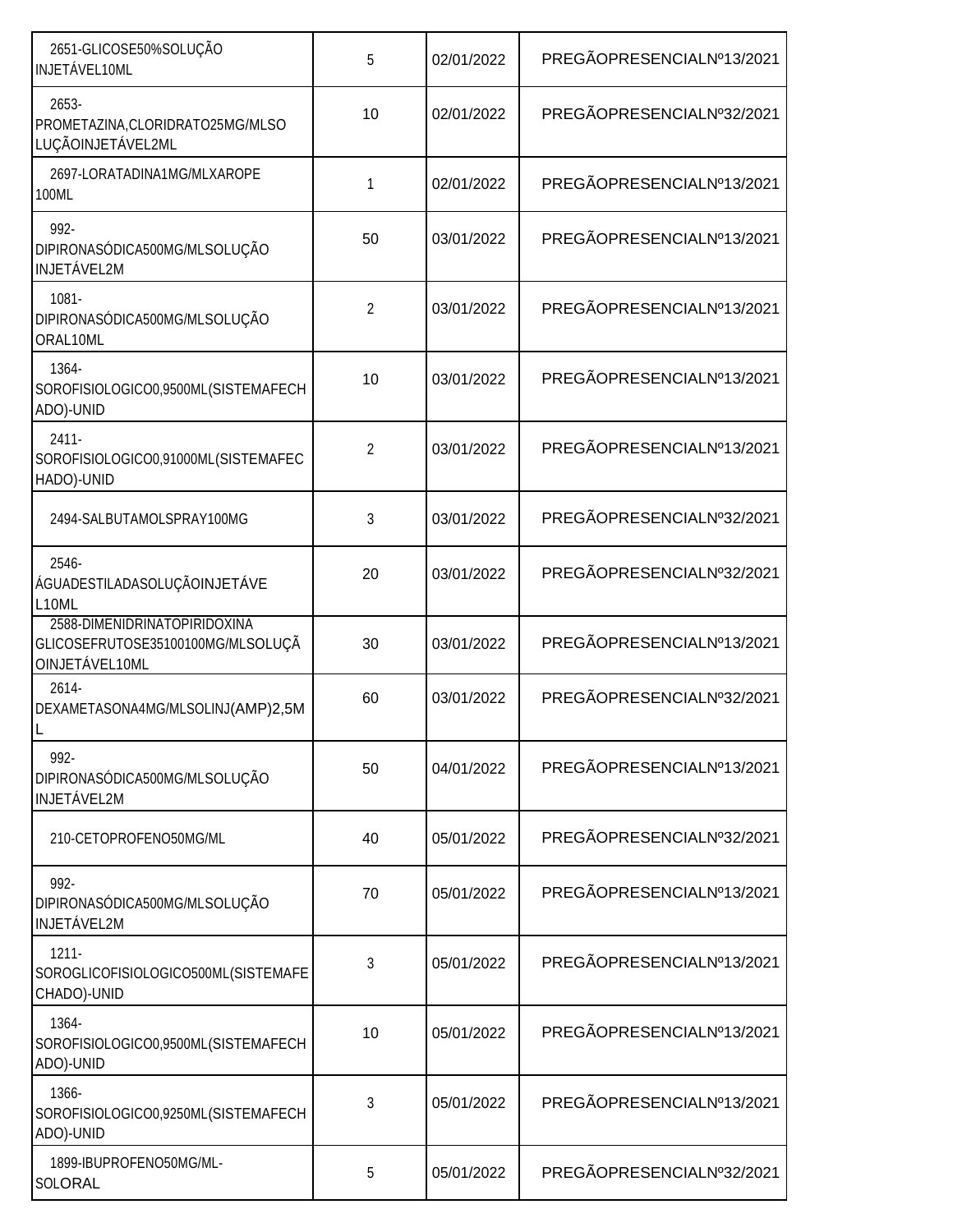| 2358-AGUADESTILADA250ML                                    |   | 05/01/2022 | PREGÃOPRESENCIALNº32/2021 |
|------------------------------------------------------------|---|------------|---------------------------|
| 2411-<br>SOROFISIOLOGICO0,91000ML(SISTEMAFEC<br>HADO)-UNID | າ | 05/01/2022 | PREGÃOPRESENCIALNº13/2021 |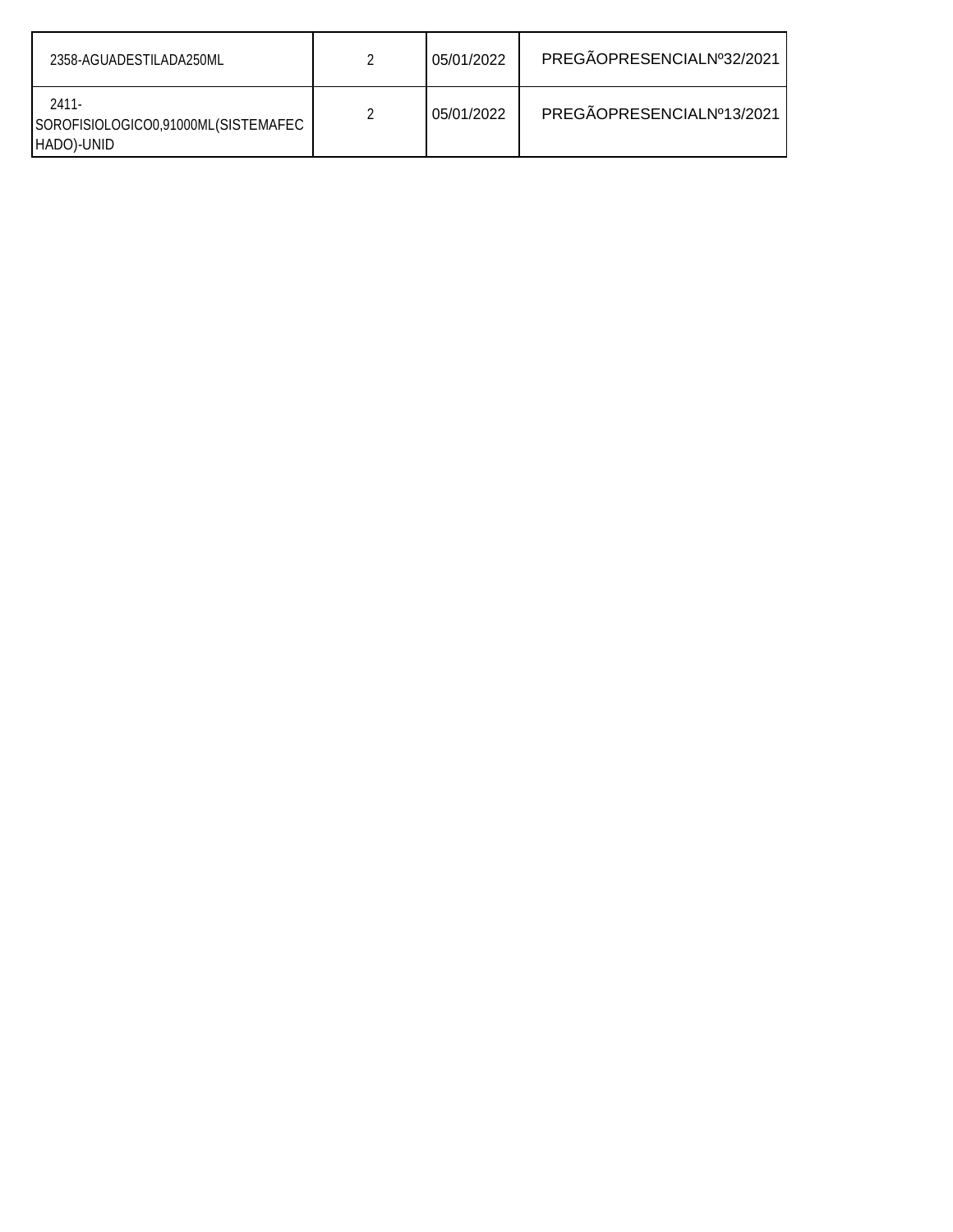| 2494-SALBUTAMOLSPRAY100MG                                                           | 5              | 05/01/2022 | PREGÃOPRESENCIALNº32/2021 |
|-------------------------------------------------------------------------------------|----------------|------------|---------------------------|
| 2565-<br>AZITROMICINA500MGCOMPRI<br><b>MIDO</b>                                     | 16             | 05/01/2022 | PREGÃOPRESENCIALNº13/2021 |
| 2582-<br>DICLOFENACOSÓDICO25MG/MLSOLUÇÃOIN<br>JETÁVEL3ML                            | 60             | 05/01/2022 | PREGÃOPRESENCIALNº13/2021 |
| 2588-DIMENIDRINATOPIRIDOXINA<br>GLICOSEFRUTOSE35100100MG/MLSOLUÇÃ<br>OINJETÁVEL10ML | 20             | 05/01/2022 | PREGÃOPRESENCIALNº13/2021 |
| $2601 -$<br>DIPIRONASÓDICA500MGCOMPRIM<br><b>IDO</b>                                | 100            | 05/01/2022 | PREGÃOPRESENCIALNº13/2021 |
| 2614-<br>DEXAMETASONA4MG/MLSOLINJ(AMP)2,5M                                          | 100            | 05/01/2022 | PREGÃOPRESENCIALNº32/2021 |
| $2616 -$<br>PARACETAMOL500MGCOMPRIMIDO                                              | 10             | 05/01/2022 | PREGÃOPRESENCIALNº13/2021 |
| 2630-<br>PREDNISOLONA3MG/MLSOLUÇÃO<br>ORAL60ML                                      | $\overline{2}$ | 05/01/2022 | <b>FARMÁCIAMUNICIPAL</b>  |
| 2632-PREDNISONA20MGCOMPRIMIDO                                                       | 65             | 05/01/2022 | PREGÃOPRESENCIALNº13/2021 |
| 2673-<br>IBUPROFENO600MGCOMPRI<br><b>MIDO</b>                                       | 30             | 05/01/2022 | PREGÃOPRESENCIALNº13/2021 |
| 2697-LORATADINA1MG/MLXAROPE<br>100ML                                                | $\overline{7}$ | 05/01/2022 | PREGÃOPRESENCIALNº13/2021 |
| 890-HIDROCORTIZONAINJETAVEL-100MG                                                   | 18             | 06/01/2022 | PREGÃOPRESENCIALNº32/2021 |
| 896-HIDROCORTIZONAINJETAVEL-500MG                                                   | 29             | 06/01/2022 | PREGÃOPRESENCIALNº32/2021 |
| 921-BENZILPENICILINABENZATINA<br>1.200.000UI                                        | 10             | 06/01/2022 | PREGÃOPRESENCIALNº13/2021 |
| 992-<br>DIPIRONASÓDICA500MG/MLSOLUÇÃO<br>INJETÁVEL2M                                | 50             | 06/01/2022 | PREGÃOPRESENCIALNº13/2021 |
| 1307-NOREPINEFRINA4ML2MG/ML                                                         | 4              | 06/01/2022 | PREGÃOPRESENCIALNº32/2021 |
| 1364-<br>SOROFISIOLOGICO0,9500ML(SISTEMAFECH<br>ADO)-UNID                           | 15             | 06/01/2022 | PREGÃOPRESENCIALNº13/2021 |
| 1366-<br>SOROFISIOLOGICO0,9250ML(SISTEMAFECH<br>ADO)-UNID                           | 11             | 06/01/2022 | PREGÃOPRESENCIALNº13/2021 |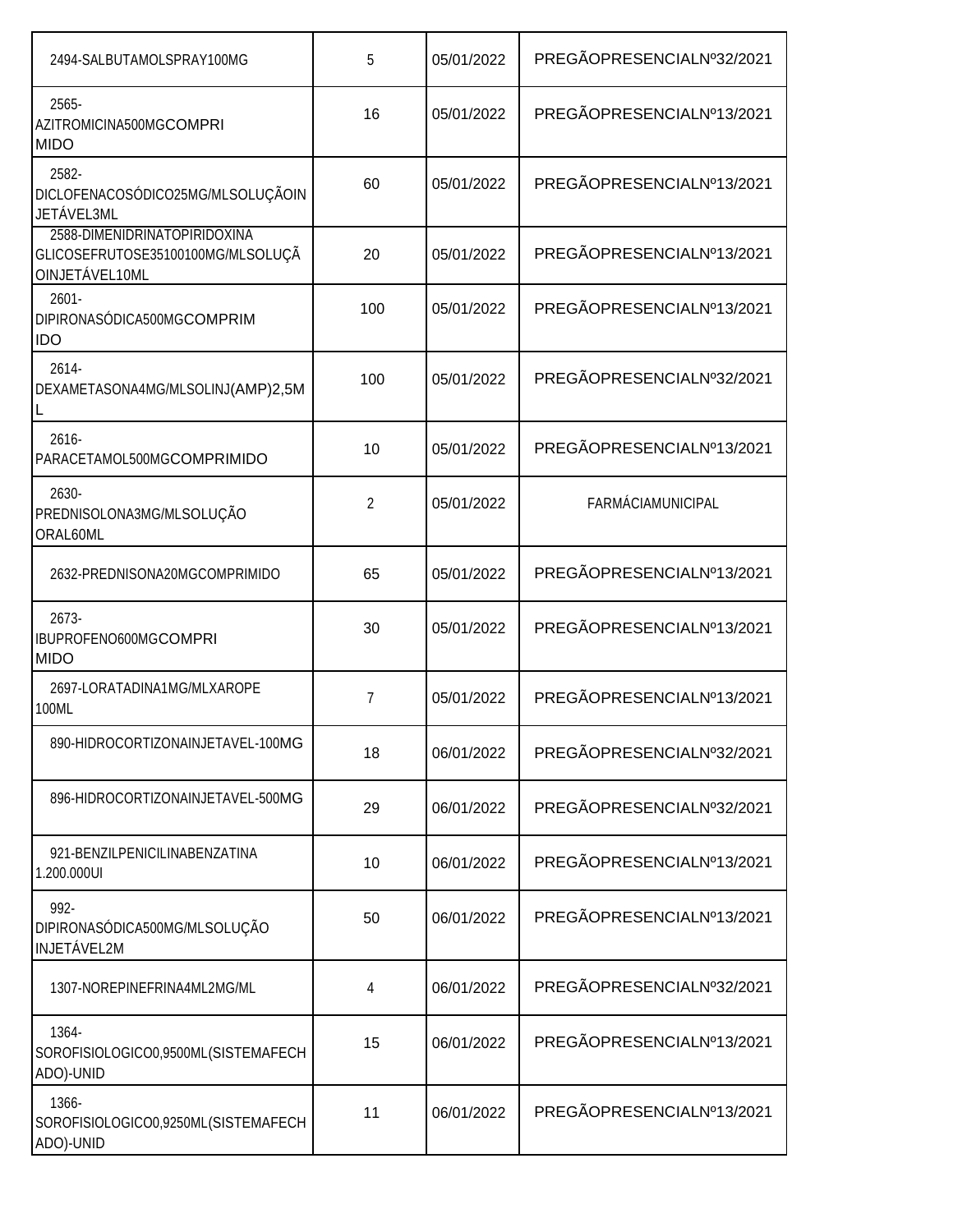| 2494-SALBUTAMOLSPRAY100MG | b | 06/01/2022 | PREGÃOPRESENCIALNº32/2021                |
|---------------------------|---|------------|------------------------------------------|
| 2533-MIDAZOLAM5MG/ML10ML  |   | 06/01/2022 | 15 <sup>°</sup> regionaldoEstadodoParaná |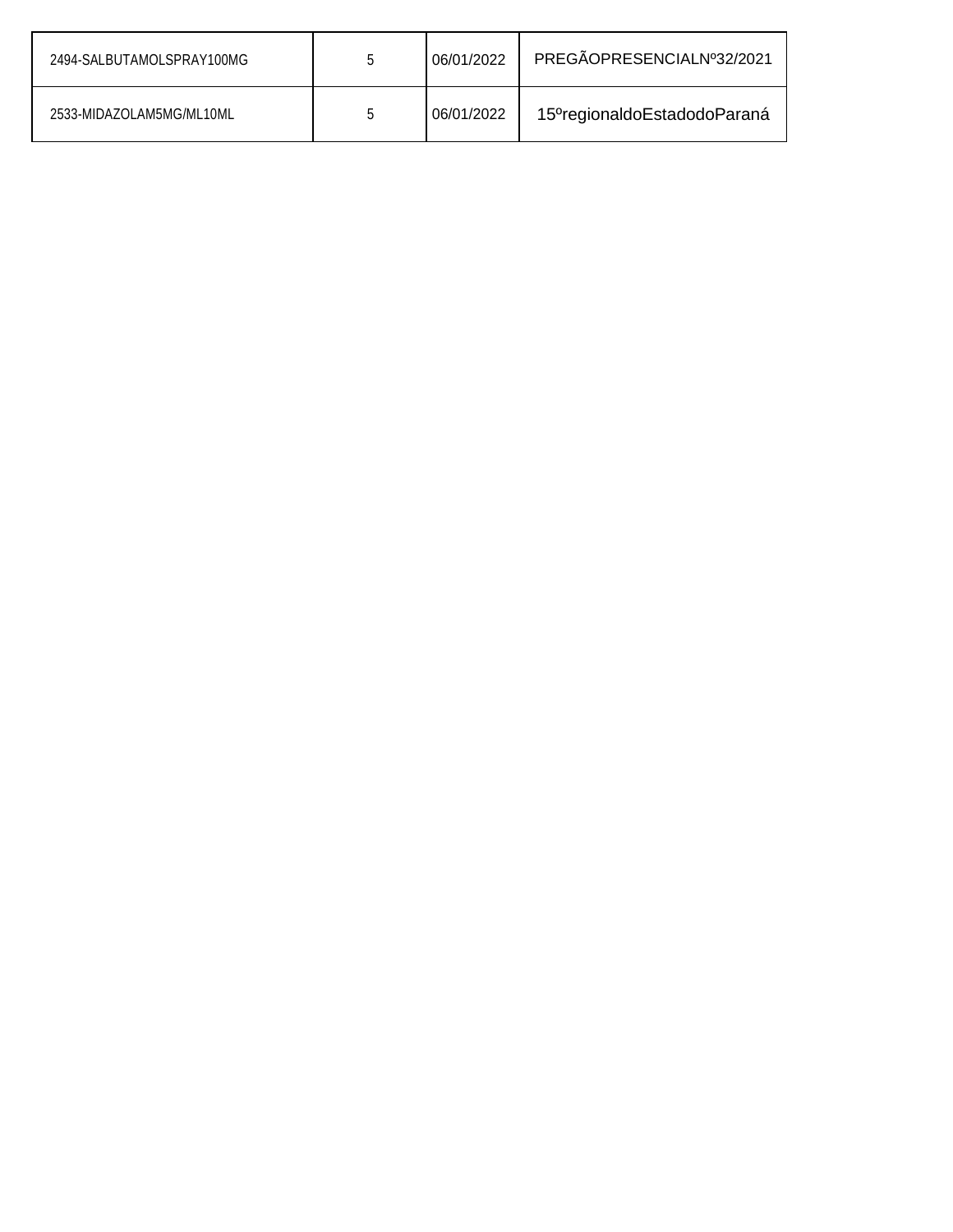| 2534-FENTANILAM0,05MG/ML10ML                                  | 2  | 06/01/2022 | 15 <sup>o</sup> regionaldoEstadodoParaná |
|---------------------------------------------------------------|----|------------|------------------------------------------|
| 2579-<br>DIAZEPAM10MG/2MLSOLINJ(AMP)2ML                       | 1  | 06/01/2022 | PREGÃOPRESENCIALNº13/2021                |
| $2615 -$<br>PARACETAMOL200MG/MLSOLUÇÃO<br>ORAL15ML            | 1  | 06/01/2022 | <b>FARMÁCIAMUNICIPAL</b>                 |
| 2632-PREDNISONA20MGCOMPRIMIDO                                 | 20 | 06/01/2022 | PREGÃOPRESENCIALNº13/2021                |
| 2651-GLICOSE50%SOLUÇÃO<br>INJETÁVEL10ML                       | 30 | 06/01/2022 | PREGÃOPRESENCIALNº13/2021                |
| 992-<br>DIPIRONASÓDICA500MG/MLSOLUÇÃO<br><b>INJETÁVEL2M</b>   | 70 | 07/01/2022 | PREGÃOPRESENCIALNº13/2021                |
| 1364-<br>SOROFISIOLOGICO0,9500ML(SISTEMAFECH<br>ADO)-UNID     | 19 | 07/01/2022 | PREGÃOPRESENCIALNº13/2021                |
| 1366-<br>SOROFISIOLOGICO0,9250ML(SISTEMAFECH<br>ADO)-UNID     | 10 | 07/01/2022 | PREGÃOPRESENCIALNº13/2021                |
| $2411 -$<br>SOROFISIOLOGICO0,91000ML(SISTEMAFEC<br>HADO)-UNID | 4  | 07/01/2022 | PREGÃOPRESENCIALNº13/2021                |
| 2494-SALBUTAMOLSPRAY100MG                                     | 5  | 07/01/2022 | PREGÃOPRESENCIALNº32/2021                |
| 2534-FENTANILAM0,05MG/ML10ML                                  | 2  | 07/01/2022 | 15 <sup>o</sup> regionaldoEstadodoParaná |
| 2614-<br>DEXAMETASONA4MG/MLSOLINJ(AMP)2,5M                    | 50 | 07/01/2022 | PREGÃOPRESENCIALNº32/2021                |
| 2646-TENOXICAM20MGPÓ<br>LIOFILIZADO2ML                        | 20 | 07/01/2022 | PREGÃOPRESENCIALNº64/2021                |
| 921-BENZILPENICILINABENZATINA<br>1.200.000UI                  | 15 | 08/01/2022 | PREGÃOPRESENCIALNº13/2021                |
| 1339-<br>SOROFISIOLOGICO0,9100ML(SISTEMAFECH<br>ADO)-UNID     | 8  | 08/01/2022 | PREGÃOPRESENCIALNº13/2021                |
| 1364-<br>SOROFISIOLOGICO0,9500ML(SISTEMAFECH<br>ADO)-UNID     | 4  | 08/01/2022 | PREGÃOPRESENCIALNº13/2021                |
| 1396-<br>SULFADIAZINADEPRATA10MG/GCREME                       | 1  | 08/01/2022 | PREGÃOPRESENCIALNº32/2021                |
| 1899-IBUPROFENO50MG/ML-<br>SOLORAL                            | 1  | 08/01/2022 | PREGÃOPRESENCIALNº32/2021                |
| 2660-SULFADIAZINADEPRATA1%<br>CREME30G                        | 1  | 08/01/2022 | PREGÃOPRESENCIALNº32/2021                |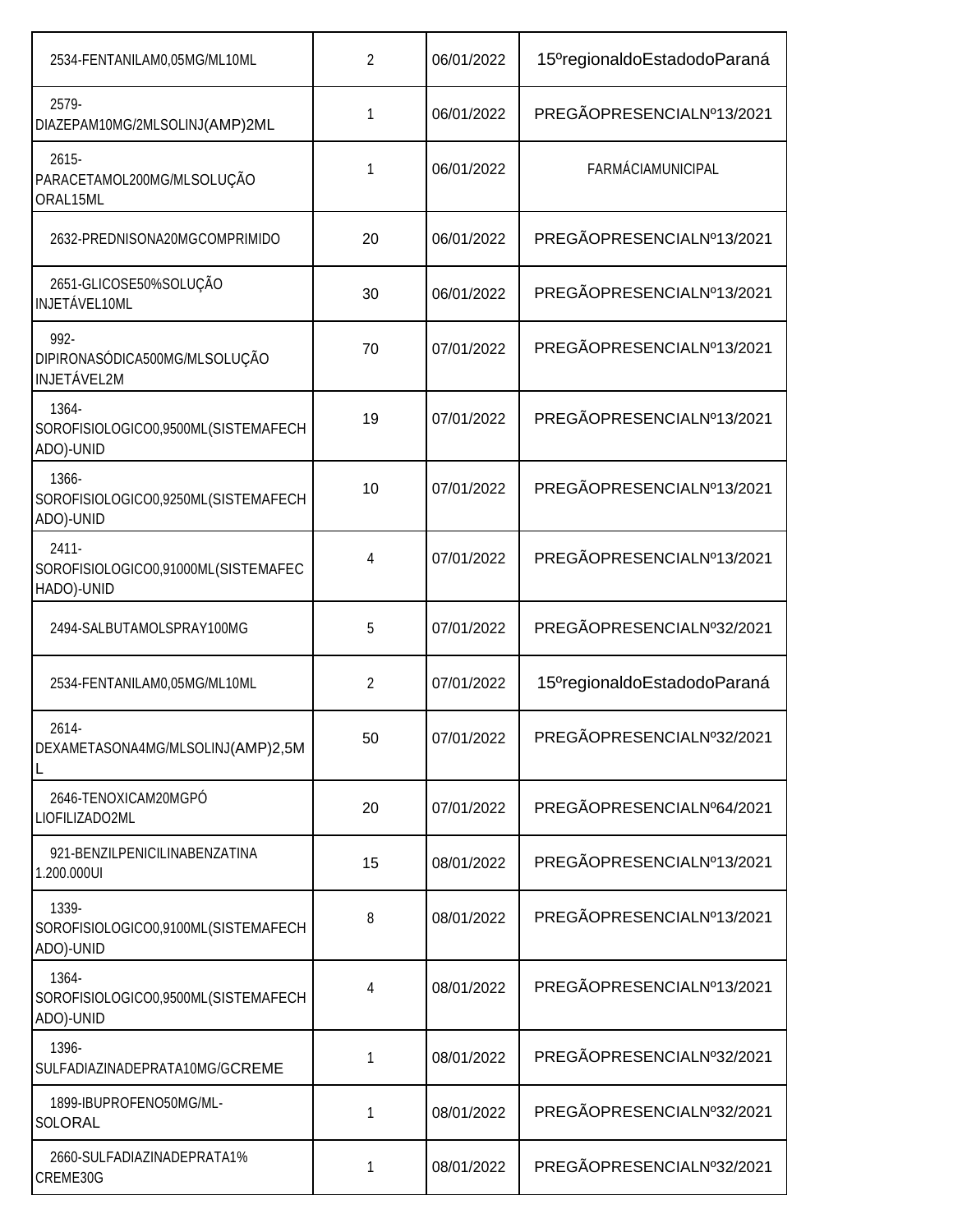| 921-BENZILPENICILINABENZATINA<br>1.200.000UI |  | 09/01/2022 | PREGÃOPRESENCIALNº13/2021 |
|----------------------------------------------|--|------------|---------------------------|
|----------------------------------------------|--|------------|---------------------------|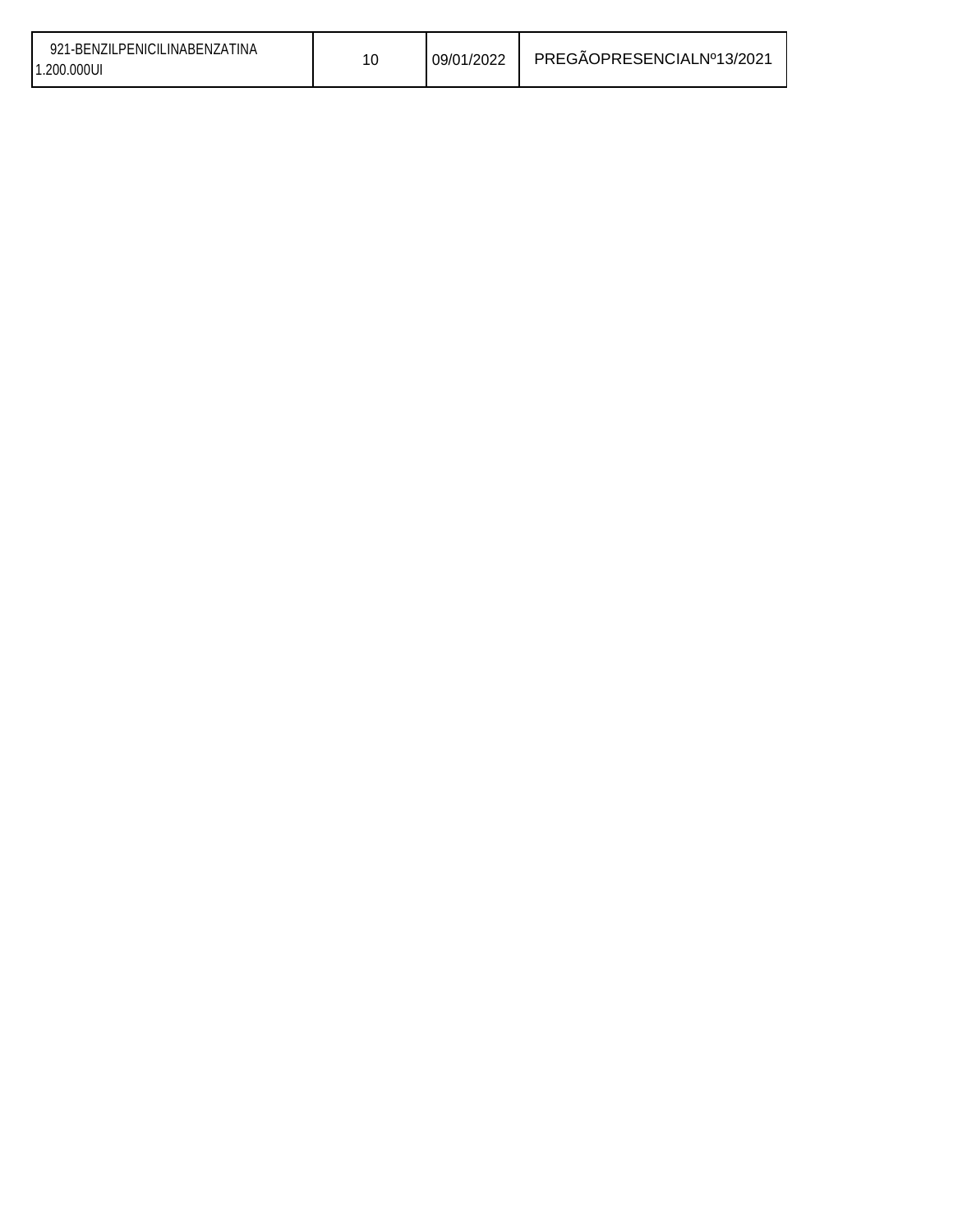| 992-<br>DIPIRONASÓDICA500MG/MLSOLUÇÃO<br><b>INJETÁVEL2M</b> | 40 | 09/01/2022 | PREGÃOPRESENCIALNº13/2021 |
|-------------------------------------------------------------|----|------------|---------------------------|
| 1364-<br>SOROFISIOLOGICO0,9500ML(SISTEMAFECH<br>ADO)-UNID   | 4  | 09/01/2022 | PREGÃOPRESENCIALNº13/2021 |
| 1366-<br>SOROFISIOLOGICO0,9250ML(SISTEMAFECH<br>ADO)-UNID   | 8  | 09/01/2022 | PREGÃOPRESENCIALNº13/2021 |
| $2601 -$<br>DIPIRONASÓDICA500MGCOMPRIM<br>IDO               | 20 | 09/01/2022 | PREGÃOPRESENCIALNº13/2021 |
| 2697-LORATADINA1MG/MLXAROPE<br>100ML                        | 1  | 09/01/2022 | PREGÃOPRESENCIALNº13/2021 |
| 890-HIDROCORTIZONAINJETAVEL-100MG                           | 5  | 10/01/2022 | PREGÃOPRESENCIALNº32/2021 |
| 892-CEFTRIAXONA1GR,                                         | 6  | 10/01/2022 | PREGÃOPRESENCIALNº32/2021 |
| 896-HIDROCORTIZONAINJETAVEL-500MG                           | 5  | 10/01/2022 | PREGÃOPRESENCIALNº32/2021 |
| 921-BENZILPENICILINABENZATINA<br>1.200.000UI                | 22 | 10/01/2022 | PREGÃOPRESENCIALNº13/2021 |
| 992-<br>DIPIRONASÓDICA500MG/MLSOLUÇÃO<br><b>INJETÁVEL2M</b> | 60 | 10/01/2022 | PREGÃOPRESENCIALNº13/2021 |
| 1339-<br>SOROFISIOLOGICO0,9100ML(SISTEMAFECH<br>ADO)-UNID   | 2  | 10/01/2022 | PREGÃOPRESENCIALNº13/2021 |
| 2614-<br>DEXAMETASONA4MG/MLSOLINJ(AMP)2,5M                  | 40 | 10/01/2022 | PREGÃOPRESENCIALNº32/2021 |
| 2646-TENOXICAM20MGPÓ<br>LIOFILIZADO2ML                      | 10 | 10/01/2022 | PREGÃOPRESENCIALNº64/2021 |
| 896-HIDROCORTIZONAINJETAVEL-500MG                           | 10 | 11/01/2022 | PREGÃOPRESENCIALNº32/2021 |
| 992-<br>DIPIRONASÓDICA500MG/MLSOLUÇÃO<br><b>INJETÁVEL2M</b> | 50 | 11/01/2022 | PREGÃOPRESENCIALNº13/2021 |
| 1148-TRAMADOL100MG/2ML                                      | 3  | 11/01/2022 | PREGÃOPRESENCIALNº32/2021 |
| 1155-MORFINA10MG/ML-AMPOLA                                  | 2  | 11/01/2022 | PREGÃOPRESENCIALNº32/2021 |
| 1339-<br>SOROFISIOLOGICO0,9100ML(SISTEMAFECH<br>ADO)-UNID   | 6  | 11/01/2022 | PREGÃOPRESENCIALNº13/2021 |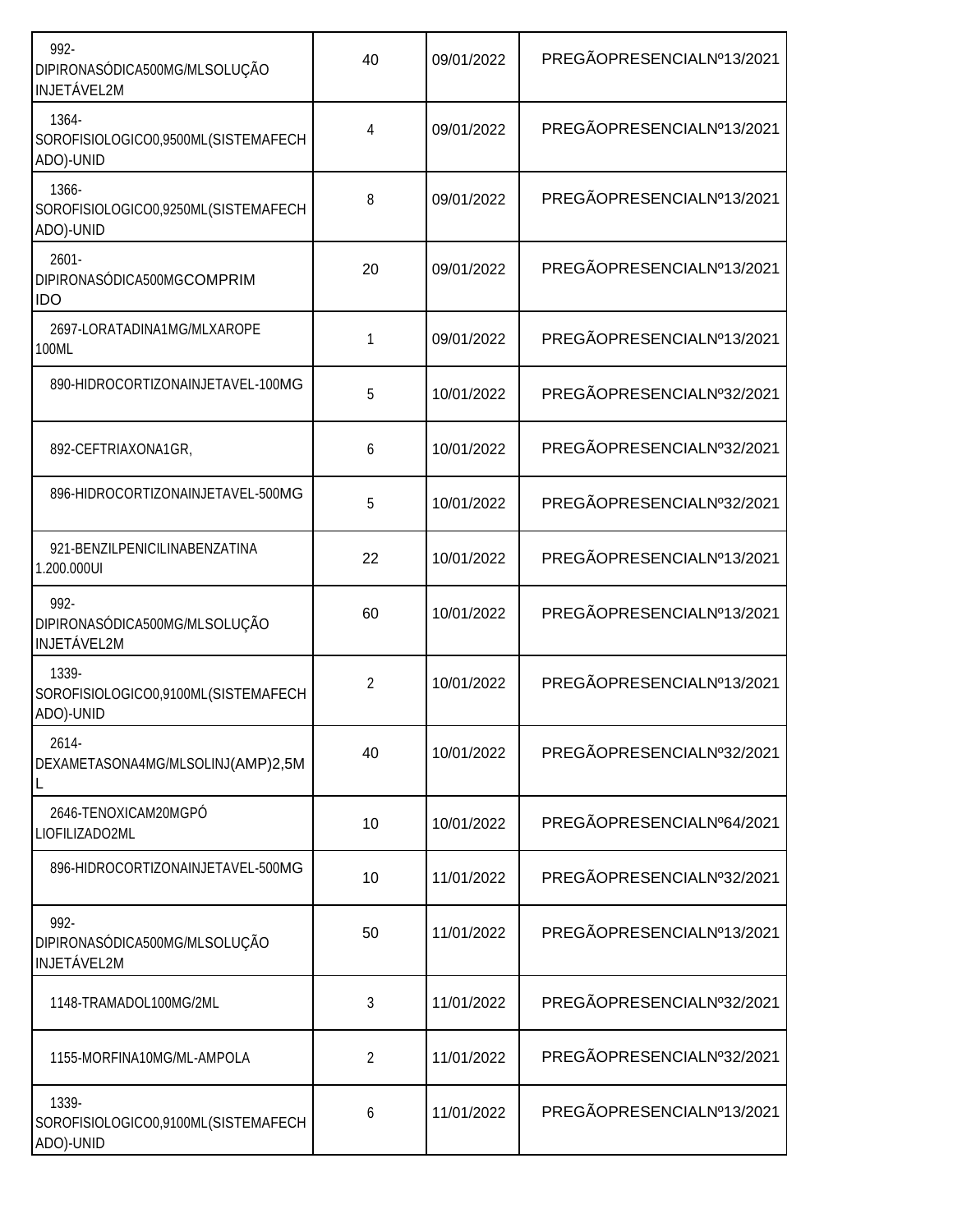| 1364-<br>SOROFISIOLOGICO0,9500ML(SISTEMAFECH<br>ADO)-UNID    | 4 | 11/01/2022 | PREGÃOPRESENCIALNº13/2021 |
|--------------------------------------------------------------|---|------------|---------------------------|
| $1366 -$<br>SOROFISIOLOGICO0,9250ML(SISTEMAFECH<br>ADO)-UNID | 4 | 11/01/2022 | PREGÃOPRESENCIALNº13/2021 |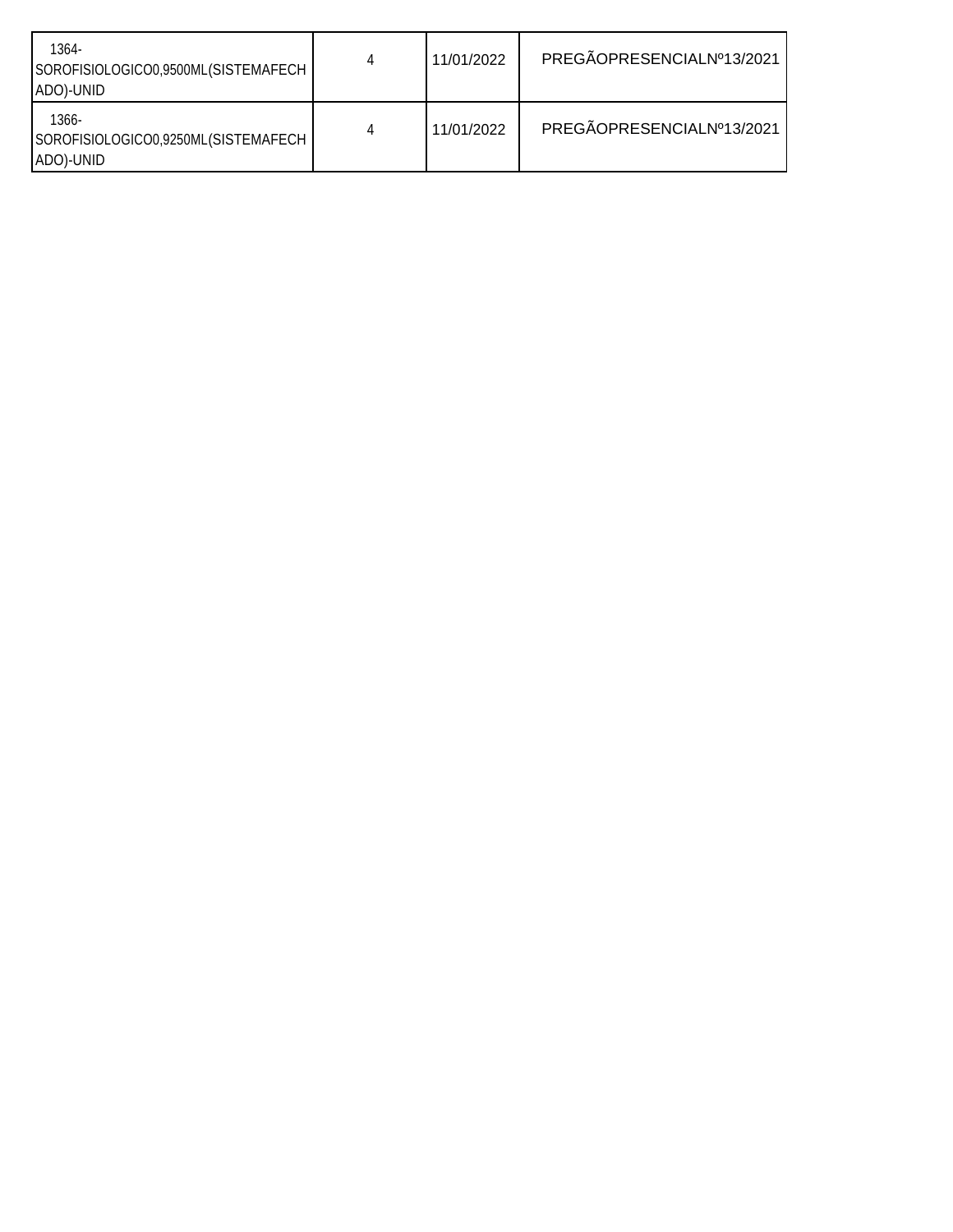| 20<br>2 | 11/01/2022 | PREGÃOPRESENCIALNº32/2021 |
|---------|------------|---------------------------|
|         |            |                           |
|         | 11/01/2022 | PREGÃOPRESENCIALNº13/2021 |
| 60      | 11/01/2022 | PREGÃOPRESENCIALNº13/2021 |
| 4       | 11/01/2022 | PREGÃOPRESENCIALNº13/2021 |
| 5       | 11/01/2022 | PREGÃOPRESENCIALNº13/2021 |
| 15      | 12/01/2022 | PREGÃOPRESENCIALNº32/2021 |
| 20      | 12/01/2022 | PREGÃOPRESENCIALNº13/2021 |
| 70      | 12/01/2022 | PREGÃOPRESENCIALNº13/2021 |
| 40      | 12/01/2022 | PREGÃOPRESENCIALNº32/2021 |
| 50      | 12/01/2022 | PREGÃOPRESENCIALNº13/2021 |
| 24      | 13/01/2022 | PREGÃOPRESENCIALNº32/2021 |
| 20      | 13/01/2022 | PREGÃOPRESENCIALNº13/2021 |
| 50      | 13/01/2022 | PREGÃOPRESENCIALNº13/2021 |
| 1       | 13/01/2022 | PREGÃOPRESENCIALNº13/2021 |
| 9       | 13/01/2022 | PREGÃOPRESENCIALNº13/2021 |
| 10      | 13/01/2022 | PREGÃOPRESENCIALNº32/2021 |
| 3       | 13/01/2022 | PREGÃOPRESENCIALNº32/2021 |
| 30      | 13/01/2022 | PREGÃOPRESENCIALNº13/2021 |
| 20      | 13/01/2022 | PREGÃOPRESENCIALNº13/2021 |
|         |            |                           |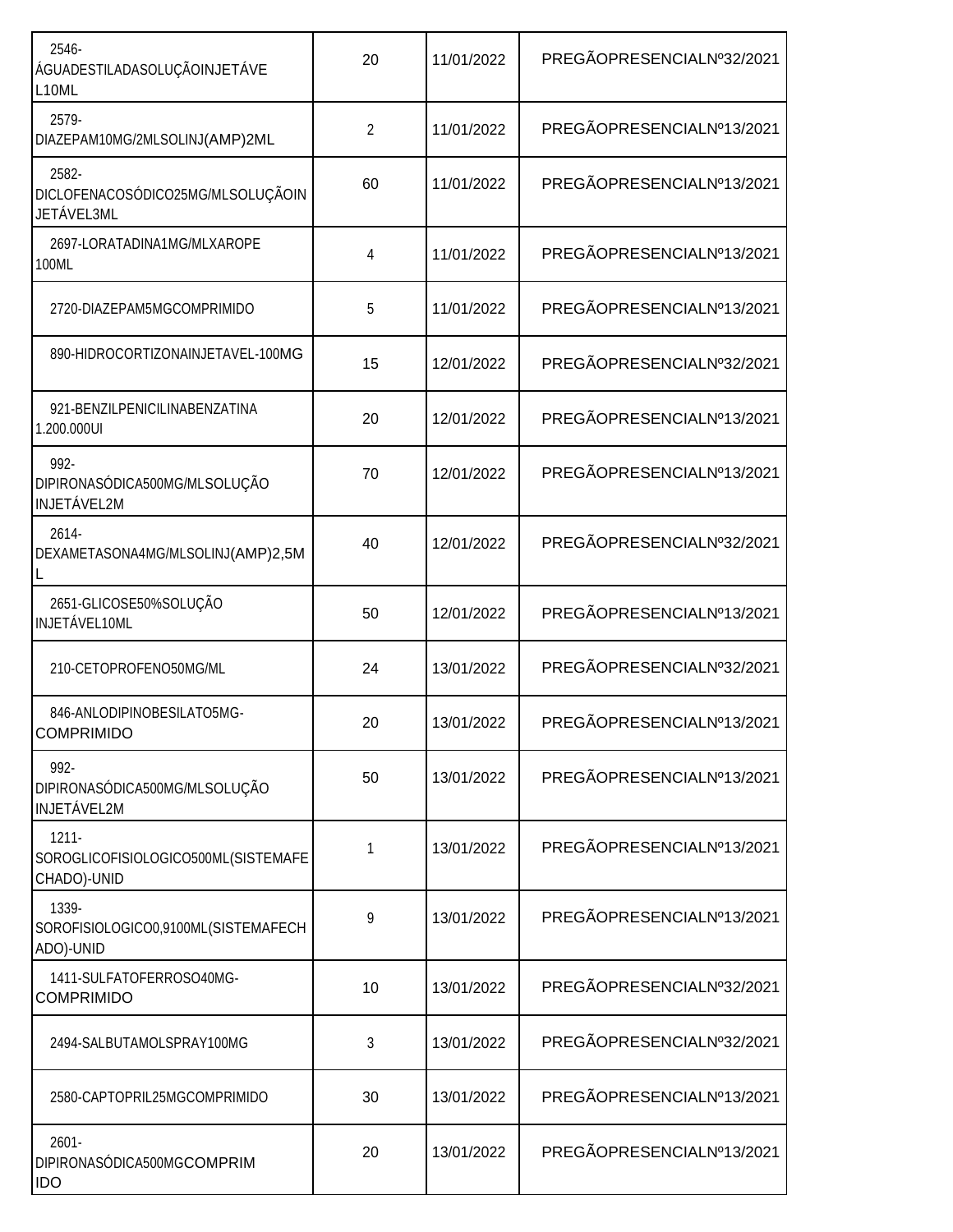| $2616 -$<br>PARACETAMOL500MGCOMPRIMIDO | 20 | 13/01/2022 | PREGÃOPRESENCIALNº13/2021 |
|----------------------------------------|----|------------|---------------------------|
|----------------------------------------|----|------------|---------------------------|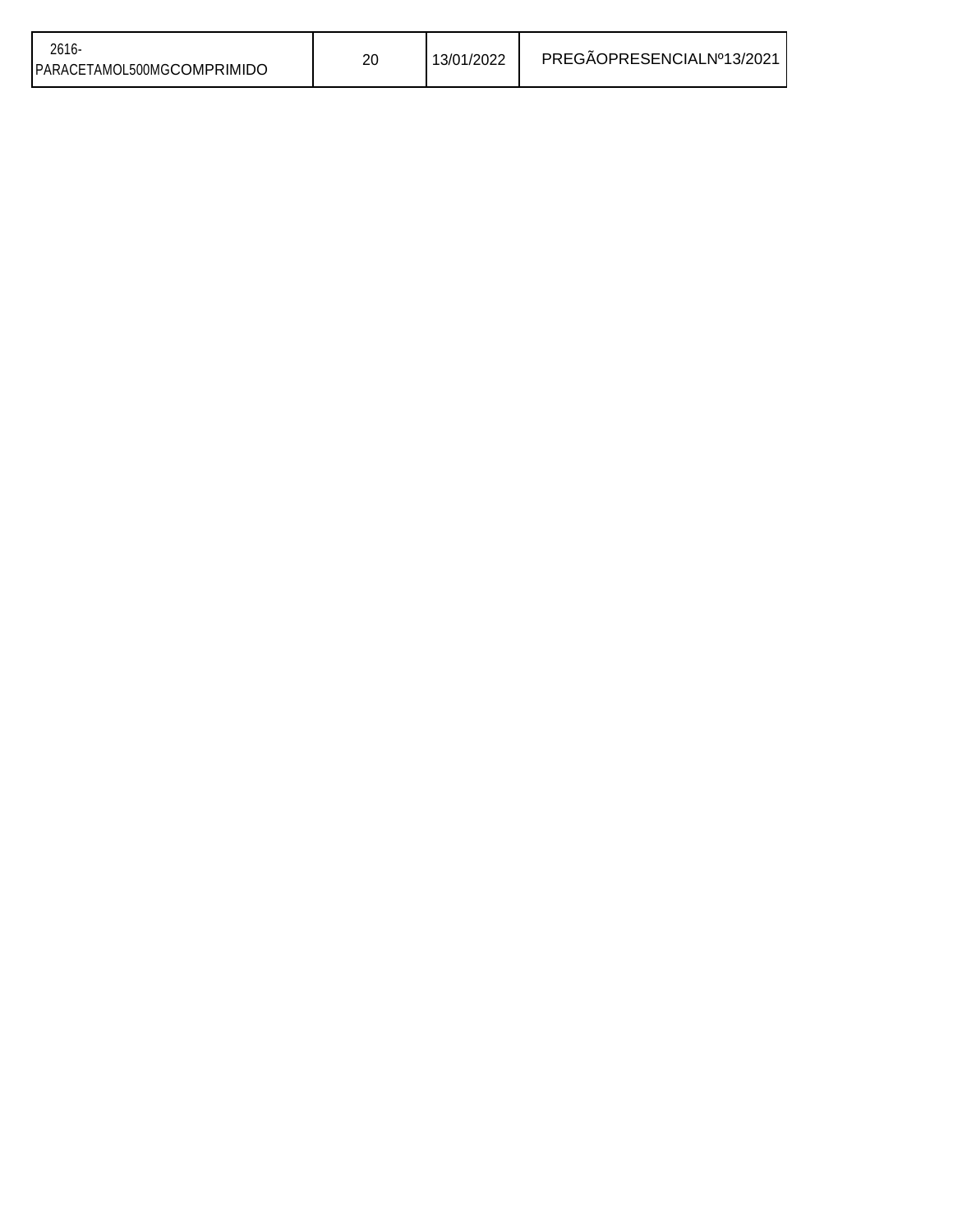| 2673-<br>IBUPROFENO600MGCOMPRI<br><b>MIDO</b>                                       | 30 | 13/01/2022 | PREGÃOPRESENCIALNº13/2021 |
|-------------------------------------------------------------------------------------|----|------------|---------------------------|
| 921-BENZILPENICILINABENZATINA<br>1.200.000UI                                        | 5  | 15/01/2022 | PREGÃOPRESENCIALNº13/2021 |
| 992-<br>DIPIRONASÓDICA500MG/MLSOLUÇÃO<br><b>INJETÁVEL2M</b>                         | 10 | 15/01/2022 | PREGÃOPRESENCIALNº13/2021 |
| 1339-<br>SOROFISIOLOGICO0,9100ML(SISTEMAFECH<br>ADO)-UNID                           | 9  | 15/01/2022 | PREGÃOPRESENCIALNº13/2021 |
| 1362-COMPLEXOB2ML-AMPOLA                                                            | 10 | 15/01/2022 | PREGÃOPRESENCIALNº13/2021 |
| 1364-<br>SOROFISIOLOGICO0,9500ML(SISTEMAFECH<br>ADO)-UNID                           | 9  | 15/01/2022 | PREGÃOPRESENCIALNº13/2021 |
| 1366-<br>SOROFISIOLOGICO0,9250ML(SISTEMAFECH<br>ADO)-UNID                           | 2  | 15/01/2022 | PREGÃOPRESENCIALNº13/2021 |
| 2588-DIMENIDRINATOPIRIDOXINA<br>GLICOSEFRUTOSE35100100MG/MLSOLUÇÃ<br>OINJETÁVEL10ML | 5  | 15/01/2022 | PREGÃOPRESENCIALNº13/2021 |
| 2697-LORATADINA1MG/MLXAROPE<br>100ML                                                | 5  | 15/01/2022 | PREGÃOPRESENCIALNº13/2021 |
| 890-HIDROCORTIZONAINJETAVEL-100MG                                                   | 10 | 16/01/2022 | PREGÃOPRESENCIALNº32/2021 |
| 892-CEFTRIAXONA1GR,                                                                 | 4  | 16/01/2022 | PREGÃOPRESENCIALNº32/2021 |
| 896-HIDROCORTIZONAINJETAVEL-500MG                                                   | 15 | 16/01/2022 | PREGÃOPRESENCIALNº32/2021 |
| $1185 -$<br>LOSARTANAPOTASSICA50MGCOMP                                              | 30 | 16/01/2022 | PREGÃOPRESENCIALNº13/2021 |
| 2494-SALBUTAMOLSPRAY100MG                                                           | 1  | 16/01/2022 | PREGÃOPRESENCIALNº32/2021 |
| 992-<br>DIPIRONASÓDICA500MG/MLSOLUÇÃO<br>INJETÁVEL2M                                | 10 | 17/01/2022 | PREGÃOPRESENCIALNº13/2021 |
| 1339-<br>SOROFISIOLOGICO0,9100ML(SISTEMAFECH<br>ADO)-UNID                           | 12 | 17/01/2022 | PREGÃOPRESENCIALNº13/2021 |
| 1364-<br>SOROFISIOLOGICO0,9500ML(SISTEMAFECH<br>ADO)-UNID                           | 9  | 17/01/2022 | PREGÃOPRESENCIALNº13/2021 |
| $2411 -$<br>SOROFISIOLOGICO0,91000ML(SISTEMAFEC<br>HADO)-UNID                       | 2  | 17/01/2022 | PREGÃOPRESENCIALNº13/2021 |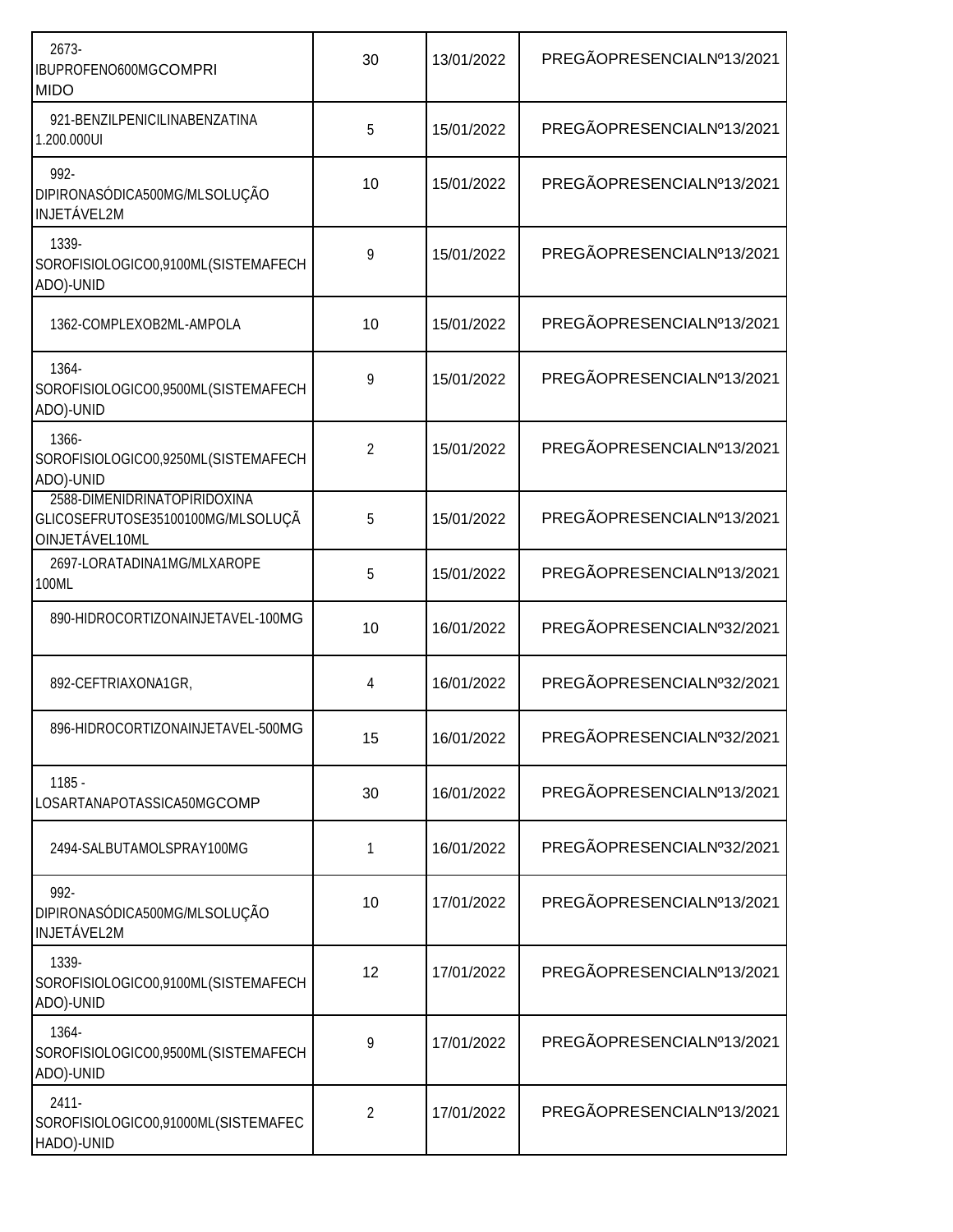| 2494-SALBUTAMOLSPRAY100MG                                       |    | 17/01/2022 | PREGÃOPRESENCIALNº32/2021 |
|-----------------------------------------------------------------|----|------------|---------------------------|
| 2582-<br>DICLOFENACOSÓDICO25MG/MLSOLUÇÃOIN<br><b>JETAVEL3ML</b> | 20 | 17/01/2022 | PREGÃOPRESENCIALNº13/2021 |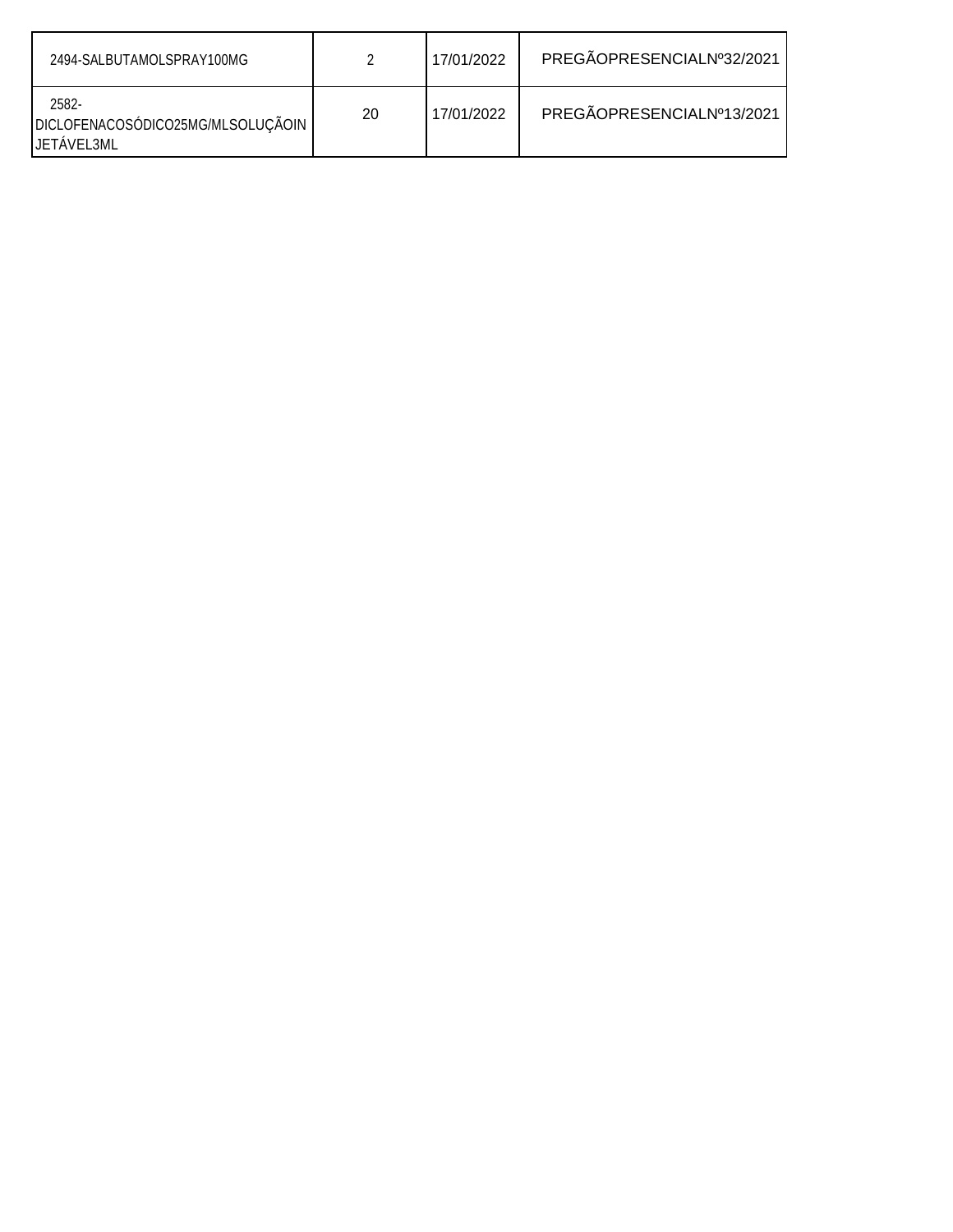| 890-HIDROCORTIZONAINJETAVEL-100MG                                                   | 5              | 19/01/2022 | PREGÃOPRESENCIALNº32/2021 |
|-------------------------------------------------------------------------------------|----------------|------------|---------------------------|
| 896-HIDROCORTIZONAINJETAVEL-500MG                                                   | 5              | 19/01/2022 | PREGÃOPRESENCIALNº32/2021 |
| 921-BENZILPENICILINABENZATINA<br>1.200.000UI                                        | 5              | 19/01/2022 | PREGÃOPRESENCIALNº13/2021 |
| $1081 -$<br>DIPIRONASÓDICA500MG/MLSOLUÇÃO<br>ORAL10ML                               | $\overline{2}$ | 19/01/2022 | PREGÃOPRESENCIALNº13/2021 |
| $1211 -$<br>SOROGLICOFISIOLOGICO500ML(SISTEMAFE<br>CHADO)-UNID                      | $\overline{2}$ | 19/01/2022 | PREGÃOPRESENCIALNº13/2021 |
| 1266-INSULINAHUMANAREGULAR10<br>ML100UI/ML                                          | 1              | 19/01/2022 | <b>FARMÁCIAMUNICIPAL</b>  |
| 1339-<br>SOROFISIOLOGICO0,9100ML(SISTEMAFECH<br>ADO)-UNID                           | 15             | 19/01/2022 | PREGÃOPRESENCIALNº13/2021 |
| 1362-COMPLEXOB2ML-AMPOLA                                                            | 20             | 19/01/2022 | PREGÃOPRESENCIALNº13/2021 |
| 1364-<br>SOROFISIOLOGICO0,9500ML(SISTEMAFECH<br>ADO)-UNID                           | 6              | 19/01/2022 | PREGÃOPRESENCIALNº13/2021 |
| 2358-AGUADESTILADA250ML                                                             | 10             | 19/01/2022 | PREGÃOPRESENCIALNº32/2021 |
| 2494-SALBUTAMOLSPRAY100MG                                                           | 14             | 19/01/2022 | PREGÃOPRESENCIALNº32/2021 |
| 2565-<br>AZITROMICINA500MGCOMPRI<br><b>MIDO</b>                                     | 10             | 19/01/2022 | PREGÃOPRESENCIALNº13/2021 |
| 2588-DIMENIDRINATOPIRIDOXINA<br>GLICOSEFRUTOSE35100100MG/MLSOLUÇÃ<br>OINJETÁVEL10ML | 5              | 19/01/2022 | PREGÃOPRESENCIALNº13/2021 |
| 2677-<br>INSULINAHUMANANPH100UI/MLSUSPENSÃ<br>OINJETÁVEL10MLFRASCO                  | 1              | 19/01/2022 | FARMÁCIAMUNICIPAL         |
| 2565-<br>AZITROMICINA500MGCOMPRI<br><b>MIDO</b>                                     | 10             | 20/01/2022 | PREGÃOPRESENCIALNº13/2021 |
| 2573-DEXCLORFENIRAMINA, MALEATO<br>0,4MG/MLXAROPE100ML                              | 2              | 20/01/2022 | PREGÃOPRESENCIALNº32/2021 |
| 890-HIDROCORTIZONAINJETAVEL-100MG                                                   | 20             | 21/01/2022 | PREGÃOPRESENCIALNº32/2021 |
| 992-<br>DIPIRONASÓDICA500MG/MLSOLUÇÃO<br><b>INJETÁVEL2M</b>                         | 30             | 21/01/2022 | PREGÃOPRESENCIALNº13/2021 |
| 1042-FUROSEMIDA10MG/ML-AMPOLA                                                       | 42             | 21/01/2022 | PREGÃOPRESENCIALNº32/2021 |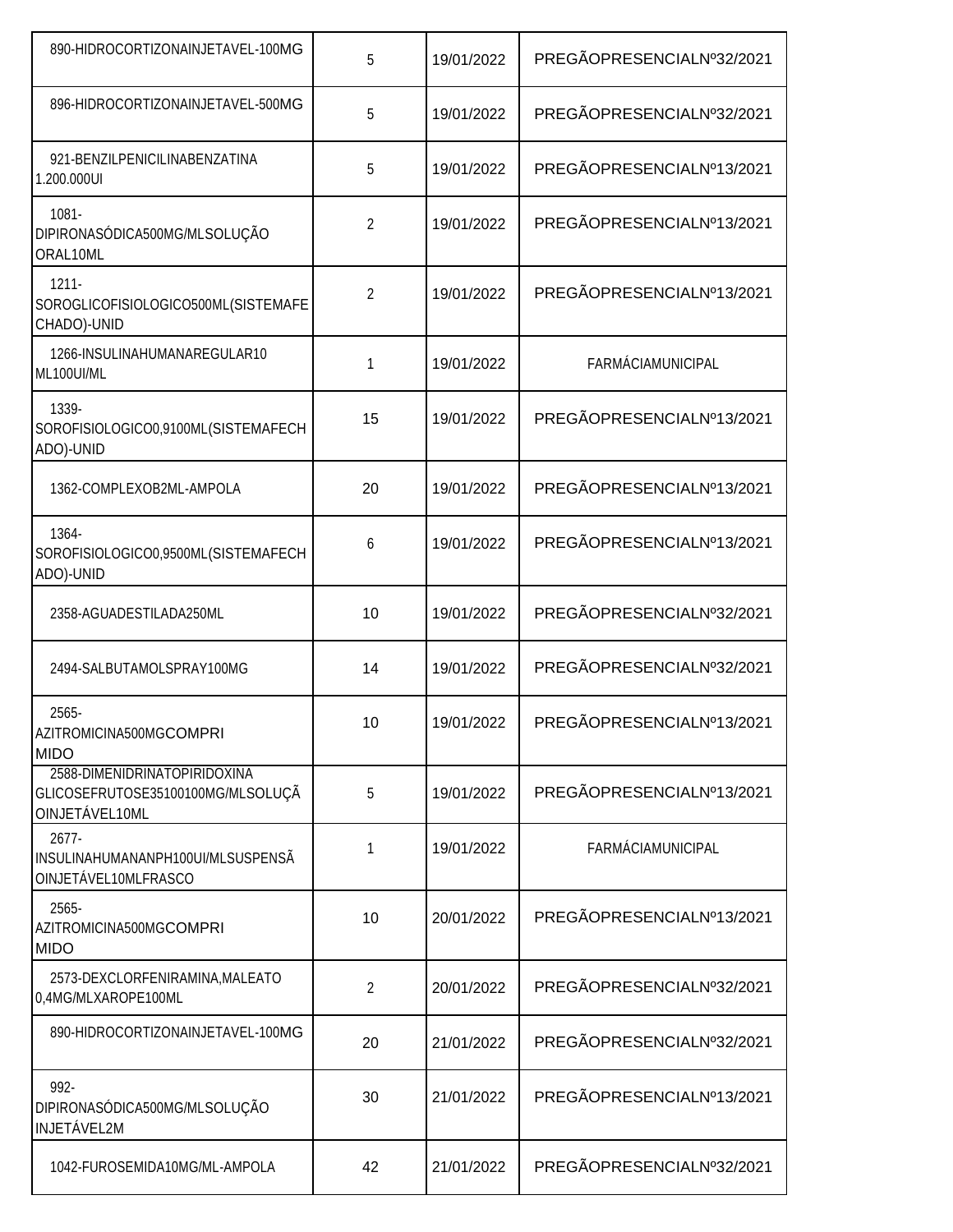| $2546 -$<br>ÁGUADESTILADASOLUÇÃOINJETÁVE | 70 | 21/01/2022 | PREGAOPRESENCIALNº32/2021 |
|------------------------------------------|----|------------|---------------------------|
| L <sub>10ML</sub>                        |    |            |                           |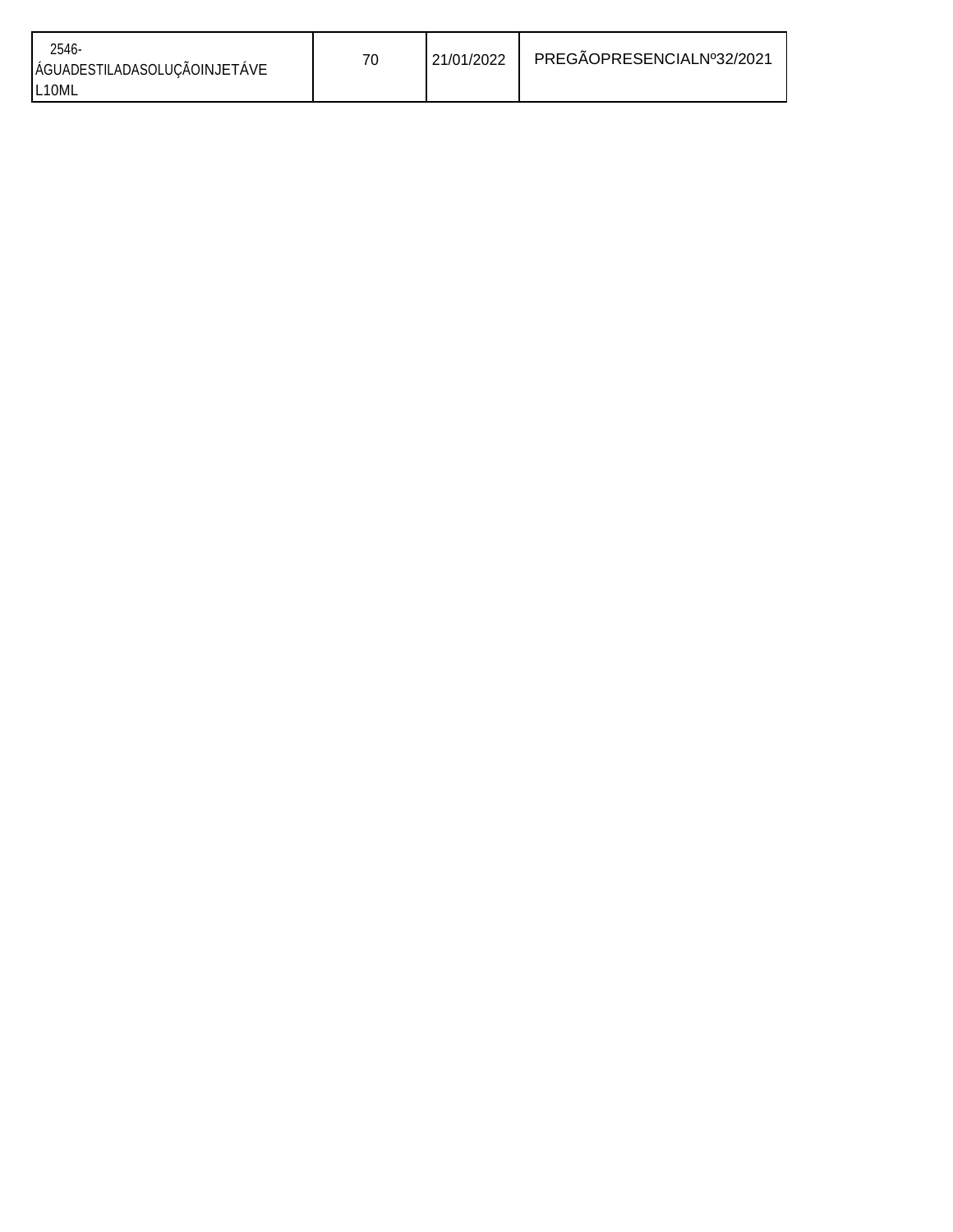| 2565-<br>AZITROMICINA500MGCOMPRI<br><b>MIDO</b>                | 20             | 21/01/2022 | PREGÃOPRESENCIALNº13/2021 |  |
|----------------------------------------------------------------|----------------|------------|---------------------------|--|
| 2597-<br>OSELTAMIVIR, FOSFATO75MGCÁPSULA                       | 20             | 21/01/2022 | FARMÁCIAMUNICIPAL         |  |
| 2614-<br>DEXAMETASONA4MG/MLSOLINJ(AMP)2,5M                     | 30             | 21/01/2022 | PREGÃOPRESENCIALNº32/2021 |  |
| 921-BENZILPENICILINABENZATINA<br>1.200.000UI                   | 5              | 22/01/2022 | PREGÃOPRESENCIALNº13/2021 |  |
| $1081 -$<br>DIPIRONASÓDICA500MG/MLSOLUÇÃO<br>ORAL10ML          | $\overline{2}$ | 22/01/2022 | PREGÃOPRESENCIALNº13/2021 |  |
| 1339-<br>SOROFISIOLOGICO0,9100ML(SISTEMAFECH<br>ADO)-UNID      | 15             | 22/01/2022 | PREGÃOPRESENCIALNº13/2021 |  |
| 1362-COMPLEXOB2ML-AMPOLA                                       | 10             | 22/01/2022 | PREGÃOPRESENCIALNº13/2021 |  |
| 1364-<br>SOROFISIOLOGICO0,9500ML(SISTEMAFECH<br>ADO)-UNID      | 11             | 22/01/2022 | PREGÃOPRESENCIALNº13/2021 |  |
| 2586-OMEPRAZOL20MGCÁPSULA                                      | 14             | 22/01/2022 | PREGÃOPRESENCIALNº13/2021 |  |
| $2601 -$<br>DIPIRONASÓDICA500MGCOMPRIM<br><b>IDO</b>           | 10             | 22/01/2022 | PREGÃOPRESENCIALNº13/2021 |  |
| 896-HIDROCORTIZONAINJETAVEL-500MG                              | 10             | 25/01/2022 | PREGÃOPRESENCIALNº32/2021 |  |
| 992-<br>DIPIRONASÓDICA500MG/MLSOLUÇÃO<br><b>INJETÁVEL2M</b>    | 20             | 25/01/2022 | PREGÃOPRESENCIALNº13/2021 |  |
| $1211 -$<br>SOROGLICOFISIOLOGICO500ML(SISTEMAFE<br>CHADO)-UNID | 3              | 25/01/2024 | PREGÃOPRESENCIALNº13/2021 |  |
| 1339-<br>SOROFISIOLOGICO0,9100ML(SISTEMAFECH<br>ADO)-UNID      | 10             | 25/01/2025 | PREGÃOPRESENCIALNº13/2021 |  |
| 1364-<br>SOROFISIOLOGICO0,9500ML(SISTEMAFECH<br>ADO)-UNID      | 6              | 25/01/2026 | PREGÃOPRESENCIALNº13/2021 |  |
| 1366-<br>SOROFISIOLOGICO0,9250ML(SISTEMAFECH<br>ADO)-UNID      | 6              | 25/01/2027 | PREGÃOPRESENCIALNº13/2021 |  |
| 896-HIDROCORTIZONAINJETAVEL-500MG                              | 10             | 27/01/2022 | PREGÃOPRESENCIALNº32/2021 |  |
| 932-BROMOPRIDA10MG/2MLINJETAVEL                                | 10             | 27/01/2022 | PREGÃOPRESENCIALNº13/2021 |  |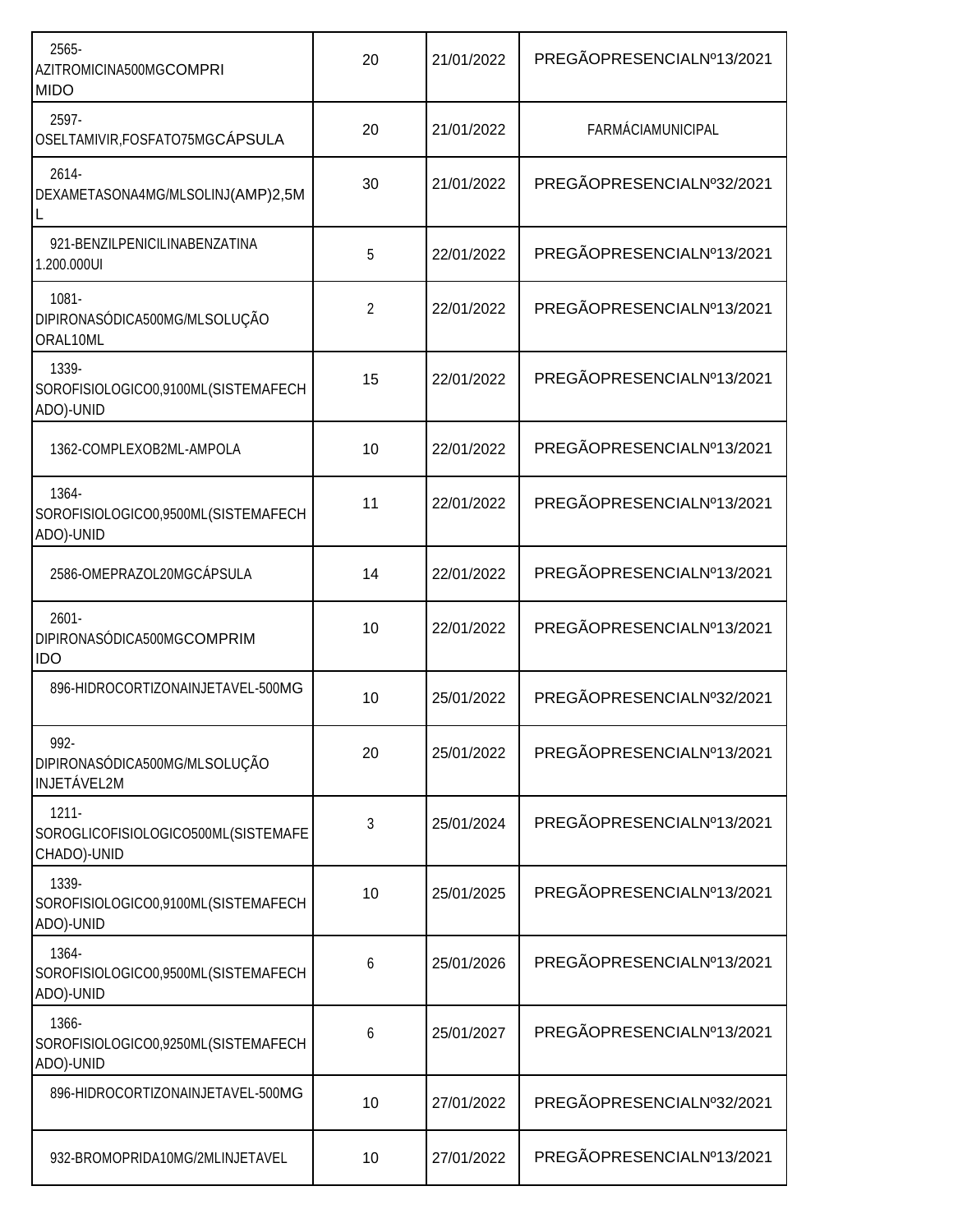| 992-<br>DIPIRONASÓDICA500MG/MLSOLUÇÃO<br><b>INJETAVEL2M</b> | 20 | 27/01/2022 | PREGÃOPRESENCIALNº13/2021 |
|-------------------------------------------------------------|----|------------|---------------------------|
| 1004-LACTULOSE667MG/ML-<br><b>ISOLORAL</b>                  |    | 27/01/2022 | PREGÃOPRESENCIALNº13/2021 |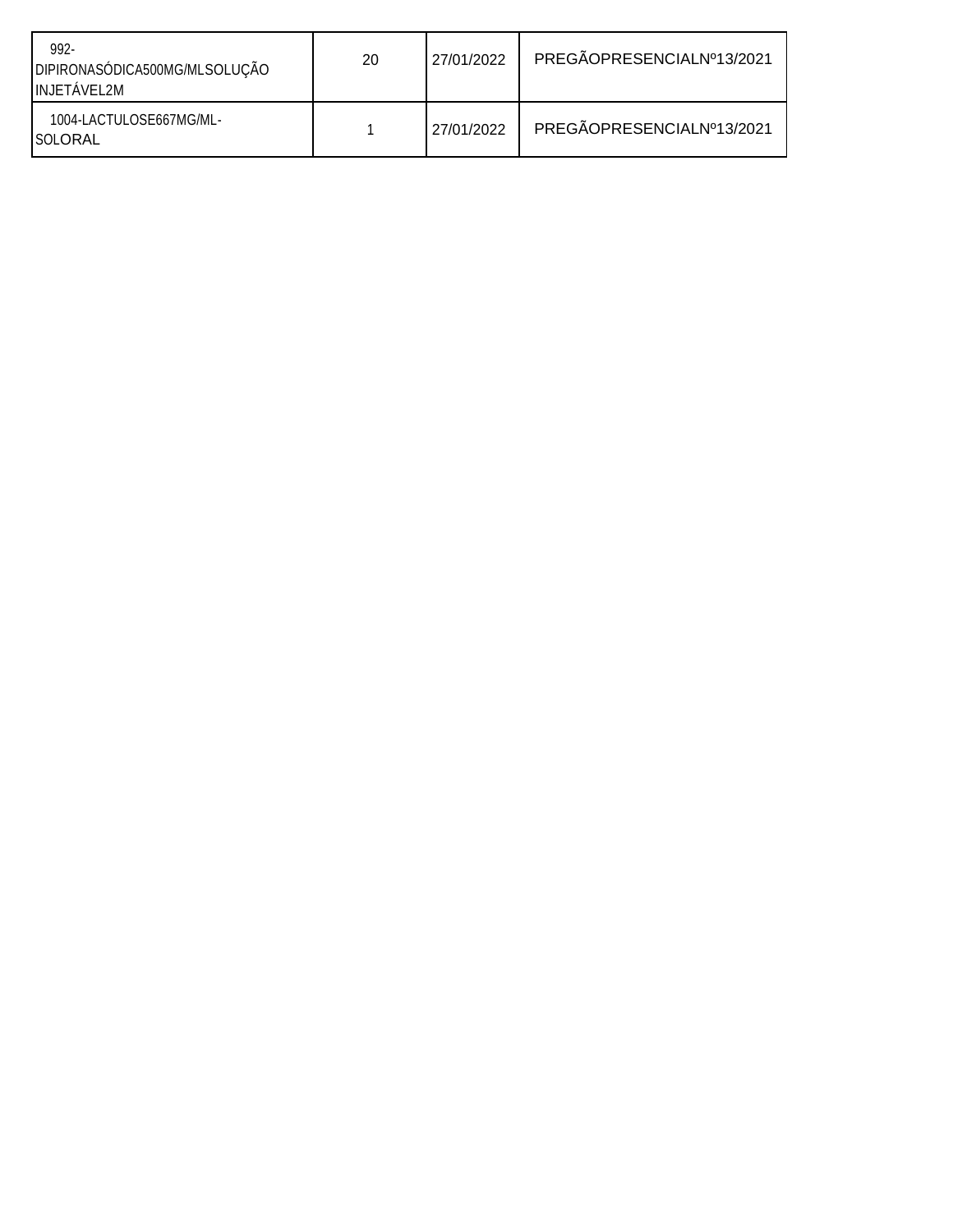| $1081 -$<br>DIPIRONASÓDICA500MG/MLSOLUÇÃO<br>ORAL10ML         | $\overline{2}$ | 27/01/2022 | PREGÃOPRESENCIALNº13/2021 |
|---------------------------------------------------------------|----------------|------------|---------------------------|
| 1339-<br>SOROFISIOLOGICO0,9100ML(SISTEMAFECH<br>ADO)-UNID     | 20             | 27/01/2022 | PREGÃOPRESENCIALNº13/2021 |
| 2256-DIMETICONAGTS75MG/ML10ML                                 | $\overline{2}$ | 27/01/2022 | PREGÃOPRESENCIALNº32/2021 |
| $2411 -$<br>SOROFISIOLOGICO0,91000ML(SISTEMAFEC<br>HADO)-UNID | 10             | 27/01/2022 | PREGÃOPRESENCIALNº13/2021 |
| 2494-SALBUTAMOLSPRAY100MG                                     | 4              | 27/01/2022 | PREGÃOPRESENCIALNº32/2021 |
| 2582-<br>DICLOFENACOSÓDICO25MG/MLSOLUÇÃOIN<br>JETÁVEL3ML      | 10             | 27/01/2022 | PREGÃOPRESENCIALNº13/2021 |
| 2614-<br>DEXAMETASONA4MG/MLSOLINJ(AMP)2,5M                    | 10             | 27/01/2022 | PREGÃOPRESENCIALNº32/2021 |
| 1127-OMEPRAZOL40MG/MLAMPOLA                                   | 4              | 28/01/2022 | PREGÃOPRESENCIALNº13/2021 |
| 1339-<br>SOROFISIOLOGICO0,9100ML(SISTEMAFECH<br>ADO)-UNID     | 10             | 28/01/2022 | PREGÃOPRESENCIALNº13/2021 |
| 1362-COMPLEXOB2ML-AMPOLA                                      | 15             | 28/01/2022 | PREGÃOPRESENCIALNº13/2021 |
| 1364-<br>SOROFISIOLOGICO0,9500ML(SISTEMAFECH<br>ADO)-UNID     | 18             | 28/01/2022 | PREGÃOPRESENCIALNº13/2021 |
| 1366-<br>SOROFISIOLOGICO0,9250ML(SISTEMAFECH<br>ADO)-UNID     | 7              | 28/01/2022 | PREGÃOPRESENCIALNº13/2021 |
| 1393-SOROGLICOSE5500ML                                        | 6              | 28/01/2022 | PREGÃOPRESENCIALNº13/2021 |
| 1899-IBUPROFENO50MG/ML-<br>SOLORAL                            | 1              | 28/01/2022 | PREGÃOPRESENCIALNº32/2021 |
| 2494-SALBUTAMOLSPRAY100MG                                     | 5              | 28/01/2022 | PREGÃOPRESENCIALNº32/2021 |
| 2586-OMEPRAZOL20MGCÁPSULA                                     | 14             | 28/01/2022 | PREGÃOPRESENCIALNº13/2021 |
| 2697-LORATADINA1MG/MLXAROPE<br>100ML                          | 1              | 28/01/2022 | PREGÃOPRESENCIALNº13/2021 |
| 598-METRONIDAZOL5MG/ML                                        | 5              | 29/01/2022 | PREGÃOPRESENCIALNº13/2021 |
| 892-CEFTRIAXONA1GR,                                           | 31             | 29/01/2022 | PREGÃOPRESENCIALNº32/2021 |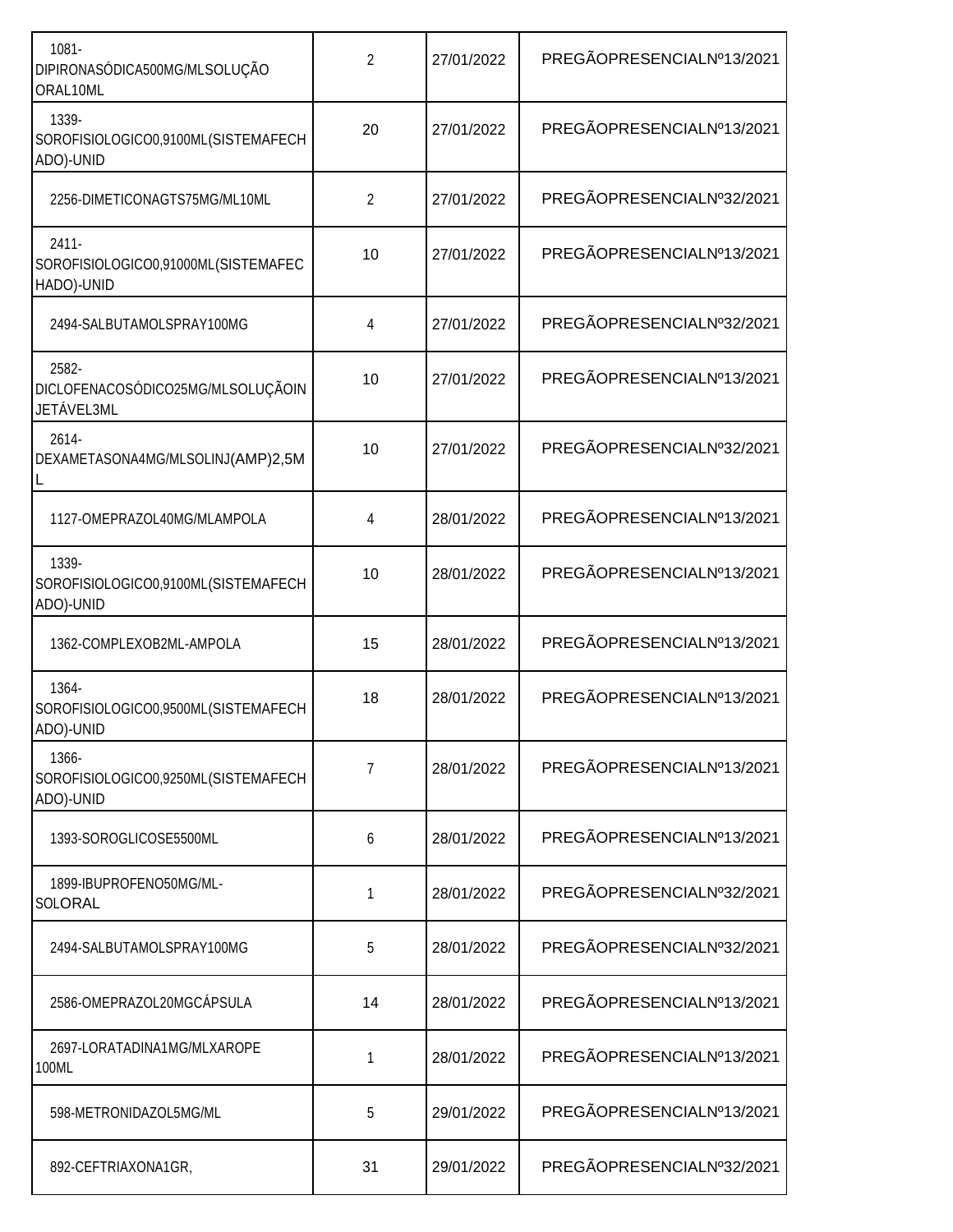| 1115-AMIODARONA50MG/ML-AMPOLA | 29/01/2026 | PREGAOPRESENCIALNº13/2021 |
|-------------------------------|------------|---------------------------|
|                               |            |                           |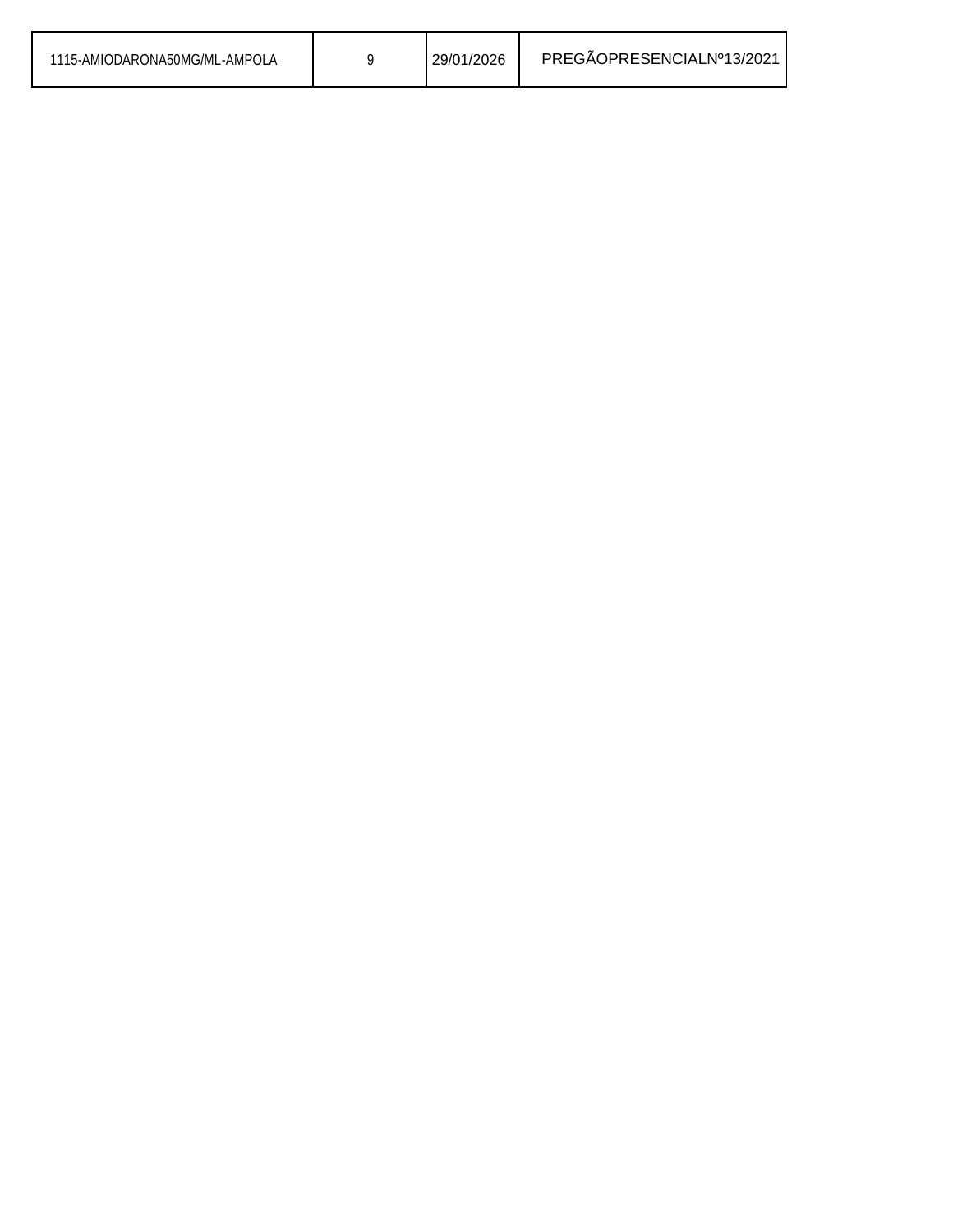| $1211 -$<br>SOROGLICOFISIOLOGICO500ML(SISTEMAFE<br>CHADO)-UNID                      | 1              | 29/01/2027 | PREGÃOPRESENCIALNº13/2021                |
|-------------------------------------------------------------------------------------|----------------|------------|------------------------------------------|
| 1226-TERBUTALINA0,5MG/ML-AMPOLA                                                     | 9              | 29/01/2028 | PREGÃOPRESENCIALNº32/2021                |
| 1244-DOBUTAMINACLORIDRATO20ML<br>12,5MG/ML                                          | 4              | 29/01/2029 | PREGÃOPRESENCIALNº13/2021                |
| 1339-<br>SOROFISIOLOGICO0,9100ML(SISTEMAFECH<br>ADO)-UNID                           | 6              | 29/01/2031 | PREGÃOPRESENCIALNº13/2021                |
| 1364-<br>SOROFISIOLOGICO0,9500ML(SISTEMAFECH<br>ADO)-UNID                           | 5              | 29/01/2033 | PREGÃOPRESENCIALNº13/2021                |
| 1366-<br>SOROFISIOLOGICO0,9250ML(SISTEMAFECH<br>ADO)-UNID                           | 6              | 29/01/2034 | PREGÃOPRESENCIALNº13/2021                |
| 2534-FENTANILAM0,05MG/ML10ML                                                        | $\overline{2}$ | 29/01/2037 | 15 <sup>o</sup> regionaldoEstadodoParaná |
| 2546-<br>ÁGUADESTILADASOLUÇÃOINJETÁVE<br>L10ML                                      | 15             | 29/01/2038 | PREGÃOPRESENCIALNº32/2021                |
| 2586-OMEPRAZOL20MGCÁPSULA                                                           | 14             | 29/01/2039 | PREGÃOPRESENCIALNº13/2021                |
| 2588-DIMENIDRINATOPIRIDOXINA<br>GLICOSEFRUTOSE35100100MG/MLSOLUÇÃ<br>OINJETÁVEL10ML | 10             | 29/01/2040 | PREGÃOPRESENCIALNº13/2021                |
| $2601 -$<br>DIPIRONASÓDICA500MGCOMPRIM<br><b>IDO</b>                                | 10             | 29/01/2041 | PREGÃOPRESENCIALNº13/2021                |
| 2646-TENOXICAM20MGPÓ<br>LIOFILIZADO2ML                                              | 6              | 29/01/2042 | PREGÃOPRESENCIALNº64/2021                |
| 896-HIDROCORTIZONAINJETAVEL-500MG                                                   | 12             | 30/01/2022 | PREGÃOPRESENCIALNº32/2021                |
| 1362-COMPLEXOB2ML-AMPOLA                                                            | 20             | 30/01/2025 | PREGÃOPRESENCIALNº13/2021                |
| 1364-<br>SOROFISIOLOGICO0,9500ML(SISTEMAFECH<br>ADO)-UNID                           | 9              | 30/01/2026 | PREGÃOPRESENCIALNº13/2021                |
| 2582-<br>DICLOFENACOSÓDICO25MG/MLSOLUÇÃOIN<br>JETÁVEL3ML                            | 20             | 30/01/2029 | PREGÃOPRESENCIALNº13/2021                |
| 807-HEPARINASODICA0,25ML-5000UI                                                     | 5              | 31/01/2022 | PREGÃOPRESENCIALNº32/2021                |
| 896-HIDROCORTIZONAINJETAVEL-500MG                                                   | 5              | 31/01/2022 | PREGÃOPRESENCIALNº32/2021                |
| 921-BENZILPENICILINABENZATINA<br>1.200.000UI                                        | 5              | 31/01/2022 | PREGÃOPRESENCIALNº13/2021                |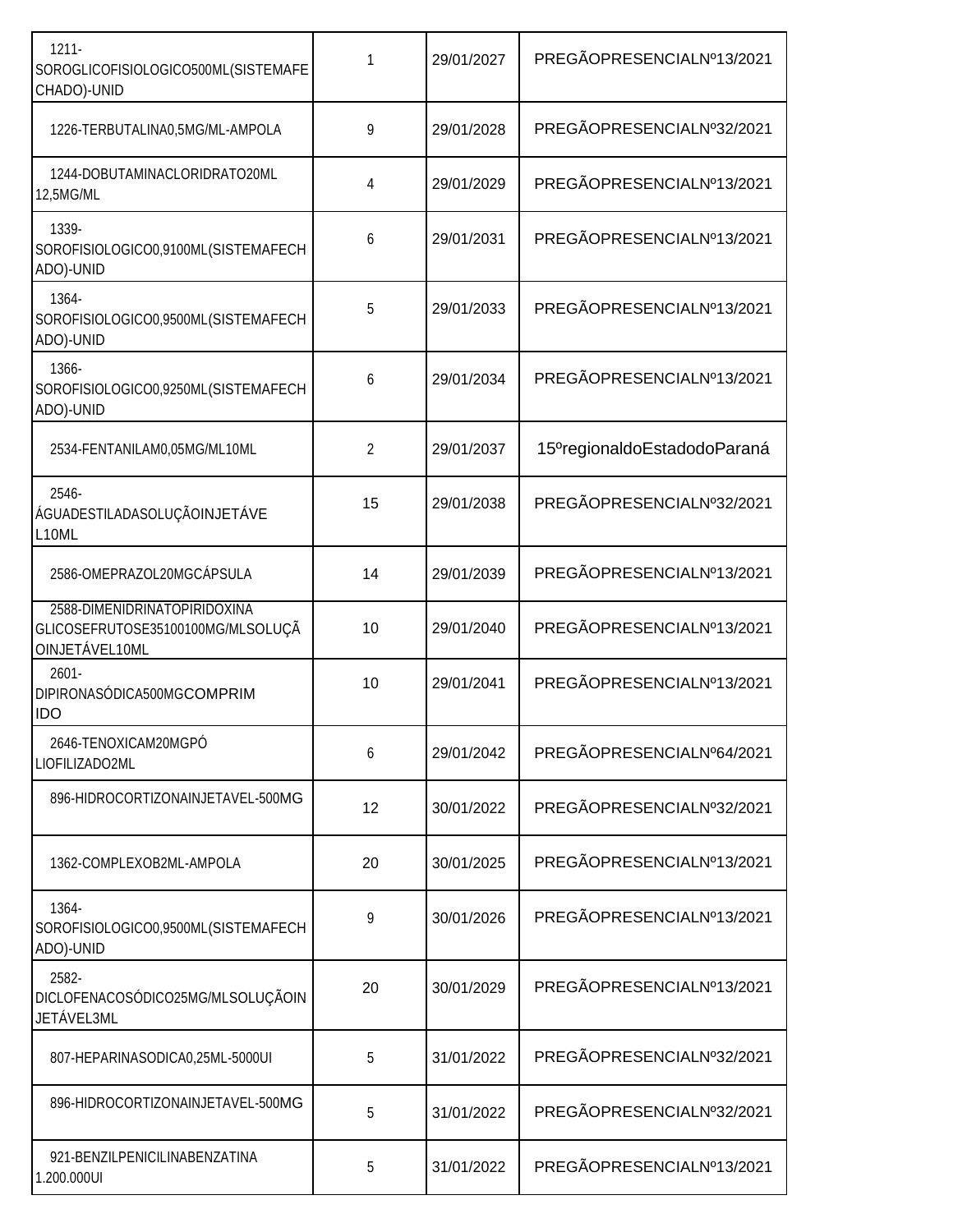| 1004-LACTULOSE667MG/ML-<br>SOLORAL |  | 31/01/2022 | PREGÄOPRESENCIALNº13/2021 |
|------------------------------------|--|------------|---------------------------|
|------------------------------------|--|------------|---------------------------|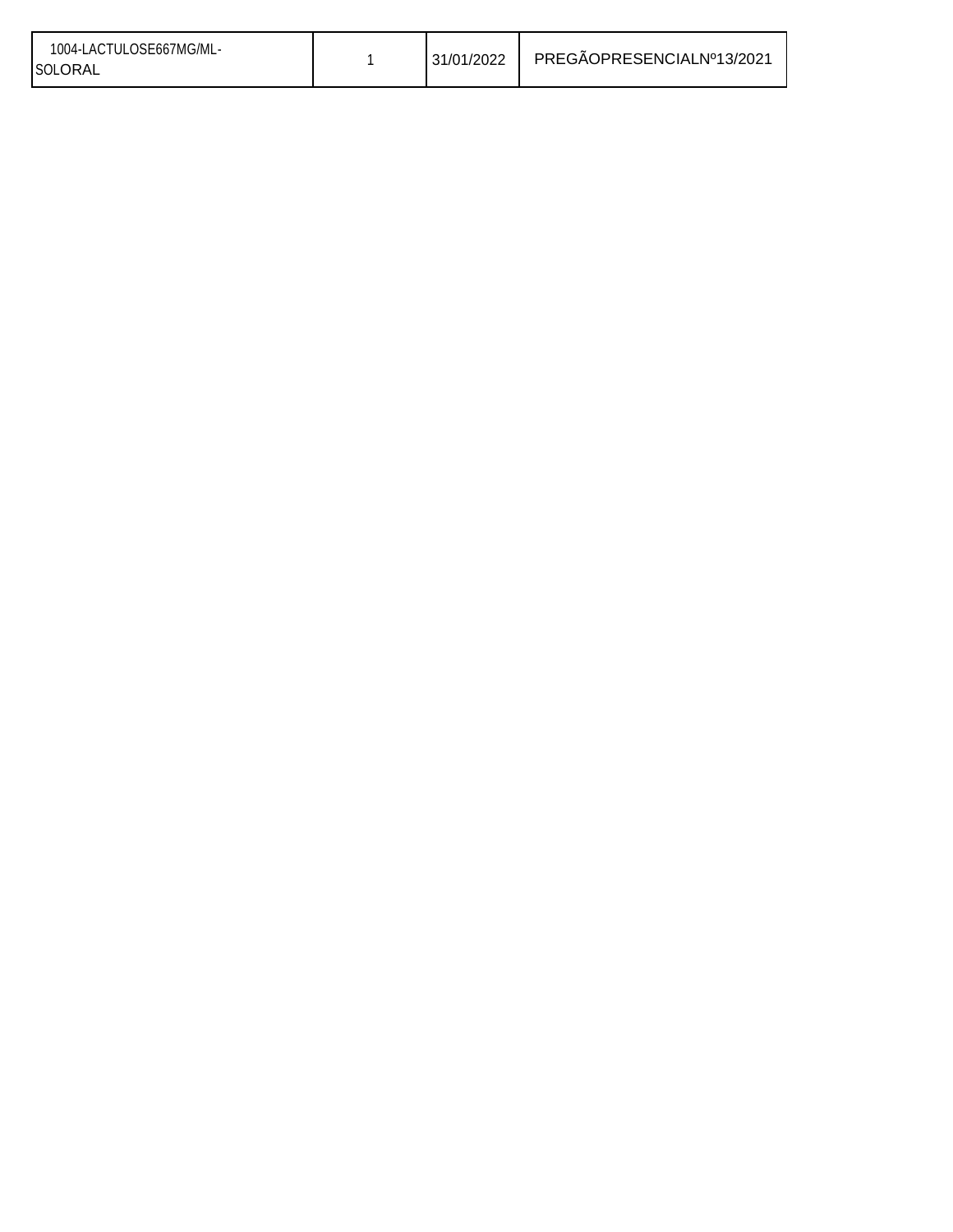| 1339-<br>SOROFISIOLOGICO0,9100ML(SISTEMAFECH<br>ADO)-UNID | 9  | 31/01/2022 | PREGÃOPRESENCIALNº13/2021 |
|-----------------------------------------------------------|----|------------|---------------------------|
| 1364-<br>SOROFISIOLOGICO0,9500ML(SISTEMAFECH<br>ADO)-UNID | 15 | 31/01/2022 | PREGÃOPRESENCIALNº13/2021 |
| 1366-<br>SOROFISIOLOGICO0,9250ML(SISTEMAFECH<br>ADO)-UNID | 4  | 31/01/2022 | PREGÃOPRESENCIALNº13/2021 |
| 1396-<br>SULFADIAZINADEPRATA10MG/GCREME                   | 2  | 31/01/2022 | PREGÃOPRESENCIALNº13/2021 |
| 2119-OLEODEGIRASSOL100ML-<br><b>FRASCO</b>                | 2  | 31/01/2022 | PREGÃOPRESENCIALNº32/2021 |
| $2631 -$<br>CLORETODESÓDIO0,9%SOLUÇÃOI<br>NJETÁVEL10ML    | 20 | 31/01/2022 | PREGÃOPRESENCIALNº13/2021 |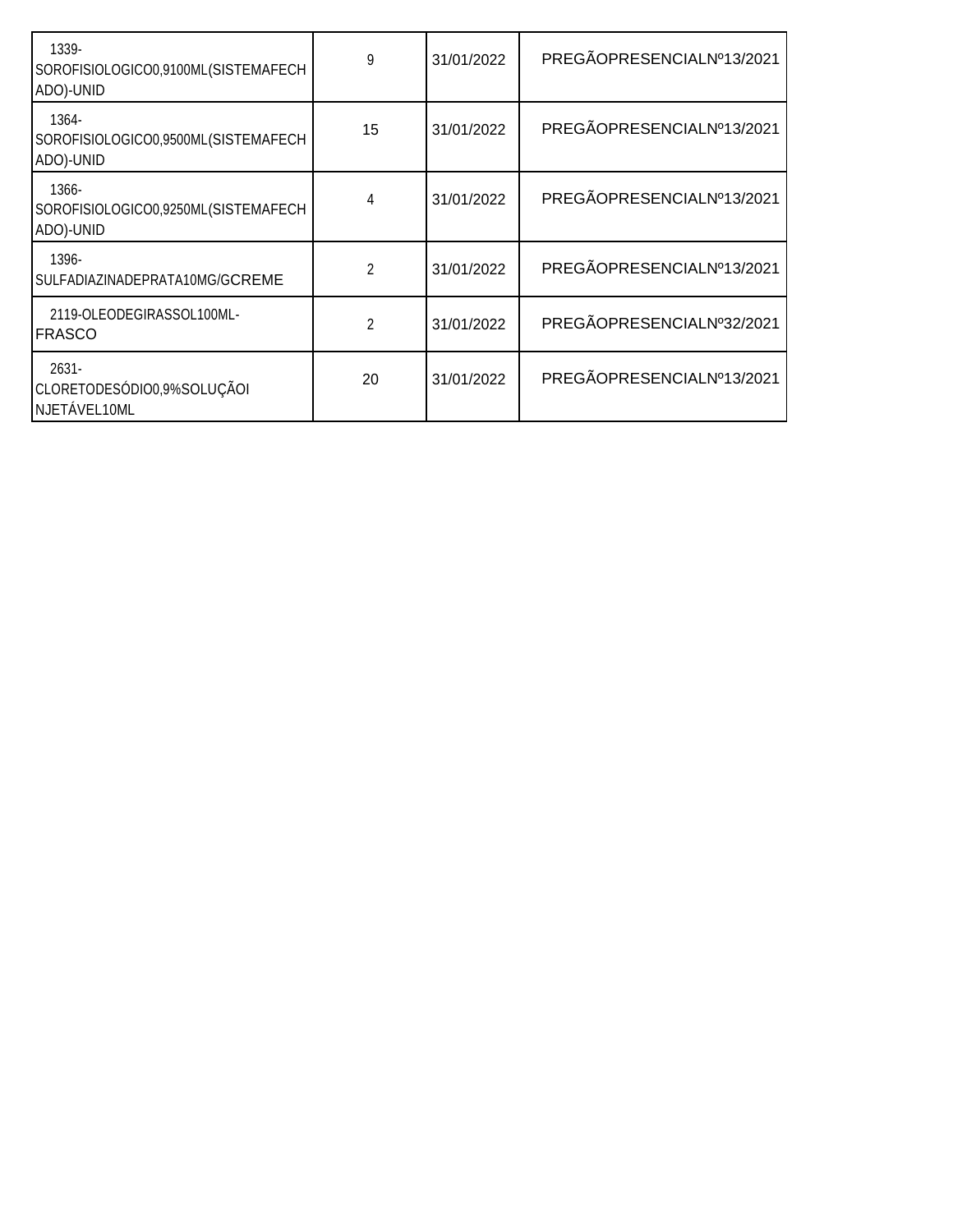

**Preferirado de Saúde de Paiçandu** 



| <b>ENTRADA DE INSUMOS ALA COVID -</b><br><b>HOSPITALSÃOJOSÉ</b> | <b>QUANTIDADE</b> | <b>DATA</b> | <b>RELATÓRIOPROCESSODEC</b><br><b>OMPRA</b> |
|-----------------------------------------------------------------|-------------------|-------------|---------------------------------------------|
| 795-SERINGADESCARTAVEL3MLUNID                                   | 15                | 01/01/2022  | PREGÃO<br>PRESENCIALN.<br>08/2021           |
| 834-<br>MASCARACIRURGICATRIPLAC/ELASTICOCXC/50                  | 1                 | 01/01/2022  | PREGÃO<br>PRESENCIALN.<br>08/2021           |
| 883-LUVADEPROCEDIMENTOTAMMCXC/100                               | 1                 | 01/01/2022  | PREGÃO<br>PRESENCIALN.<br>08/2021           |
| 910-SERINGADESCARTAVEL5MLUNID                                   | 20                | 01/01/2022  | PREGÃO<br>PRESENCIALN.<br>08/2021           |
| 1038-LUVADEPROCEDIMENTOTAMEPCXC/100                             | 1                 | 01/01/2022  | PREGÃO<br>PRESENCIALN.<br>08/2021           |
| 2400-AGULHADESC.25X8.0C/100UN                                   | 100               | 01/01/2022  | PREGÃO<br>PRESENCIALN.<br>08/2021           |
| 2757-AGULHADESCARTAVEL40X1,20CXCOM<br>100                       | 1                 | 01/01/2022  | PREGÃO<br>PRESENCIALN.<br>08/2021           |
| 3262-EQUIPOMACROGOTASC/INJETORLATERAL                           | 12                | 01/01/2022  | PREGÃO<br>PRESENCIALN.<br>08/2021           |
| 900-SERINGADESCARTAVEL20MLUNID                                  | 9                 | 02/01/2022  | PREGÃO<br>PRESENCIALN.<br>08/2021           |
| 909-SERINGADESCARTAVEL10MLUNID                                  | 35                | 02/01/2022  | <b>PREGÃO</b><br>PRESENCIALN.<br>08/2021    |
| 910-SERINGADESCARTAVEL5MLUNID                                   | 48                | 02/01/2022  | PREGÃO<br>PRESENCIALN.<br>08/2021           |
| 1384-EQUIPOMACROGOTASC/INJETORLATERAL                           | 25                | 02/01/2022  | PREGÃO<br>PRESENCIALN.<br>08/2021           |
| 834-<br>MASCARACIRURGICATRIPLAC/ELASTICOCXC/50                  | 3                 | 03/01/2022  | PREGÃOPRESENCIALNº4<br>7/2020               |
| 910-SERINGADESCARTAVEL5MLUNID                                   | 16                | 03/01/2022  | PREGÃO<br>PRESENCIALN.                      |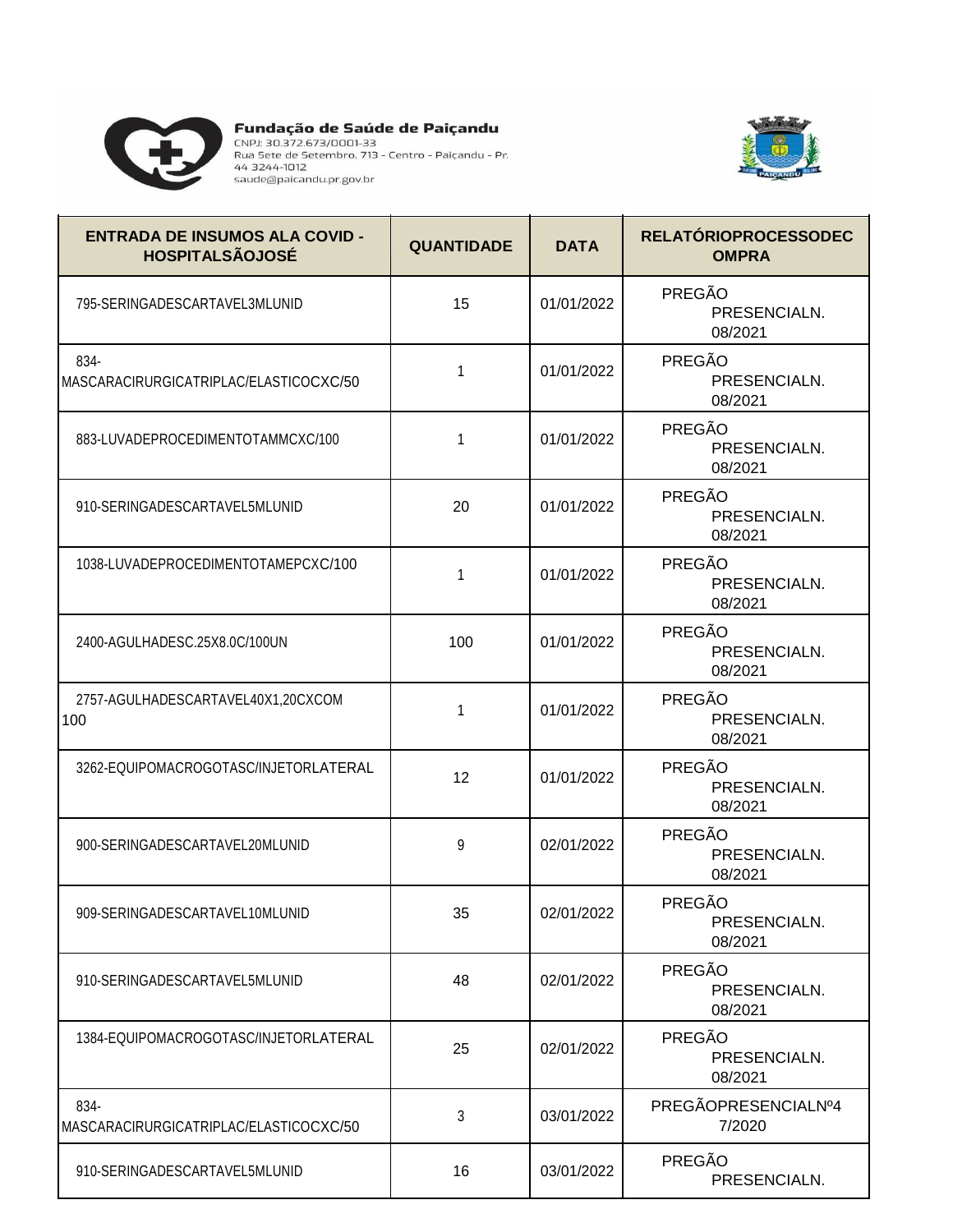|                                     |            | 08/2021           |
|-------------------------------------|------------|-------------------|
| 1038-LUVADEPROCEDIMENTOTAMEPCXC/100 | 03/01/2022 | ALMOXARIFADOSAÚDE |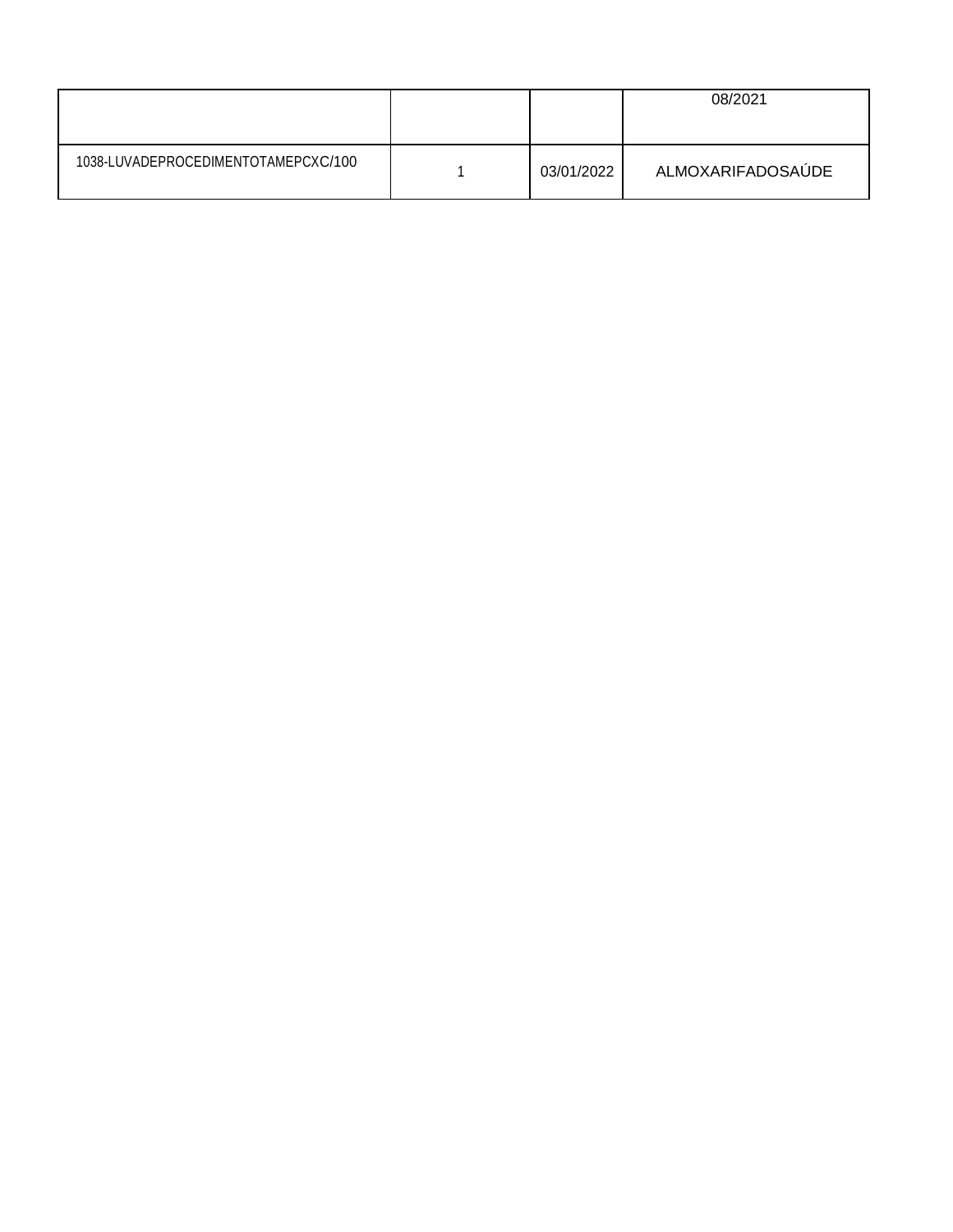| 3261-AGULHADESCARTAVEL25X0,08CXC/100           | 1  | 03/01/2022 | PREGÃO<br>PRESENCIALN.<br>08/2021 |
|------------------------------------------------|----|------------|-----------------------------------|
| 910-SERINGADESCARTAVEL5MLUNID                  | 86 | 04/01/2022 | PREGÃO<br>PRESENCIALN.<br>08/2021 |
| 1373-SERINGADESCARTAVEL1MLC/AG13X45            | 72 | 04/01/2022 | PREGÃO<br>PRESENCIALN.<br>08/2021 |
| 795-SERINGADESCARTAVEL3MLUNID                  | 12 | 05/01/2022 | PREGÃO<br>PRESENCIALN.<br>08/2021 |
| 834-<br>MASCARACIRURGICATRIPLAC/ELASTICOCXC/50 | 3  | 05/01/2022 | PREGÃOPRESENCIALNº4<br>7/2020     |
| 883-LUVADEPROCEDIMENTOTAMMCXC/100              | 1  | 05/01/2022 | ALMOXARIFADOSAÚDE                 |
| 909-SERINGADESCARTAVEL10MLUNID                 | 20 | 05/01/2022 | PREGÃO<br>PRESENCIALN.<br>08/2021 |
| 910-SERINGADESCARTAVEL5MLUNID                  | 49 | 05/01/2022 | PREGÃO<br>PRESENCIALN.<br>08/2021 |
| 1036-LUVADEPROCEDIMENTOTAMGCXC/100             | 1  | 05/01/2022 | PREGÃO<br>PRESENCIALN.<br>08/2021 |
| 2234-FRASCOPARANUTRICAOENTERAL300ML            | 4  | 05/01/2022 | PREGÃO<br>PRESENCIALN.<br>08/2021 |
| 2513-COMPRESSADEGAZE13FIOS7,5X7,5              | 20 | 05/01/2022 | PREGÃO<br>PRESENCIALN.<br>08/2021 |
| 2757-AGULHADESCARTAVEL40X1,20CXCOM<br>100      | 1  | 05/01/2022 | PREGÃO<br>PRESENCIALN.<br>08/2021 |
| 2923-COLETORPERFUROCORTANTE13LT                | 1  | 05/01/2022 | ALMOXARIFADOSAÚDE                 |
| 3089-FRALDAGERIATRICAXG                        | 1  | 05/01/2022 | ALMOXARIFADOSAÚDE                 |
| 3260-EQUIPOPARANUTRIÇAOENTERAL                 | 4  | 05/01/2022 | PREGÃO<br>PRESENCIALN.<br>08/2021 |
| 900-SERINGADESCARTAVEL20MLUNID                 | 39 | 06/01/2022 | PREGÃO<br>PRESENCIALN.<br>08/2021 |
| 909-SERINGADESCARTAVEL10MLUNID                 | 63 | 06/01/2022 | PREGÃO<br>PRESENCIALN.<br>08/2021 |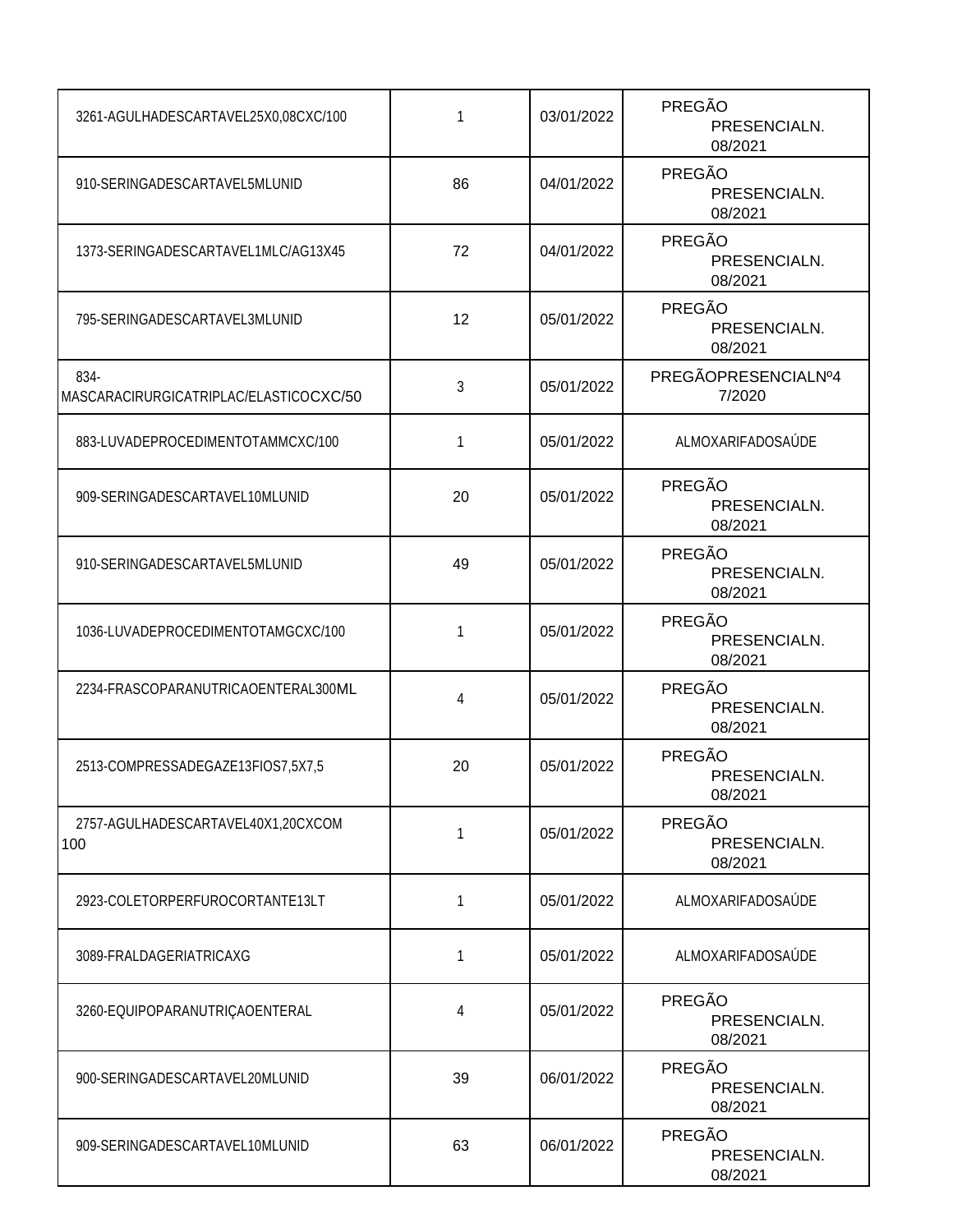| 910-SERINGADESCARTAVEL5MLUNID | 76 | 06/01/2022 | PREGÃO<br>PRESENCIALN.<br>08/2021 |
|-------------------------------|----|------------|-----------------------------------|
| 2458-OXIMETRODEDEDO           |    | 06/01/2022 | PREGÃO<br>PRESENCIALN.<br>08/2021 |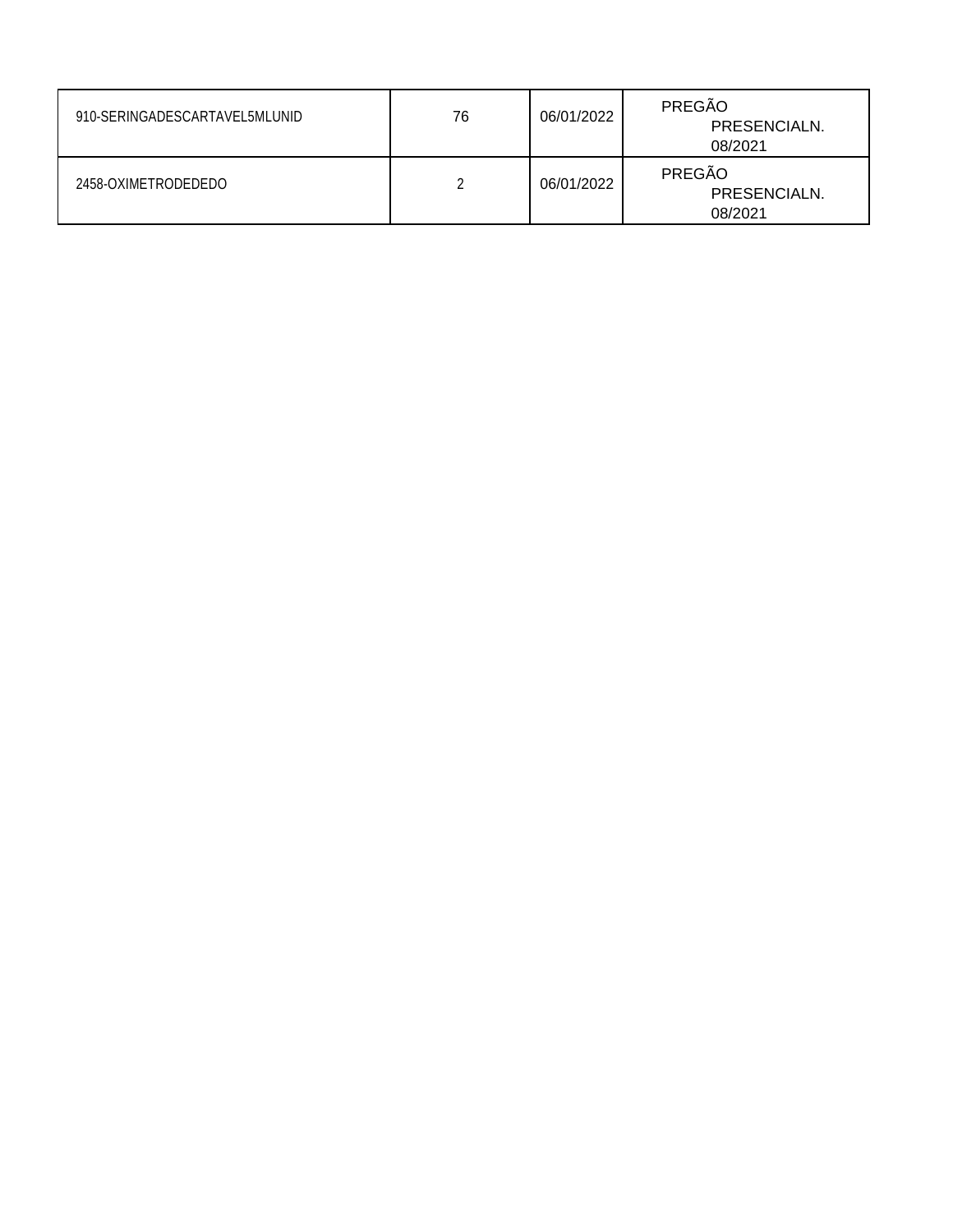| 2757-AGULHADESCARTAVEL40X1,20CXCOM<br>100      | 1   | 06/01/2022 | PREGÃO<br>PRESENCIALN.<br>08/2021 |
|------------------------------------------------|-----|------------|-----------------------------------|
| 2923-COLETORPERFUROCORTANTE13LT                | 1   | 06/01/2022 | ALMOXARIFADOSAÚDE                 |
| 3058-PILHAAAAUNIDADEPALITO                     | 12  | 06/01/2022 | ALMOXARIFADOSAÚDE                 |
| 3261-AGULHADESCARTAVEL25X0,08CXC/100           | 156 | 06/01/2022 | PREGÃO<br>PRESENCIALN.<br>08/2021 |
| 3314-CADARÇOSARJADO                            | 1   | 06/01/2022 | PREGÃO<br>PRESENCIALN.<br>08/2021 |
| 795-SERINGADESCARTAVEL3MLUNID                  | 20  | 07/01/2022 | PREGÃO<br>PRESENCIALN.<br>08/2021 |
| 834-<br>MASCARACIRURGICATRIPLAC/ELASTICOCXC/50 | 3   | 07/01/2022 | PREGÃOPRESENCIALNº4<br>7/2020     |
| 878-AUTOLANCETA                                | 50  | 07/01/2022 | PREGÃO<br>PRESENCIALN.<br>08/2021 |
| 900-SERINGADESCARTAVEL20MLUNID                 | 10  | 07/01/2022 | PREGÃO<br>PRESENCIALN.<br>08/2021 |
| 909-SERINGADESCARTAVEL10MLUNID                 | 40  | 07/01/2022 | PREGÃO<br>PRESENCIALN.<br>08/2021 |
| 910-SERINGADESCARTAVEL5MLUNID                  | 101 | 07/01/2022 | PREGÃO<br>PRESENCIALN.<br>08/2021 |
| 1258-EQUIPOPARANUTRIAOENTERAL                  | 4   | 07/01/2022 | PREGÃO<br>PRESENCIALN.<br>08/2021 |
| 1384-EQUIPOMACROGOTASC/INJETORLATERAL          | 25  | 07/01/2022 | PREGÃO<br>PRESENCIALN.<br>08/2021 |
| 2234-FRASCOPARANUTRICAOENTERAL300ML            | 4   | 07/01/2022 | PREGÃO<br>PRESENCIALN.<br>08/2021 |
| 2501-MASCARANR95TIPOPFF2                       | 20  | 07/01/2022 | ALMOXARIFADOSAÚDE                 |
| 2757-AGULHADESCARTAVEL40X1,20CXCOM<br>100      | 1   | 07/01/2022 | PREGÃO<br>PRESENCIALN.<br>08/2021 |
| 2785-FRALDAGERIATRICATAMM                      | 2   | 07/01/2022 | ALMOXARIFADOSAÚDE                 |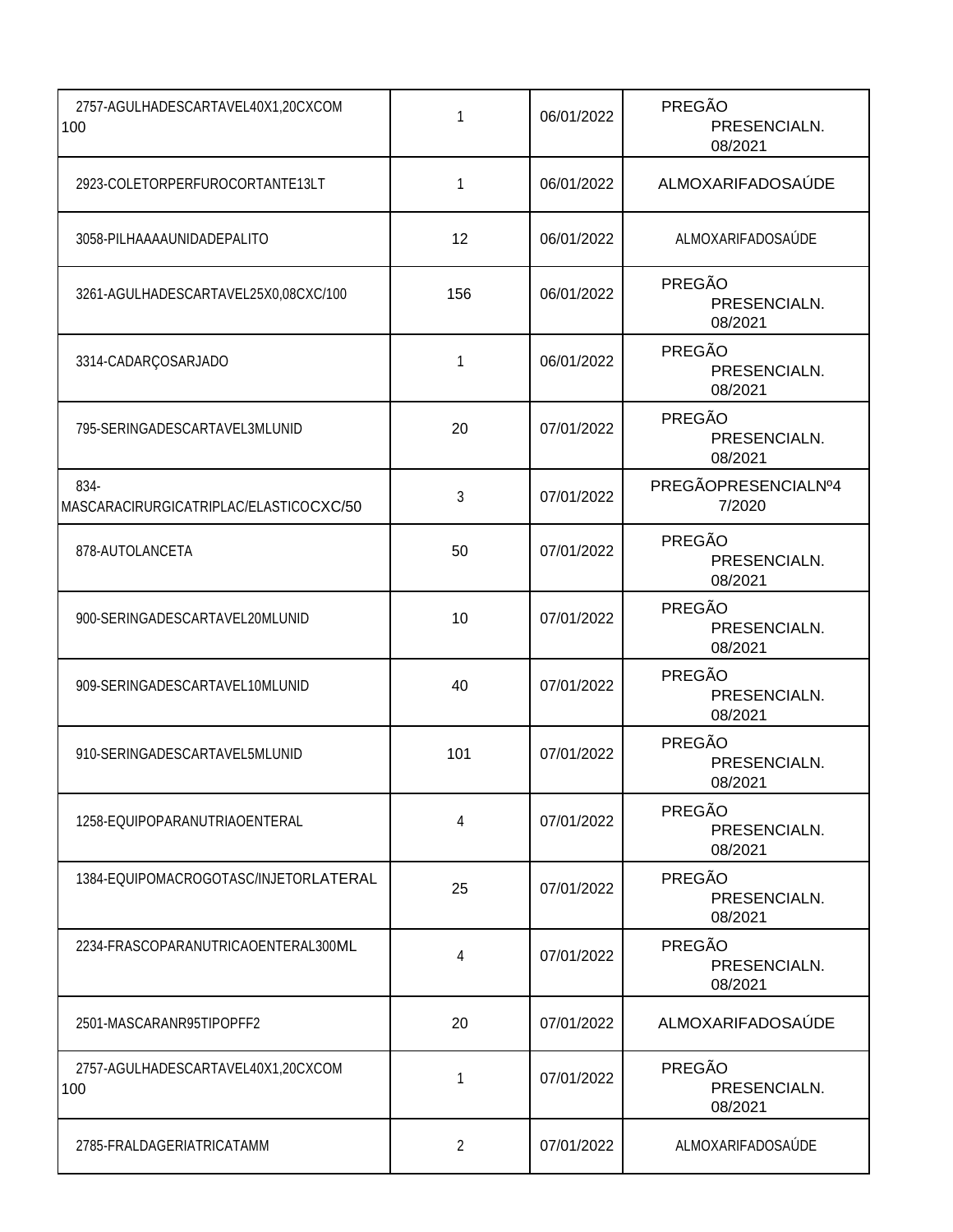| 2815-PILHAAAAPALITOUNIDADE | 12 | 07/01/2022 | ALMOXARIFADOSAUDE |
|----------------------------|----|------------|-------------------|
| 3089-FRALDAGERIATRICAXG    |    | 07/01/2022 | ALMOXARIFADOSAUDE |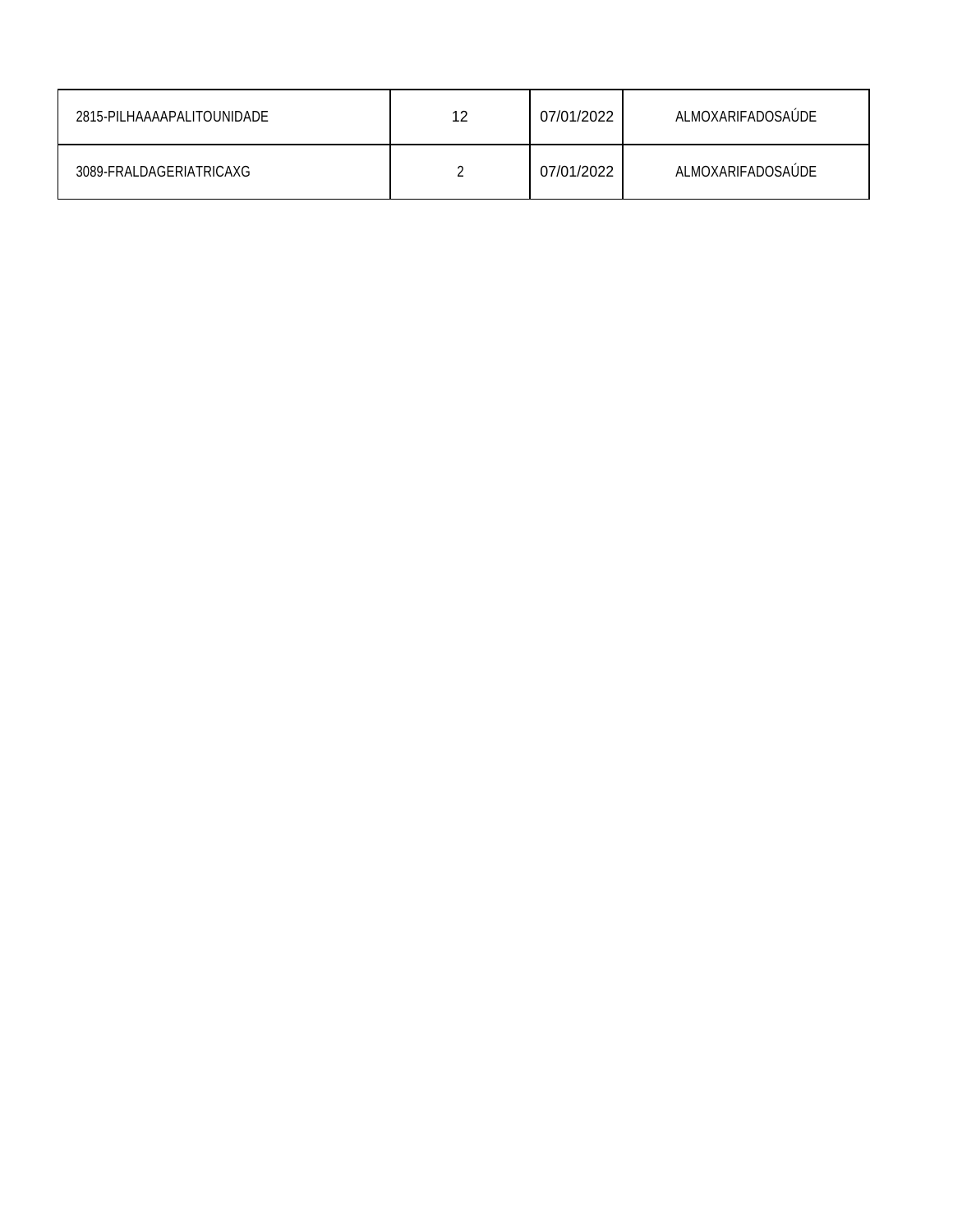| 2757-AGULHADESCARTAVEL40X1,20CXCOM<br>100      | 1   | 08/01/2022 | PREGÃO<br>PRESENCIALN.<br>08/2021        |
|------------------------------------------------|-----|------------|------------------------------------------|
| 2759-<br>AGULHADESCARTAVEL25X0,70CAIXACOM100   | 100 | 08/01/2022 | PREGÃO<br>PRESENCIALN.<br>08/2021        |
| 2763-<br>LUVAPPROCEDIMENTOTAMEXTRAPC100        | 1   | 08/01/2022 | PREGÃO<br>PRESENCIALN.<br>08/2021        |
| 2923-COLETORPERFUROCORTANTE13LT                | 2   | 08/01/2022 | ALMOXARIFADOSAÚDE                        |
| 2945-LUVAPROCEDIMENTOTAMPC\100                 | 1   | 08/01/2022 | PREGÃO<br>PRESENCIALN.<br>08/2021        |
| 3080-MASCARANR95TIPOPFF2(BRANCO)               | 5   | 08/01/2022 | ALMOXARIFADOSAÚDE                        |
| 834-<br>MASCARACIRURGICATRIPLAC/ELASTICOCXC/50 | 1   | 09/01/2022 | PREGÃOPRESENCIALNº4<br>7/2020            |
| 909-SERINGADESCARTAVEL10MLUNID                 | 18  | 09/01/2022 | PREGÃO<br>PRESENCIALN.<br>08/2021        |
| 910-SERINGADESCARTAVEL5MLUNID                  | 35  | 09/01/2022 | PREGÃO<br>PRESENCIALN.<br>08/2021        |
| 1311-MASCARAALTACONCENTRAaAOADULTO             | 4   | 09/01/2022 | PREGÃO<br>PRESENCIALN.<br>08/2021        |
| 2757-AGULHADESCARTAVEL40X1,20CXCOM<br>100      | 1   | 09/01/2022 | PREGÃO<br>PRESENCIALN.<br>08/2021        |
| 2923-COLETORPERFUROCORTANTE13LT                | 1   | 09/01/2022 | ALMOXARIFADOSAÚDE                        |
| 3262-EQUIPOMACROGOTASC/INJETORLATERAL          | 25  | 09/01/2022 | PREGÃO<br>PRESENCIALN.<br>08/2021        |
| 909-SERINGADESCARTAVEL10MLUNID                 | 10  | 10/01/2022 | <b>PREGÃO</b><br>PRESENCIALN.<br>08/2021 |
| 910-SERINGADESCARTAVEL5MLUNID                  | 82  | 10/01/2022 | PREGÃO<br>PRESENCIALN.<br>08/2021        |
| 1373-SERINGADESCARTAVEL1MLC/AG13X45            | 40  | 10/01/2022 | <b>PREGÃO</b><br>PRESENCIALN.<br>08/2021 |
| 1384-EQUIPOMACROGOTASC/INJETORLATERAL          | 50  | 10/01/2022 | PREGÃO<br>PRESENCIALN.<br>08/2021        |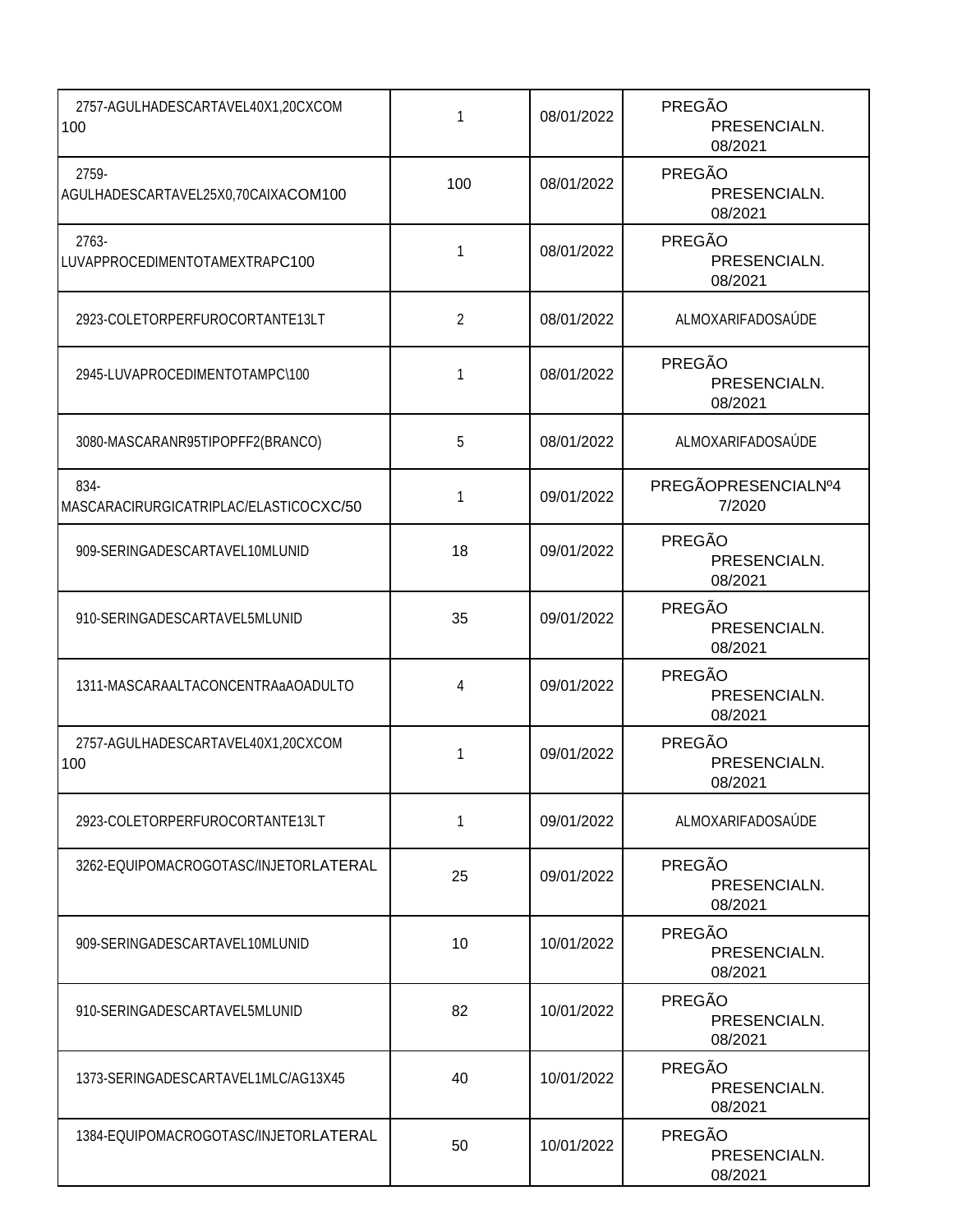| 834-<br>MASCARACIRURGICATRIPLAC/ELASTICOCXC/50 | 4  | 11/01/2022 | PREGÃOPRESENCIALNº4<br>7/2020     |
|------------------------------------------------|----|------------|-----------------------------------|
| 910-SERINGADESCARTAVEL5MLUNID                  | 15 | 11/01/2022 | PREGÃO<br>PRESENCIALN.<br>08/2021 |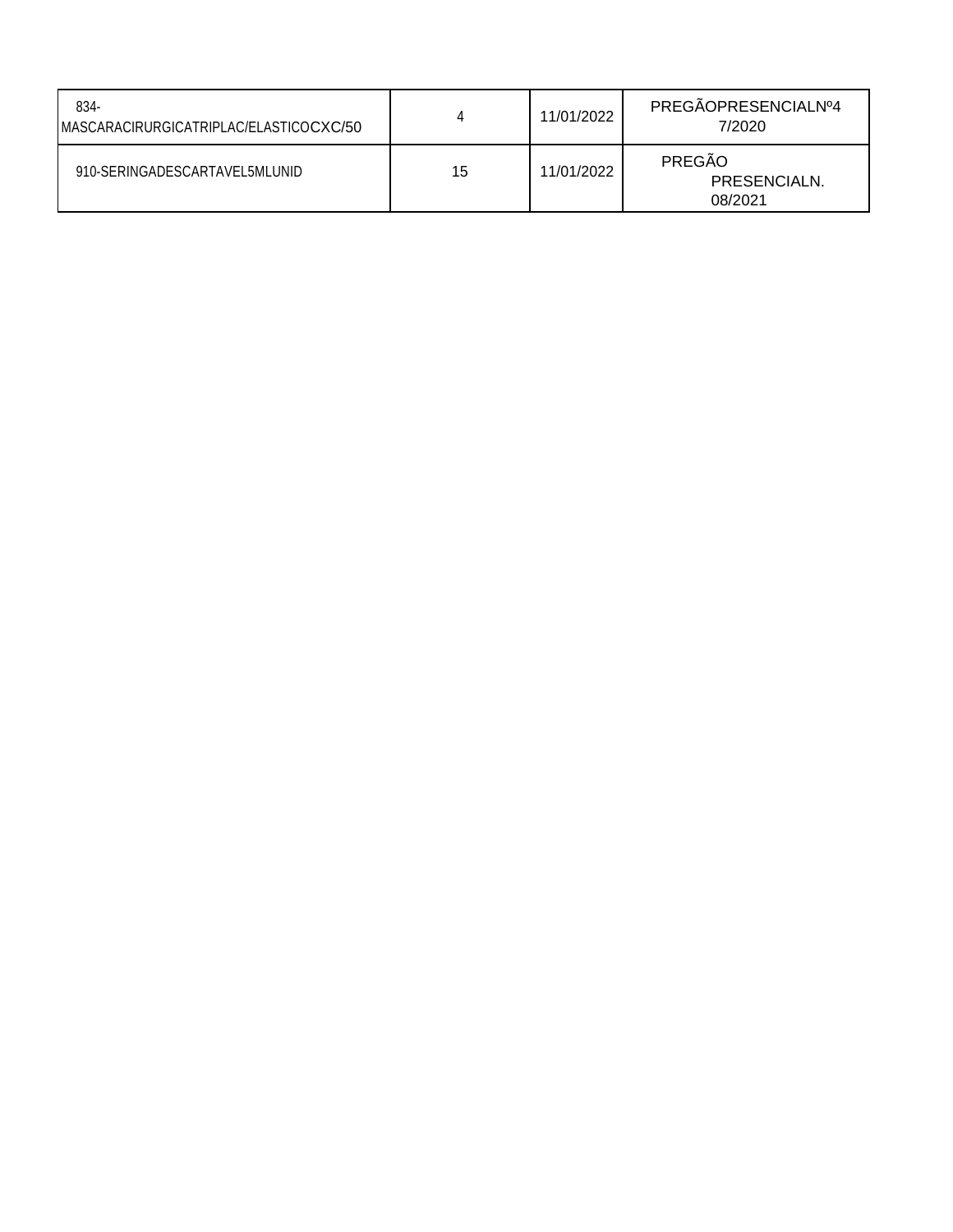| 2501-MASCARANR95TIPOPFF2                              | 15 | 11/01/2022 | ALMOXARIFADOSAÚDE                 |
|-------------------------------------------------------|----|------------|-----------------------------------|
| 2763-<br>LUVAPPROCEDIMENTOTAMEXTRAPC100               | 1  | 11/01/2022 | ALMOXARIFADOSAÚDE                 |
| 2923-COLETORPERFUROCORTANTE13LT                       | 1  | 11/01/2022 | ALMOXARIFADOSAÚDE                 |
| 910-SERINGADESCARTAVEL5MLUNID                         | 68 | 12/01/2022 | PREGÃO<br>PRESENCIALN.<br>08/2021 |
| 2501-MASCARANR95TIPOPFF2                              | 20 | 12/01/2022 | ALMOXARIFADOSAÚDE                 |
| $3267 -$<br>MASCARADESCARTAVELTRIPLAC/ELSTIC<br>OC/50 | 4  | 12/01/2022 | PREGÃOPRESENCIALNº4<br>7/2020     |
| 1383-LUVADEPROCEDIMENTOTAMPCXC/100                    | 1  | 13/01/2022 | PREGÃO<br>PRESENCIALN.<br>08/2021 |
| 2763-<br>LUVAPPROCEDIMENTOTAMEXTRAPC100               | 3  | 13/01/2022 | ALMOXARIFADOSAÚDE                 |
| 2765-LUVAPPROCEDIMENTOTAMMC100                        | 1  | 13/01/2022 | ALMOXARIFADOSAÚDE                 |
| 883-LUVADEPROCEDIMENTOTAMMCXC/100                     | 1  | 15/01/2022 | ALMOXARIFADOSAÚDE                 |
| 909-SERINGADESCARTAVEL10MLUNID                        | 20 | 15/01/2022 | PREGÃO<br>PRESENCIALN.<br>08/2021 |
| 910-SERINGADESCARTAVEL5MLUNID                         | 10 | 15/01/2022 | PREGÃO<br>PRESENCIALN.<br>08/2021 |
| 1383-LUVADEPROCEDIMENTOTAMPCXC/100                    | 1  | 15/01/2022 | PREGÃO<br>PRESENCIALN.<br>08/2021 |
| 2199-FRALDAGERIATRICAMC/8UN                           | 1  | 15/01/2022 | ALMOXARIFADOSAÚDE                 |
| 2201-FRALDAGERIATRICAEGC/7UN                          | 1  | 15/01/2022 | ALMOXARIFADOSAÚDE                 |
| 2757-AGULHADESCARTAVEL40X1,20CXCOM<br>100             | 1  | 15/01/2022 | PREGÃO<br>PRESENCIALN.<br>08/2021 |
| 2763-<br>LUVAPPROCEDIMENTOTAMEXTRAPC100               | 1  | 15/01/2022 | ALMOXARIFADOSAÚDE                 |
| 2923-COLETORPERFUROCORTANTE13LT                       | 1  | 15/01/2022 | ALMOXARIFADOSAÚDE                 |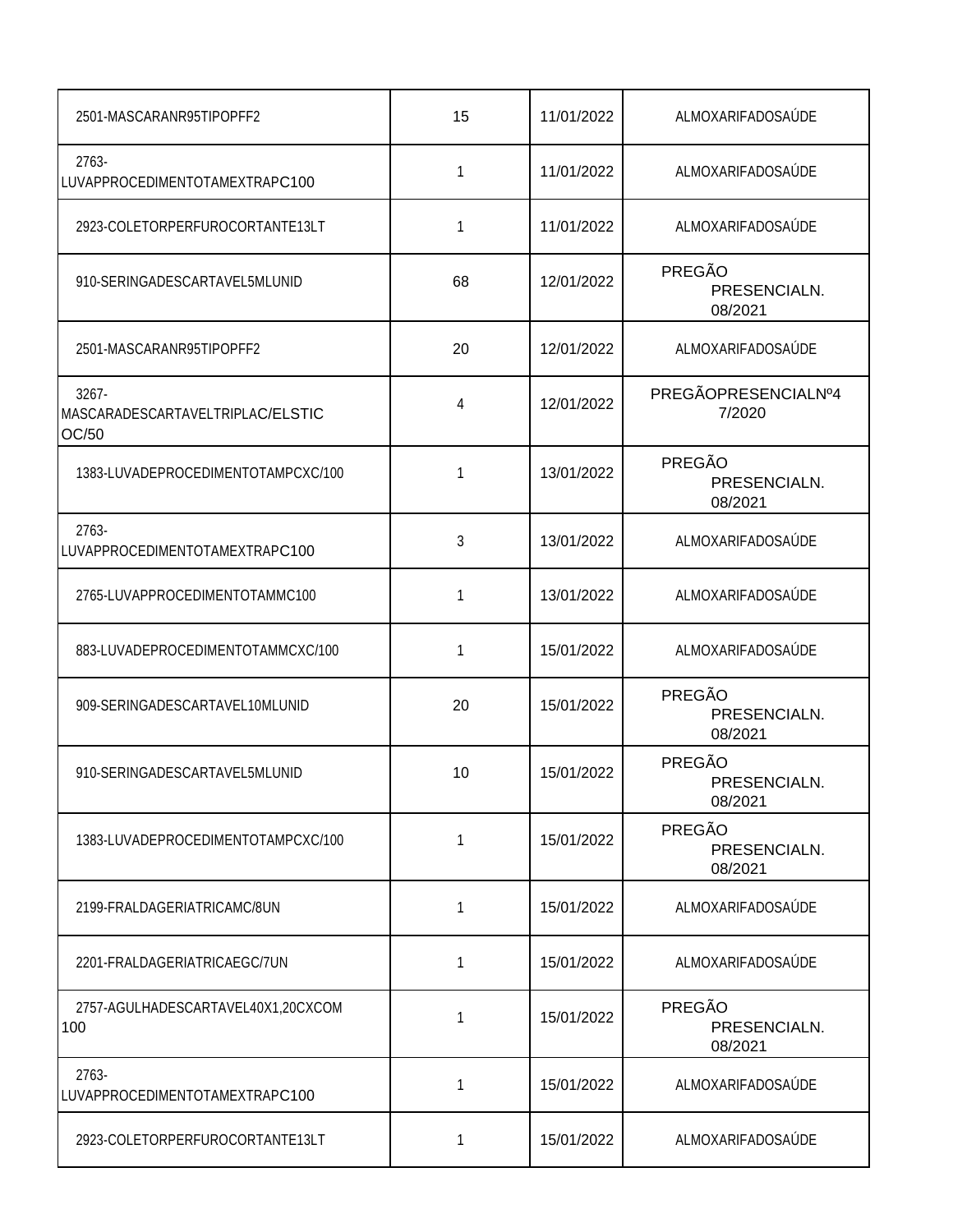| 3089-FRALDAGERIATRICAXG |  | 15/01/2022 | ALMOXARIFADOSAÚDE |
|-------------------------|--|------------|-------------------|
|-------------------------|--|------------|-------------------|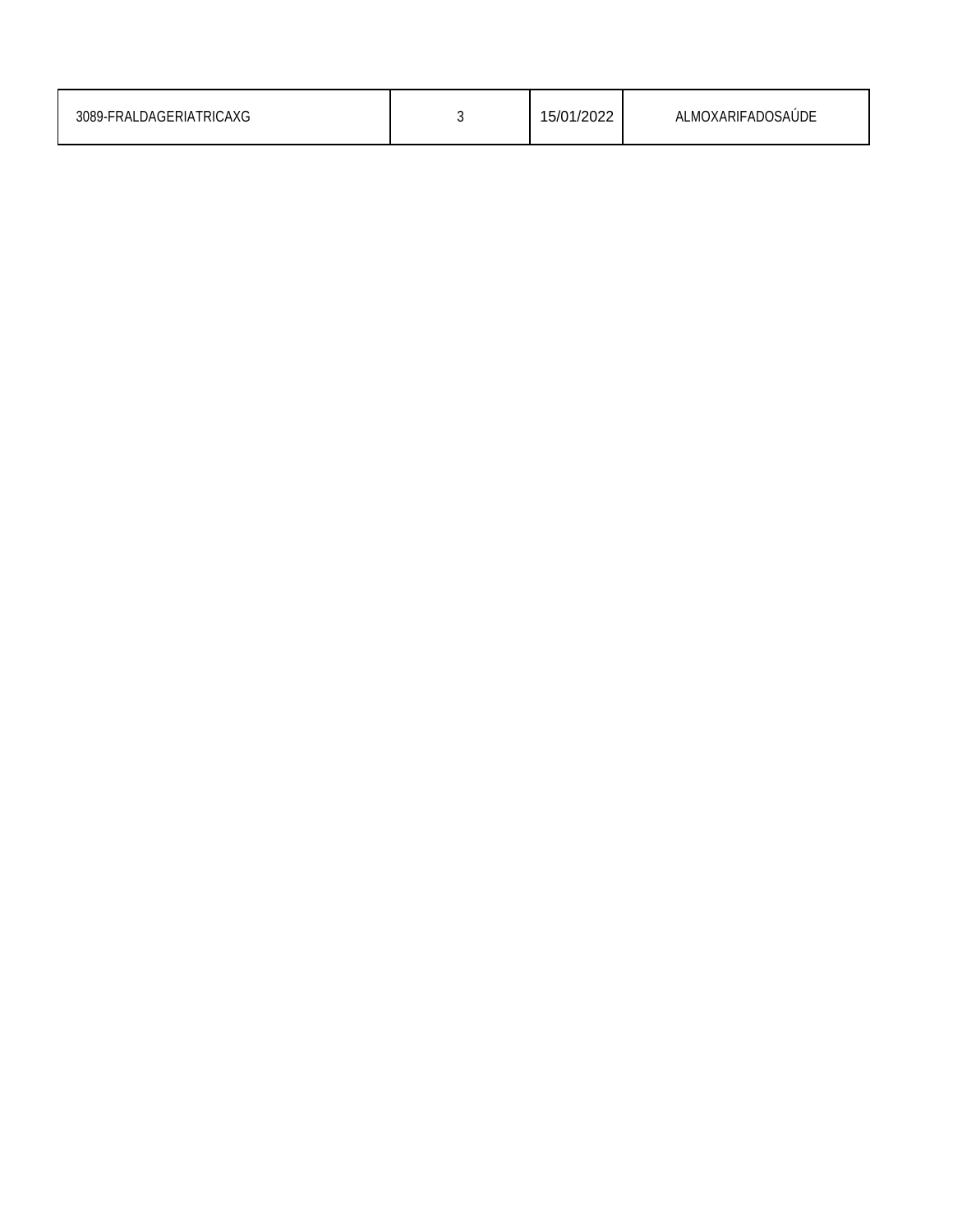| 900-SERINGADESCARTAVEL20MLUNID                | 9   | 16/01/2022 | PREGÃO<br>PRESENCIALN.<br>08/2021        |
|-----------------------------------------------|-----|------------|------------------------------------------|
| 909-SERINGADESCARTAVEL10MLUNID                | 10  | 16/01/2022 | PREGÃO<br>PRESENCIALN.<br>08/2021        |
| 2501-MASCARANR95TIPOPFF2                      | 11  | 16/01/2022 | ALMOXARIFADOSAÚDE                        |
| 3221-MASCARACIRURGICADECARTAVEL               | 1   | 16/01/2022 | PREGÃOPRESENCIALNº4<br>7/2020            |
| 883-LUVADEPROCEDIMENTOTAMMCXC/100             | 1   | 17/01/2022 | ALMOXARIFADOSAÚDE                        |
| 909-SERINGADESCARTAVEL10MLUNID                | 15  | 17/01/2022 | PREGÃO<br>PRESENCIALN.<br>08/2021        |
| 910-SERINGADESCARTAVEL5MLUNID                 | 15  | 17/01/2022 | PREGÃO<br>PRESENCIALN.<br>08/2021        |
| 2757-AGULHADESCARTAVEL40X1,20CXCOM<br>100     | 1   | 17/01/2022 | PREGÃO<br>PRESENCIALN.<br>08/2021        |
| 2895-TIRASP/TESTEDEGLICEMIAG-<br>TECHFREEC/50 | 1   | 17/01/2022 | PREGÃO<br>PRESENCIALN.<br>08/2021        |
| 3262-EQUIPOMACROGOTASC/INJETORLATERAL         | 25  | 17/01/2022 | <b>PREGÃO</b><br>PRESENCIALN.<br>08/2021 |
| 795-SERINGADESCARTAVEL3MLUNID                 | 500 | 19/01/2022 | <b>PREGÃO</b><br>PRESENCIALN.<br>08/2021 |
| 909-SERINGADESCARTAVEL10MLUNID                | 10  | 19/01/2022 | PREGÃO<br>PRESENCIALN.<br>08/2021        |
| 2763-<br>LUVAPPROCEDIMENTOTAMEXTRAPC100       | 1   | 19/01/2022 | ALMOXARIFADOSAÚDE                        |
| 2769-ALCOOL701LT                              | 1   | 19/01/2022 | PREGÃO<br>PRESENCIALN.<br>08/2021        |
| 2896-POLIFIX-2VIAS                            | 6   | 19/01/2022 | PREGÃO<br>PRESENCIALN.<br>08/2021        |
| 3080-MASCARANR95TIPOPFF2(BRANCO)              | 30  | 19/01/2022 | ALMOXARIFADOSAÚDE                        |
| 3248-TIRASPARATESTEDECLICEMIAG-TECHC/50       | 1   | 19/01/2022 | PREGÃO<br>PRESENCIALN.<br>08/2021        |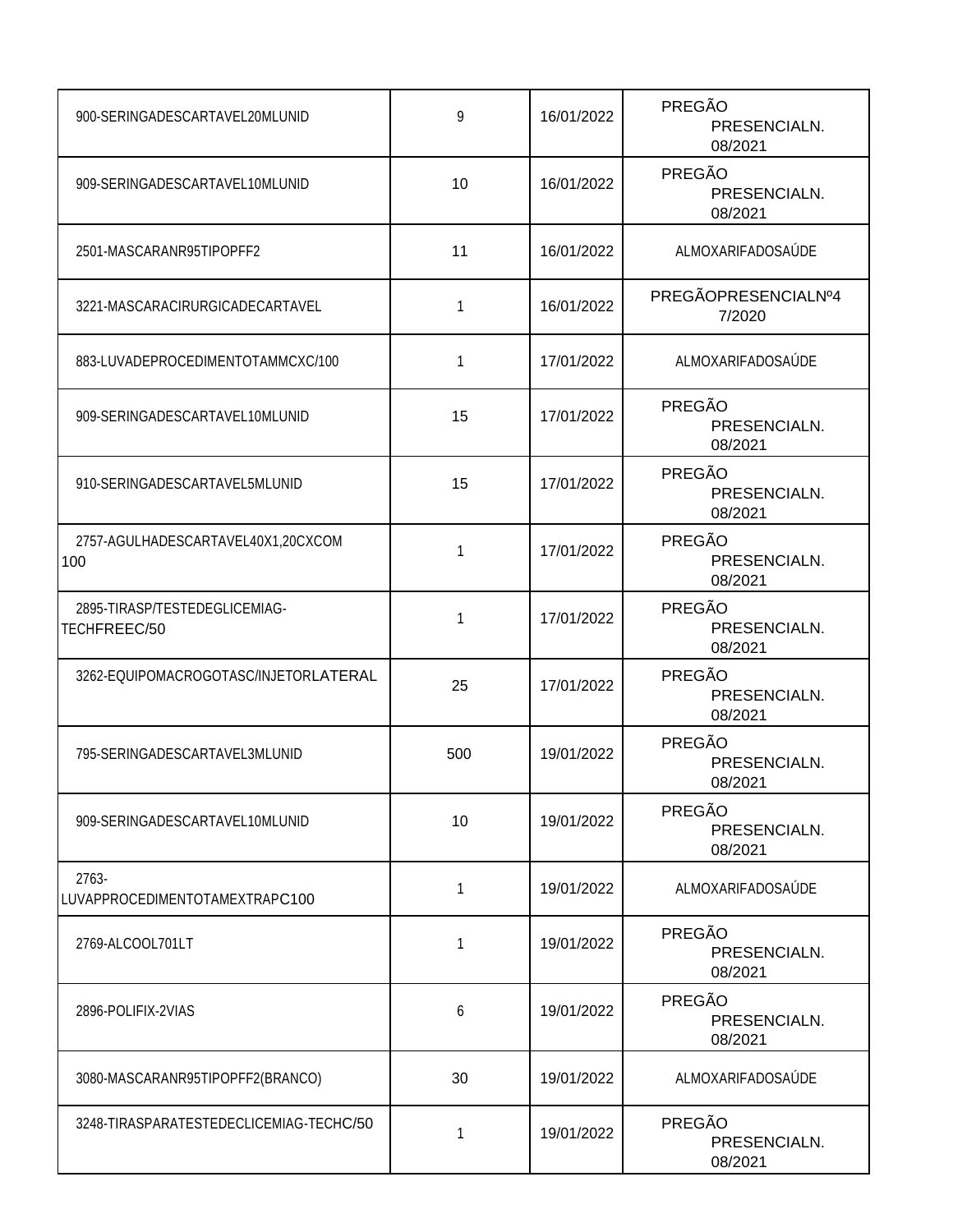| 3413-AGULHADESCARTÁVEL20X5,5CXC/100 | 100 | 19/01/2022 | PREGÃO<br>PRESENCIALN.<br>08/2021 |
|-------------------------------------|-----|------------|-----------------------------------|
| 2501-MASCARANR95TIPOPFF2            |     | 20/01/2022 | ALMOXARIFADOSAUDE                 |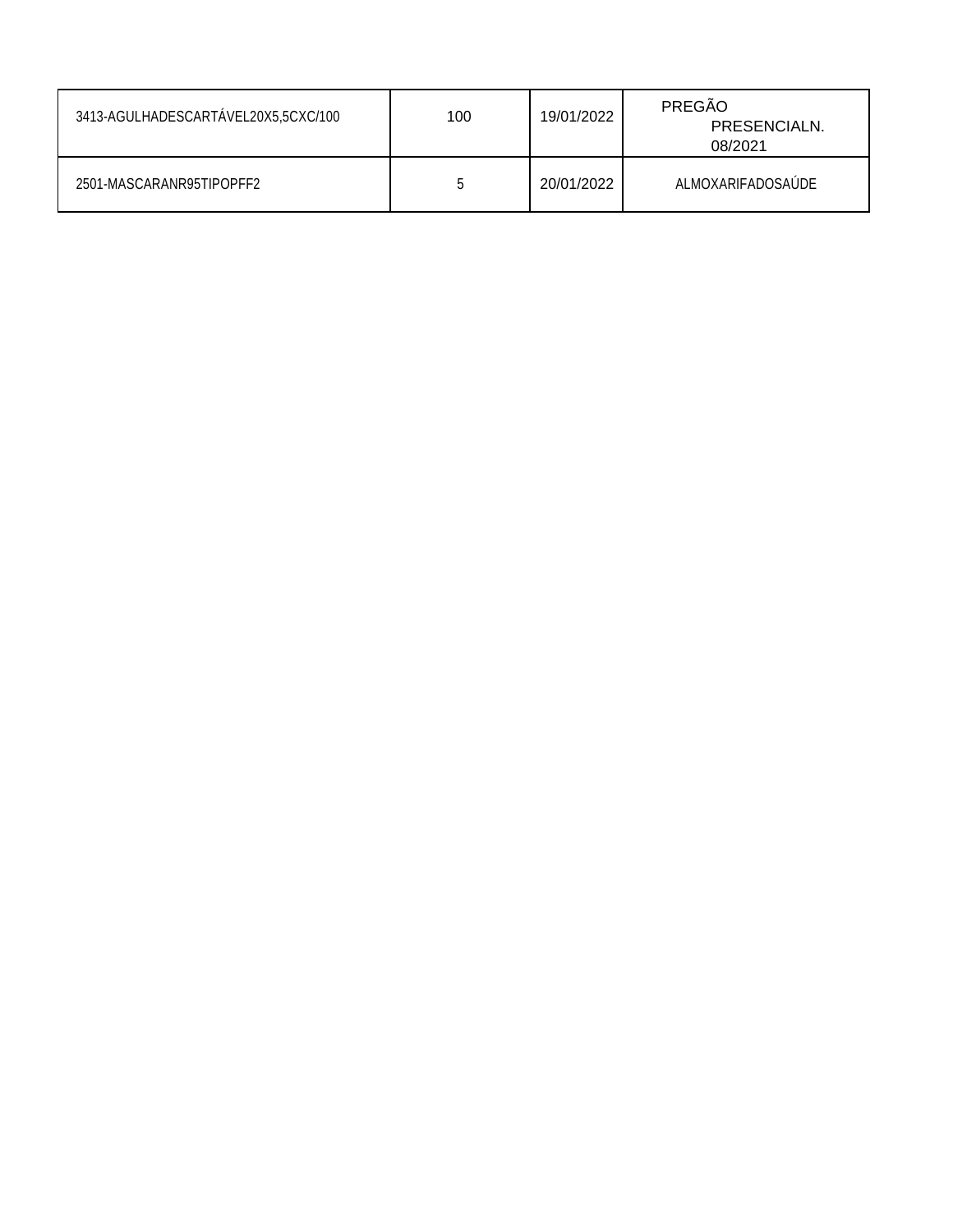| 834-<br>MASCARACIRURGICATRIPLAC/ELASTICOCXC/50 | $\overline{2}$ | 21/01/2022 | PREGÃOPRESENCIALNº4<br>7/2020     |
|------------------------------------------------|----------------|------------|-----------------------------------|
| 910-SERINGADESCARTAVEL5MLUNID                  | 11             | 22/01/2022 | PREGÃO<br>PRESENCIALN.<br>08/2021 |
| 1384-EQUIPOMACROGOTASC/INJETORLATERAL          | 25             | 22/01/2022 | PREGÃO<br>PRESENCIALN.<br>08/2021 |
| 2769-ALCOOL701LT                               | 1              | 22/01/2022 | PREGÃO<br>PRESENCIALN.<br>08/2021 |
| 2895-TIRASP/TESTEDEGLICEMIAG-<br>TECHFREEC/50  | 1              | 22/01/2022 | PREGÃO<br>PRESENCIALN.<br>08/2021 |
| 3266-ALGODAOHIDROFILO500GR                     | 1              | 22/01/2022 | PREGÃO<br>PRESENCIALN.<br>08/2021 |
| 795-SERINGADESCARTAVEL3MLUNID                  | 15             | 25/01/2022 | PREGÃO<br>PRESENCIALN.<br>08/2021 |
| 834-<br>MASCARACIRURGICATRIPLAC/ELASTICOCXC/50 | 1              | 25/01/2022 | PREGÃOPRESENCIALNº4<br>7/2020     |
| 900-SERINGADESCARTAVEL20MLUNID                 | 10             | 25/01/2022 | PREGÃO<br>PRESENCIALN.<br>08/2021 |
| 909-SERINGADESCARTAVEL10MLUNID                 | 16             | 25/01/2022 | PREGÃO<br>PRESENCIALN.<br>08/2021 |
| 910-SERINGADESCARTAVEL5MLUNID                  | 15             | 25/01/2022 | PREGÃO<br>PRESENCIALN.<br>08/2021 |
| 1037-LUVADEPROCEDIMENTOTAMPCXC/100             | 1              | 25/01/2023 | PREGÃO<br>PRESENCIALN.<br>08/2021 |
| 1383-LUVADEPROCEDIMENTOTAMPCXC/100             | 1              | 25/01/2028 | PREGÃO<br>PRESENCIALN.<br>08/2021 |
| 1384-EQUIPOMACROGOTASC/INJETORLATERAL          | 25             | 25/01/2029 | PREGÃO<br>PRESENCIALN.<br>08/2021 |
| 2757-AGULHADESCARTAVEL40X1,20CXCOM<br>100      | 1              | 25/01/2030 | PREGÃO<br>PRESENCIALN.<br>08/2021 |
| 2923-COLETORPERFUROCORTANTE13LT                | 1              | 25/01/2031 | ALMOXARIFADOSAÚDE                 |
| 3080-MASCARANR95TIPOPFF2(BRANCO)               | 20             | 25/01/2032 | ALMOXARIFADOSAÚDE                 |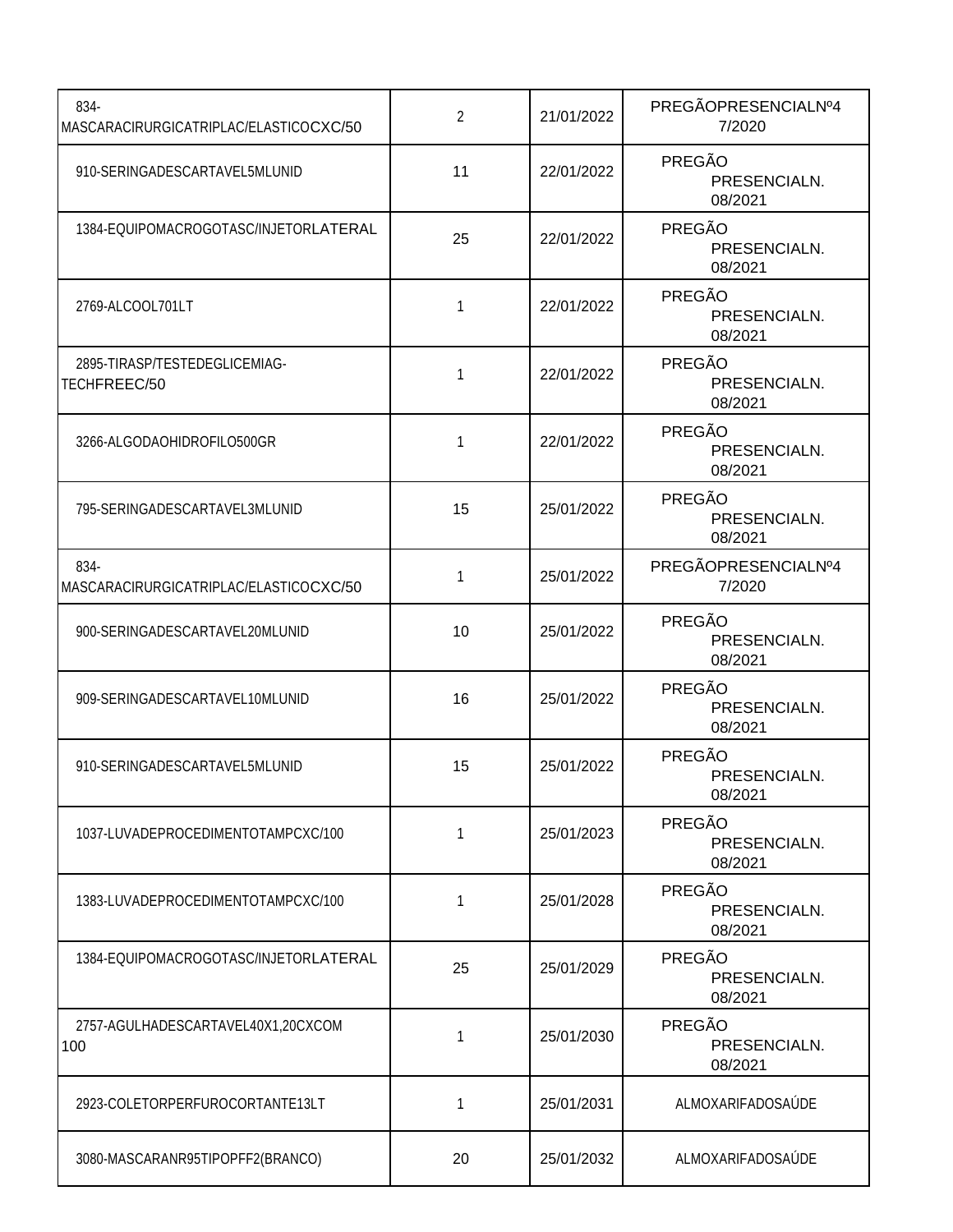| 3247-MICROPOREDE25MMX10M                        | 25/01/2033 | PREGÃO<br>PRESENCIALN.<br>08/2021 |
|-------------------------------------------------|------------|-----------------------------------|
| 834-<br>IMASCARACIRURGICATRIPLAC/ELASTICOCXC/50 | 27/01/2022 | PREGÃOPRESENCIALNº4<br>7/2020     |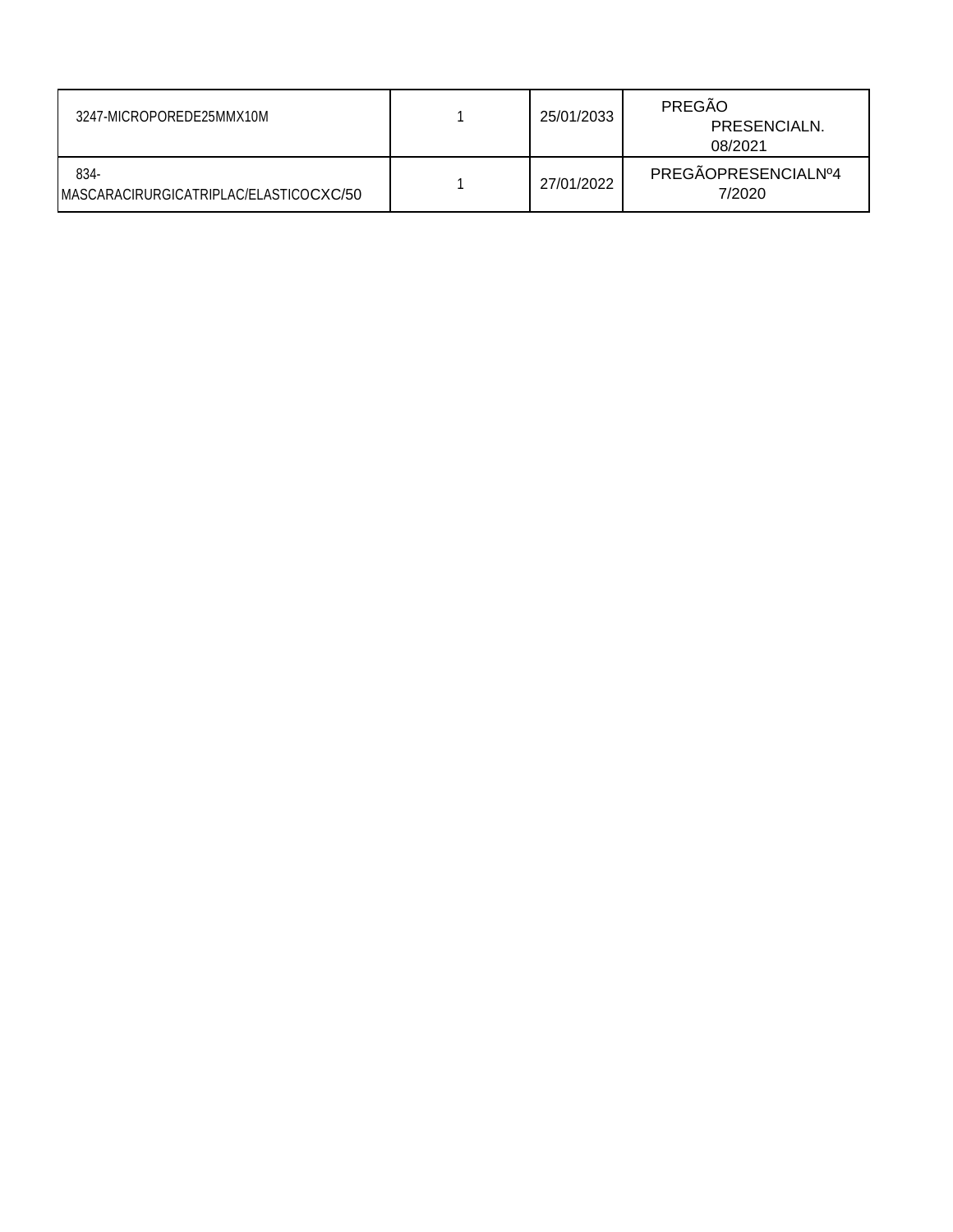| 1373-SERINGADESCARTAVEL1MLC/AG13X45       | 12             | 27/01/2022 | PREGÃO<br>PRESENCIALN.<br>08/2021        |
|-------------------------------------------|----------------|------------|------------------------------------------|
| 1383-LUVADEPROCEDIMENTOTAMPCXC/100        | $\overline{2}$ | 27/01/2022 | PREGÃO<br>PRESENCIALN.<br>08/2021        |
| 2132-SONDAASPIRAAOTRAQUIALN12             | 1              | 27/01/2022 | PREGÃO<br>PRESENCIALN.<br>08/2021        |
| 2757-AGULHADESCARTAVEL40X1,20CXCOM<br>100 | $\overline{2}$ | 27/01/2022 | <b>PREGÃO</b><br>PRESENCIALN.<br>08/2021 |
| 2765-LUVAPPROCEDIMENTOTAMMC100            | $\overline{2}$ | 27/01/2022 | ALMOXARIFADOSAÚDE                        |
| 2769-ALCOOL701LT                          | 1              | 27/01/2022 | PREGÃO<br>PRESENCIALN.<br>08/2021        |
| 2896-POLIFIX-2VIAS                        | 12             | 27/01/2022 | <b>PREGÃO</b><br>PRESENCIALN.<br>08/2021 |
| 2923-COLETORPERFUROCORTANTE13LT           | 1              | 27/01/2022 | ALMOXARIFADOSAÚDE                        |
| 3080-MASCARANR95TIPOPFF2(BRANCO)          | 4              | 27/01/2022 | ALMOXARIFADOSAÚDE                        |
| 795-SERINGADESCARTAVEL3MLUNID             | 12             | 28/01/2022 | PREGÃO<br>PRESENCIALN.<br>08/2021        |
| 900-SERINGADESCARTAVEL20MLUNID            | 18             | 28/01/2022 | PREGÃO<br>PRESENCIALN.<br>08/2021        |
| 909-SERINGADESCARTAVEL10MLUNID            | 66             | 28/01/2022 | <b>PREGÃO</b><br>PRESENCIALN.<br>08/2021 |
| 910-SERINGADESCARTAVEL5MLUNID             | 44             | 28/01/2022 | PREGÃO<br>PRESENCIALN.<br>08/2021        |
| 1036-LUVADEPROCEDIMENTOTAMGCXC/100        | 1              | 28/01/2022 | PREGÃO<br>PRESENCIALN.<br>08/2021        |
| 1040-ATADURACREPE20CM-UNID                | 12             | 28/01/2022 | <b>PREGÃO</b><br>PRESENCIALN.<br>08/2021 |
| 1383-LUVADEPROCEDIMENTOTAMPCXC/100        | 3              | 28/01/2022 | <b>PREGÃO</b><br>PRESENCIALN.<br>08/2021 |
| 2234-FRASCOPARANUTRICAOENTERAL300ML       | 5              | 28/01/2022 | PREGÃO<br>PRESENCIALN.<br>08/2021        |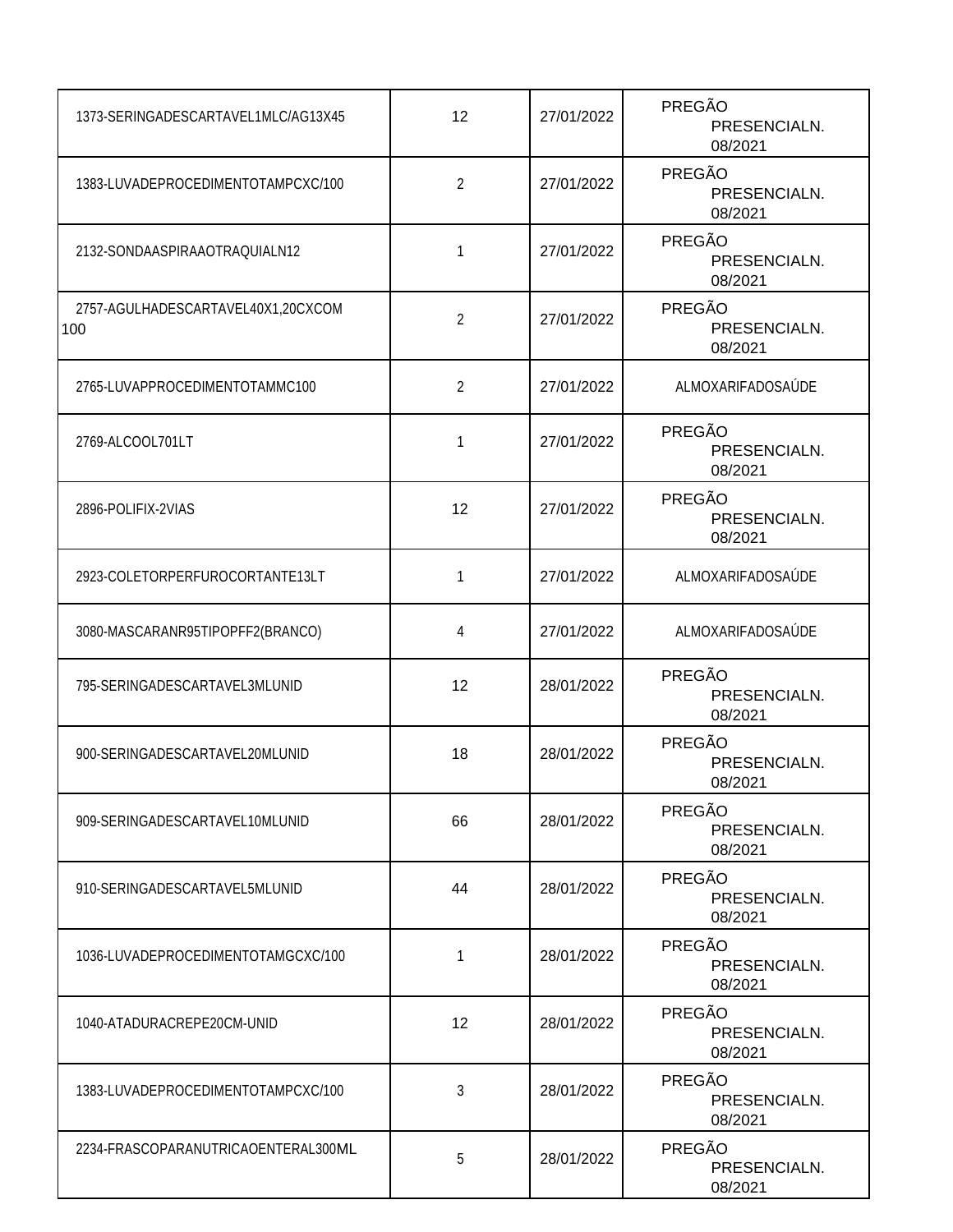| 2686-LANCETA, 28GX1, 8MM, CORPOPLASTICO,<br>PONTAEMAÇOINOXIDÁVEL, DESCARTÁVEL, ESTÉRIL,<br><b>IEMBALAGEMINDIVID</b> | 100 | 28/01/2022 | PREGÃO<br>PRESENCIALN.<br>08/2021 |
|---------------------------------------------------------------------------------------------------------------------|-----|------------|-----------------------------------|
| 2765-LUVAPPROCEDIMENTOTAMMC100                                                                                      |     | 28/01/2022 | ALMOXARIFADOSAUDE                 |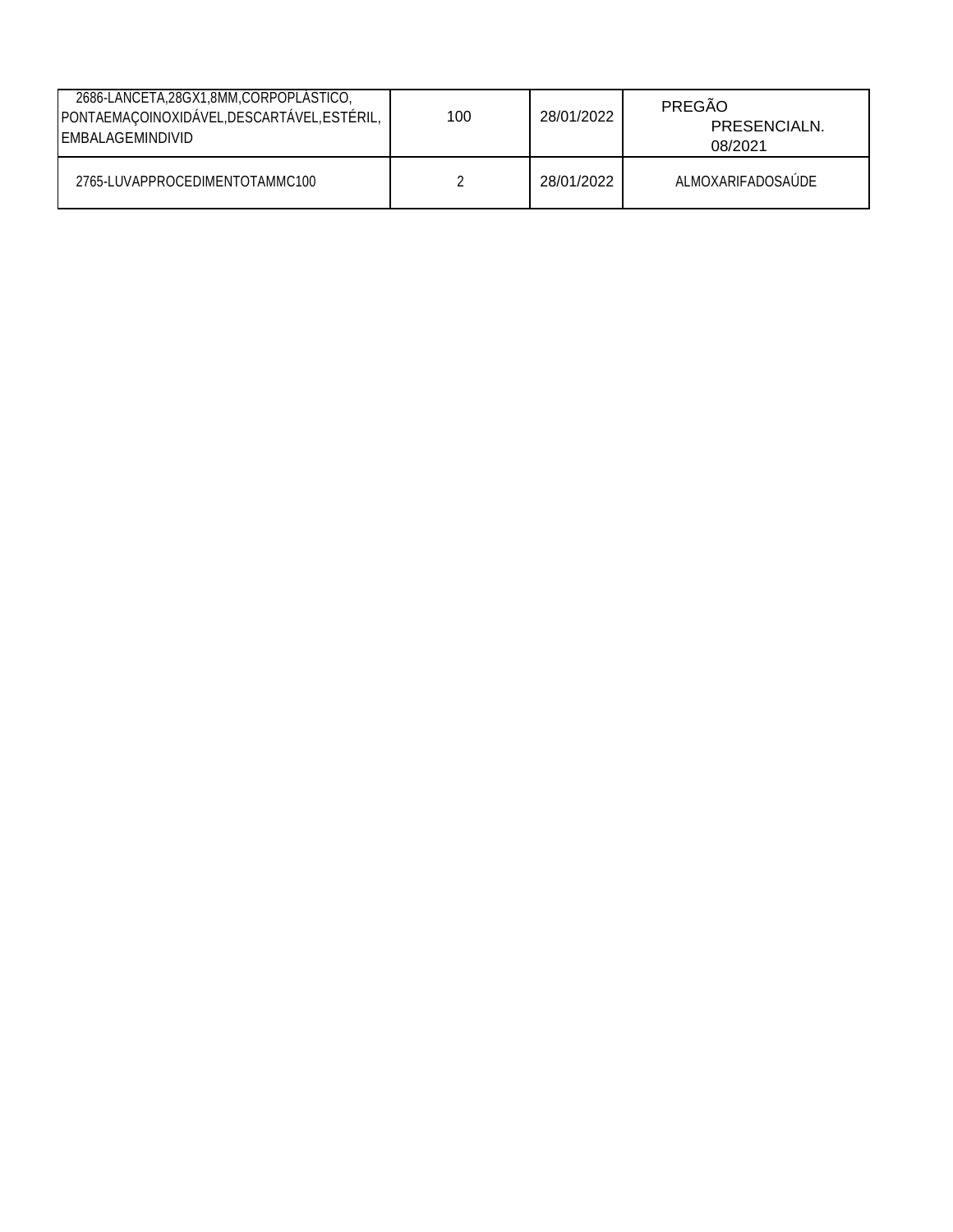| 2895-TIRASP/TESTEDEGLICEMIAG-<br>TECHFREEC/50 | 1   | 28/01/2022 | PREGÃO<br>PRESENCIALN.<br>08/2021 |
|-----------------------------------------------|-----|------------|-----------------------------------|
| 2912-ATADURACREPE20CM-UND                     | 1   | 28/01/2022 | PREGÃO<br>PRESENCIALN.<br>08/2021 |
| 3080-MASCARANR95TIPOPFF2(BRANCO)              | 10  | 28/01/2022 | ALMOXARIFADOSAÚDE                 |
| 3260-EQUIPOPARANUTRIÇAOENTERAL                | 5   | 28/01/2022 | PREGÃO<br>PRESENCIALN.<br>08/2021 |
| 810-ABOCATHN24-UNID                           | 100 | 29/01/2022 | PREGÃO<br>PRESENCIALN.<br>08/2021 |
| 900-SERINGADESCARTAVEL20MLUNID                | 24  | 29/01/2023 | PREGÃO<br>PRESENCIALN.<br>08/2021 |
| 909-SERINGADESCARTAVEL10MLUNID                | 24  | 29/01/2024 | PREGÃO<br>PRESENCIALN.<br>08/2021 |
| 910-SERINGADESCARTAVEL5MLUNID                 | 24  | 29/01/2025 | PREGÃO<br>PRESENCIALN.<br>08/2021 |
| 1348-ABOCATHN22-UNID                          | 50  | 29/01/2032 | PREGÃO<br>PRESENCIALN.<br>08/2021 |
| 2501-MASCARANR95TIPOPFF2                      | 10  | 29/01/2035 | ALMOXARIFADOSAÚDE                 |
| 2757-AGULHADESCARTAVEL40X1,20CXCOM<br>100     | 1   | 29/01/2043 | PREGÃO<br>PRESENCIALN.<br>08/2021 |
| 2759-<br>AGULHADESCARTAVEL25X0,70CAIXACOM100  | 100 | 29/01/2044 | PREGÃO<br>PRESENCIALN.<br>08/2021 |
| 2896-POLIFIX-2VIAS                            | 18  | 29/01/2045 | PREGÃO<br>PRESENCIALN.<br>08/2021 |
| 2923-COLETORPERFUROCORTANTE13LT               | 3   | 29/01/2046 | ALMOXARIFADOSAÚDE                 |
| 900-SERINGADESCARTAVEL20MLUNID                | 15  | 30/01/2023 | PREGÃO<br>PRESENCIALN.<br>08/2021 |
| 909-SERINGADESCARTAVEL10MLUNID                | 20  | 30/01/2024 | PREGÃO<br>PRESENCIALN.<br>08/2021 |
| 1383-LUVADEPROCEDIMENTOTAMPCXC/100            | 1   | 30/01/2027 | PREGÃO<br>PRESENCIALN.<br>08/2021 |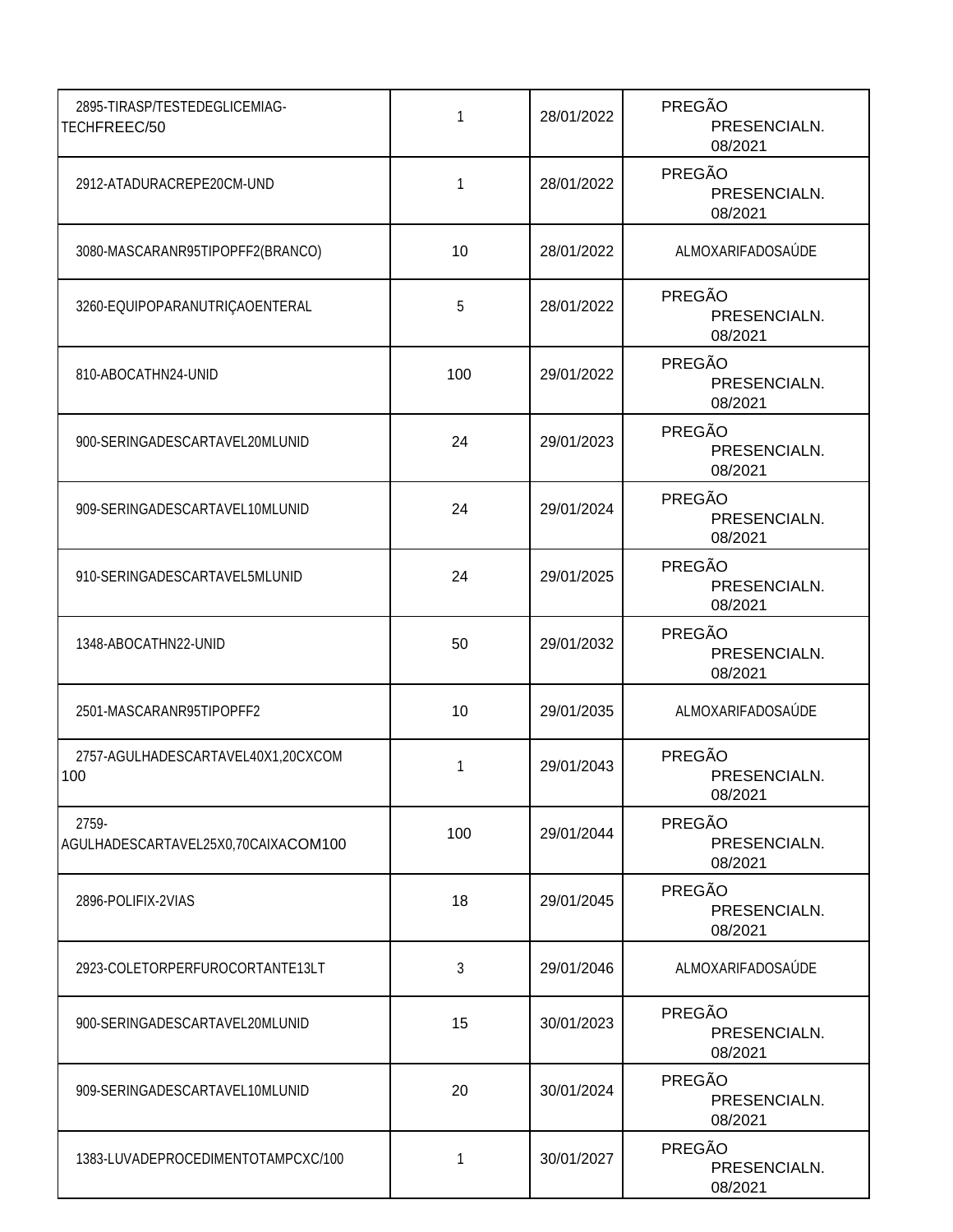| 2513-COMPRESSADEGAZE13FIOS7,5X7,5 | 20 | 30/01/2028 | PREGÃO<br>PRESENCIALN.<br>08/2021 |
|-----------------------------------|----|------------|-----------------------------------|
| 2765-LUVAPPROCEDIMENTOTAMMC100    |    | 30/01/2030 | ALMOXARIFADOSAUDE                 |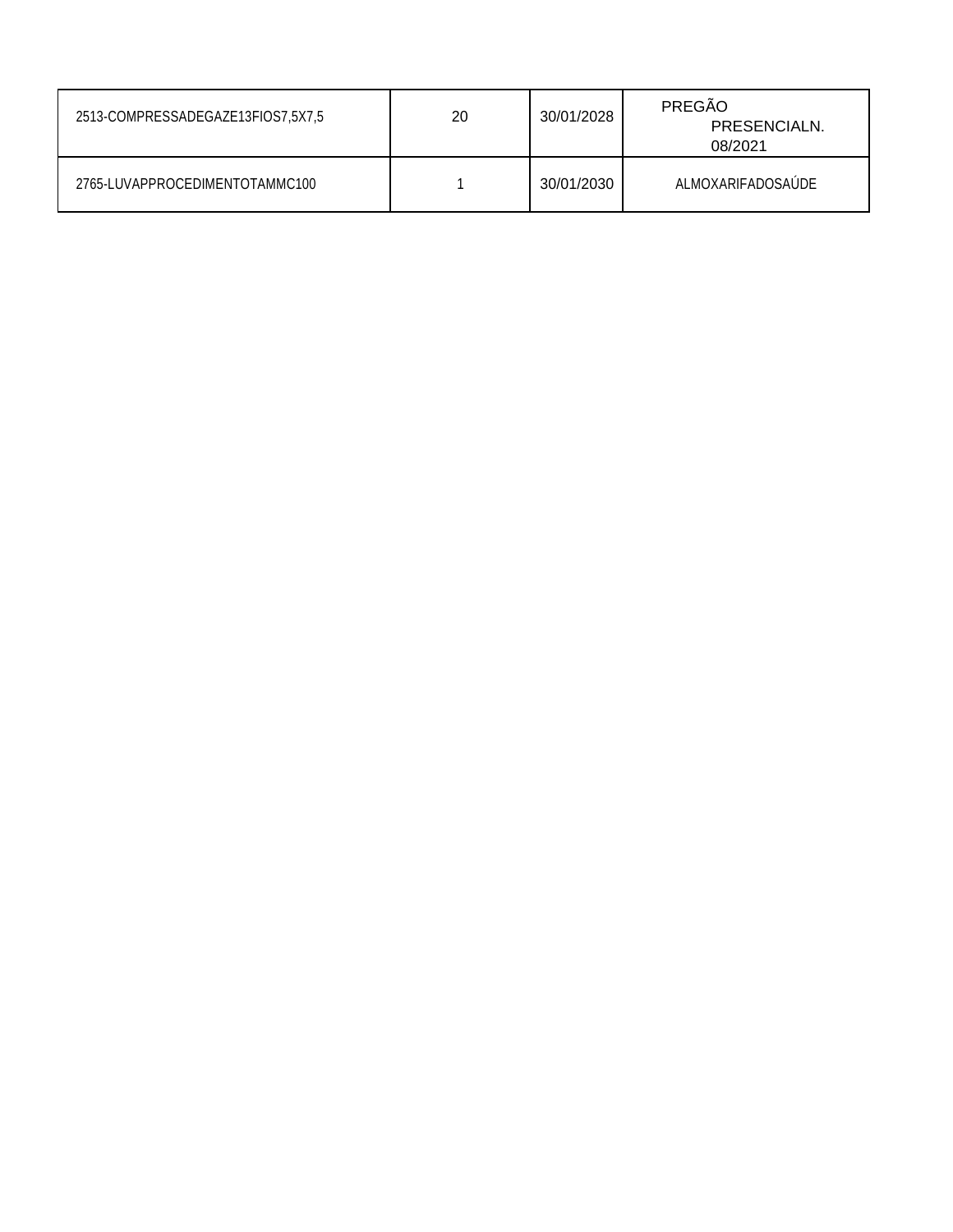| 834-<br>MASCARACIRURGICATRIPLAC/ELASTICOCXC/50          | 1              | 31/01/2022 | PREGÃOPRESENCIALNº4<br>7/2020            |
|---------------------------------------------------------|----------------|------------|------------------------------------------|
| 909-SERINGADESCARTAVEL10MLUNID                          | 30             | 31/01/2022 | PREGÃO<br>PRESENCIALN.<br>08/2021        |
| 1373-SERINGADESCARTAVEL1MLC/AG13X45                     | 31             | 31/01/2022 | PREGÃO<br>PRESENCIALN.<br>08/2021        |
| 1383-LUVADEPROCEDIMENTOTAMPCXC/100                      | 2              | 31/01/2022 | PREGÃO<br>PRESENCIALN.<br>08/2021        |
| 1384-EQUIPOMACROGOTASC/INJETORLATERAL                   | 25             | 31/01/2022 | PREGÃO<br>PRESENCIALN.<br>08/2021        |
| 2495-MICROPORE50X10MISSNER                              | 3              | 31/01/2022 | PREGÃO<br>PRESENCIALN.<br>08/2021        |
| 2501-MASCARANR95TIPOPFF2                                | 15             | 31/01/2022 | ALMOXARIFADOSAÚDE                        |
| 2513-COMPRESSADEGAZE13FIOS7,5X7,5                       | 20             | 31/01/2022 | PREGÃO<br>PRESENCIALN.<br>08/2021        |
| 2535-BOLSACOLETORADRENAGEMQINPOT-ROSS                   | $\overline{2}$ | 31/01/2022 | PREGÃO<br>PRESENCIALN.<br>08/2021        |
| 2589-FITAADESIVA, CREPE, MONOFACE, 19MM,<br>50M, BRANCA | 1              | 31/01/2022 | PREGÃO<br>PRESENCIALN.<br>08/2021        |
| 2757-AGULHADESCARTAVEL40X1,20CXCOM<br>100               | 1              | 31/01/2022 | <b>PREGÃO</b><br>PRESENCIALN.<br>08/2021 |
| 2923-COLETORPERFUROCORTANTE13LT                         | 1              | 31/01/2022 | ALMOXARIFADOSAÚDE                        |
| 3221-MASCARACIRURGICADECARTAVEL                         | 1              | 31/01/2022 | PREGÃOPRESENCIALNº4<br>7/2020            |
| 3266-ALGODAOHIDROFILO500GR                              | 1              | 31/01/2022 | PREGÃO<br>PRESENCIALN.<br>08/2021        |
| 3283-SONDADEASPIRAÇAOTRAQUEALN16                        | 2              | 31/01/2022 | PREGÃO<br>PRESENCIALN.<br>08/2021        |
| 2769-ALCOOL701LT                                        | 1              | 02/01/2022 | <b>PREGÃO</b><br>PRESENCIALN.<br>08/2021 |
| 2769-ALCOOL701LT                                        | 1              | 06/01/2022 | PREGÃO<br>PRESENCIALN.<br>08/2021        |